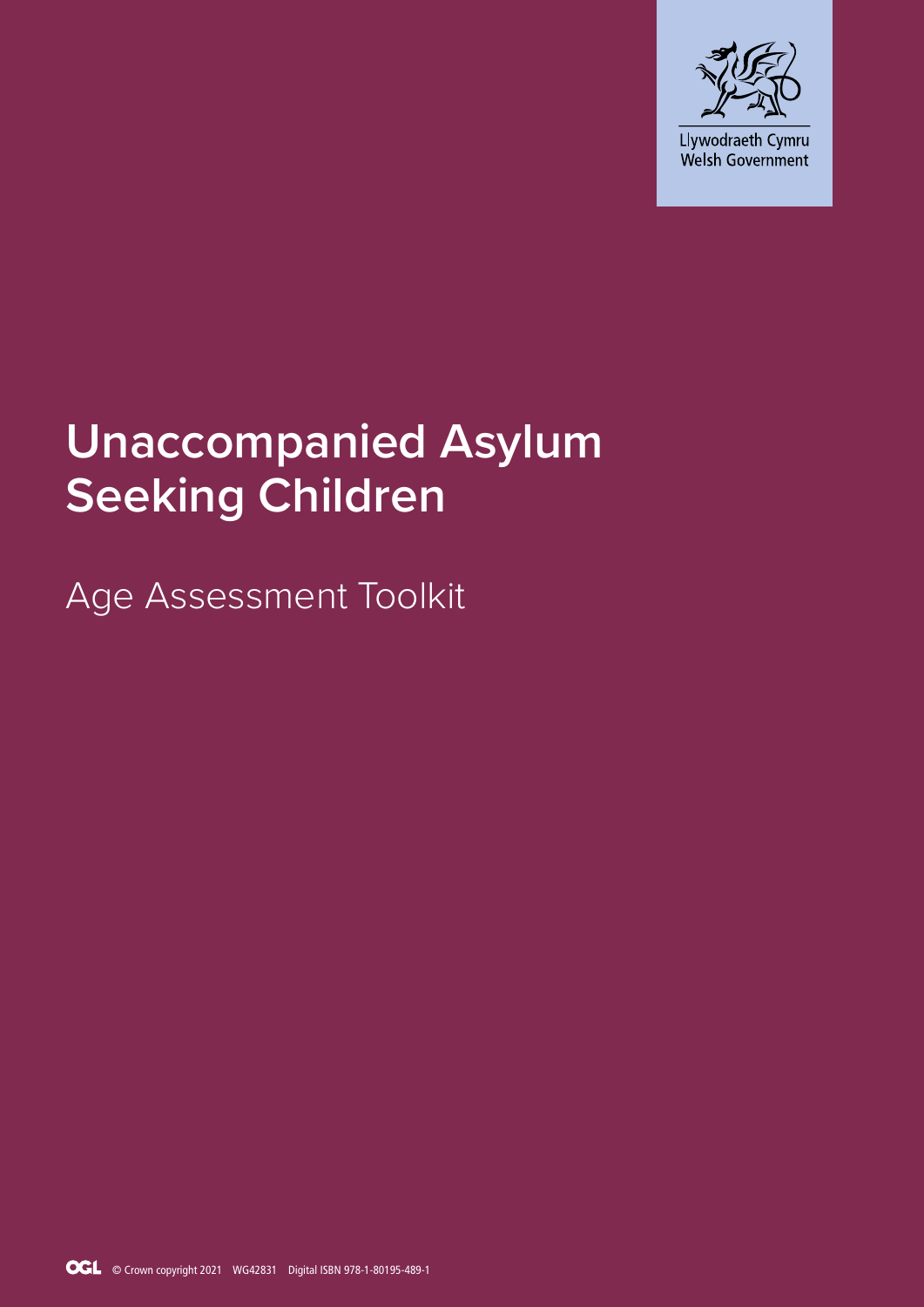## **Contents**

| Section 1: Background, legal and policy context                                    | 4                                |
|------------------------------------------------------------------------------------|----------------------------------|
| Purpose of this Toolkit<br>Development and engagement                              | $\overline{4}$<br>$\overline{4}$ |
| 'What matters' assessment and 'Merton compliant' age assessment                    | 4                                |
| Social Services and Well-being (Wales) Act 2014 (SSWBA)                            | 5                                |
| Using the toolkit with statutory and other guidance and case law                   | $6\,$                            |
|                                                                                    |                                  |
| Section 2: Context: Unaccompanied Asylum Seeking Children/Young People             | 7                                |
| Useful definitions                                                                 | 7                                |
| Unaccompanied Asylum Seeking Children/Young People (UASC): definitions             | $\overline{7}$                   |
| Unaccompanied Asylum Seeking Children/Young People (UASC): rights and entitlements | $\overline{7}$                   |
| 'Child first, migrant second'                                                      | $\,8\,$                          |
| Why children/young people seek asylum                                              | 8                                |
| Section 3: Context: approaching the age assessment                                 | 9                                |
| Adverse Childhood Experiences and a trauma informed approach to age assessment     | $\Theta$                         |
| When age assessment is necessary                                                   | 9                                |
| Rationale for age assessments                                                      | 10                               |
| A person-centred approach to age assessment                                        | 11                               |
| Circumstances affecting the need for a formal age assessment                       | 13                               |
| 'Benefit of the doubt' principle                                                   | 13                               |
| Referrals for age assessments                                                      | 14                               |
| The role of the Police                                                             | 14                               |
| The role of Immigration Enforcement/UKVI                                           | 16                               |
| Establishing immigration status                                                    | 16                               |
| Accommodation provision during the age assessment                                  | 17                               |
| Section 4: Support for children/young people around the age assessment process     | 18                               |
| Safeguarding, trafficking and missing children                                     | 18                               |
| Engaging an Appropriate Adult                                                      | 19                               |
| Rights to advocacy and engaging services                                           | 21                               |
| Advocacy for age disputed cases                                                    | 22                               |
| Age disputes and scenarios                                                         | 22                               |
| Section 5: Preparing for and conducting the age assessment                         | 25                               |
| Preparing for the Merton compliant age assessment                                  | 25                               |
| Statutory framework and timing                                                     | 26                               |
| Multiagency working and information sharing                                        | 26                               |
| Medical reports                                                                    | 27                               |
| Working with interpreters                                                          | 28                               |
| Scheduling time for the age assessment and follow up                               | 29                               |
| Recording the interview(s)                                                         | 29                               |
| Presenting new evidence                                                            | 29                               |
| Analysis and decision making                                                       | 30                               |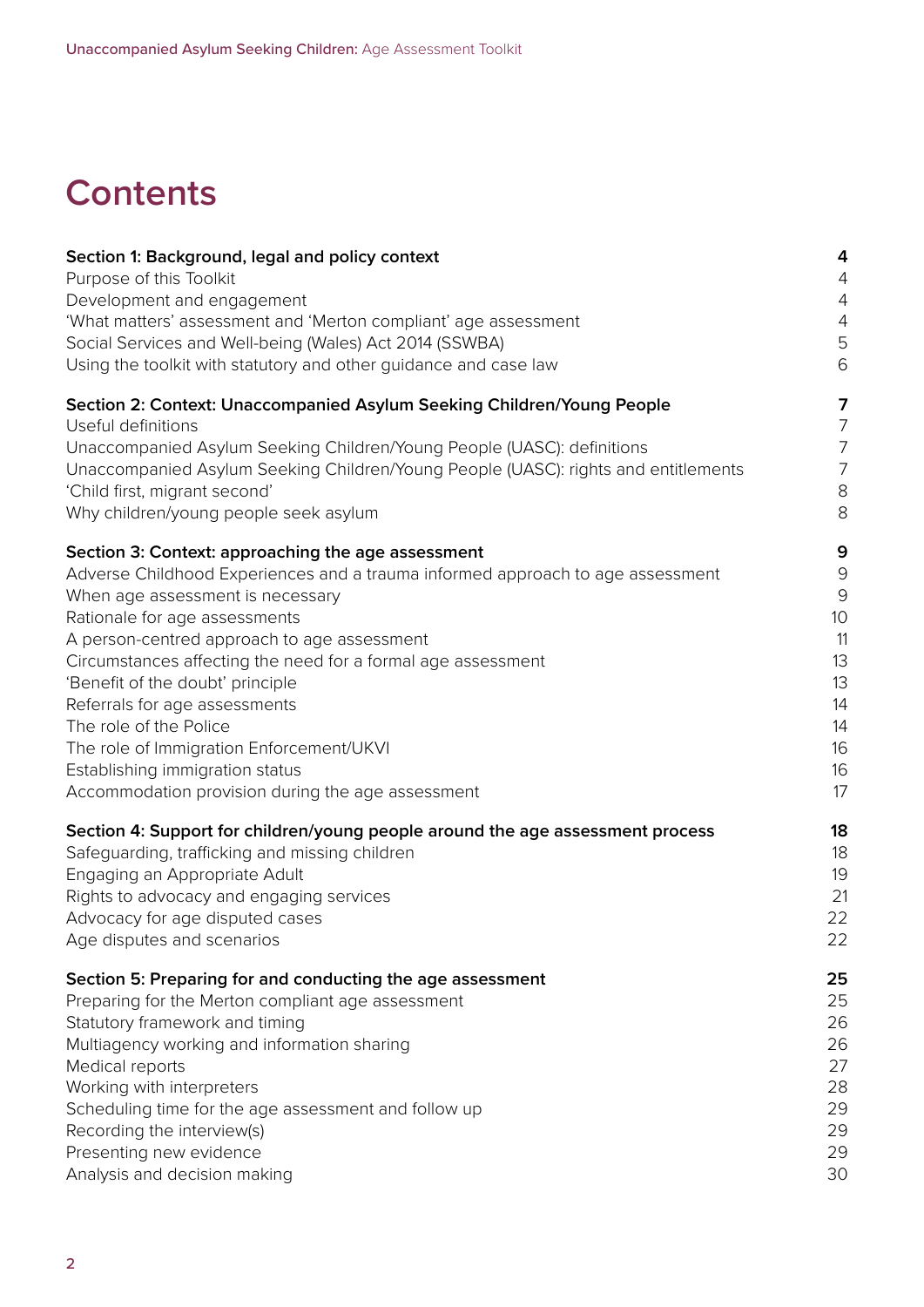|                | Actions checklist prior to undertaking the formal age assessment          | 30 |
|----------------|---------------------------------------------------------------------------|----|
|                | Actions checklist in conducting the formal age assessment                 | 32 |
|                | Grounds for Judicial Review - 'Merton Compliance' checklist               | 34 |
|                | Section 6: Following the age assessment                                   | 35 |
|                | Actions following completion of an age assessment                         | 35 |
|                | Information sharing following the completion of an age assessment         | 35 |
|                | Informed consent from the child/young person to sharing information       | 35 |
|                | Sharing the outcome of the age assessment with the child/young person     | 35 |
|                | Ongoing relationship between the child/young person and social services   | 35 |
| <b>Annexes</b> |                                                                           |    |
|                | Annex 1a: Record of interview questions sheet                             | 38 |
|                | Annex 1b: Questioning the child/young person                              | 39 |
|                | Annex 1c: Model purpose of interview statement by social workers          | 39 |
|                | Annex 1d: The child/young person's journey                                | 39 |
|                | Annex 2: The age assessment proforma                                      | 41 |
|                | Annex 3: Age assessment decision form for the child/young person          | 48 |
| Annex 4:       | Model information sharing proforma for social services and the            | 49 |
|                | Home Office/UKVI                                                          |    |
| Annex 5:       | Adverse Childhood Experiences and a trauma informed approach              | 52 |
|                | to age assessment                                                         |    |
|                | Annex 6: Case law – what is meant by a 'Merton compliant' age assessment? | 53 |
|                | Annex 7: Key legal judgements since Merton                                | 54 |
|                | Annex 8: Resources to support the age assessment process                  | 56 |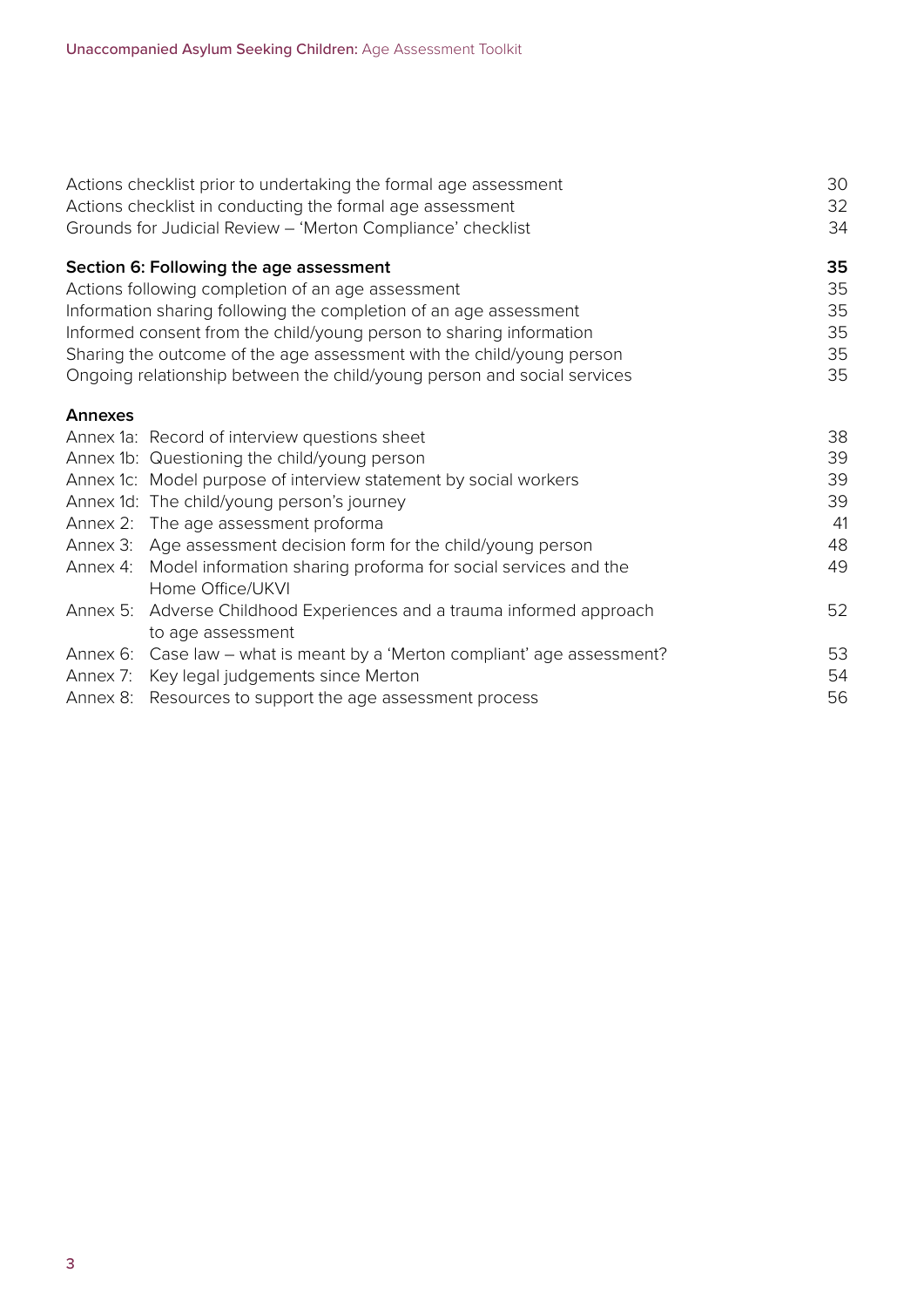## **Section 1: Background, legal and policy context**

## **Purpose of this Toolkit**

This Toolkit is intended primarily to support local authority staff undertake age assessments of Unaccompanied Asylum-Seeking Children and Young People (UASC).

Social workers have the key role in conducting age assessments and must be equipped to perform their role with adequate guidance, training and support from line managers.

Social workers should not be isolated in conducting age assessment which should be conducted using a multi-agency and holistic approach requiring social work managers, legal teams and partner agencies to engage with the Toolkit.

Social workers are best supported when all participants in the age assessment process become knowledgeable and competent.

## **Development and engagement**

The Wales Strategic Migration Partnership (WSMP) published the first Age Assessment Toolkit in 2015 which proved to be a useful resource in a developing area of work. It had become clear, however, that the Toolkit required updating to reflect key legislative changes relevant to UASC, in particular the Social Services and Well-being (Wales) Act 2014 (SSWBA); to reflect changes in case law; and to reflect the experience gained in implementing these legislative changes onward from 2016.

The Welsh Government commissioned review work comprising a wide variety of conversations with practitioners familiar with the WSMP Toolkit and others who had experience of the age assessment process, in order to seek views on what worked with the current Toolkit and what could be improved upon:

• several local authority representatives as key players in this field (Cardiff, Newport, Rhondda Cynon Taff and Swansea)

- a specialist Immigration lawyer and a former Immigration Judge
- a former senior Welsh Government official and a former Director of Social Services
- several key organisations supporting children and young people and facilitating their voice: Hawliau training, National Youth Advocacy Service (NYAS) Cymru, Tros Gynnal Plant (TGP) Cymru, Barnardo's Cymru
- Public Health Wales ACEs Hub and
- the WSMP

It was clear from these conversations that the Toolkit developed by the WSMP with key partners, retained credibility and integrity with those who had experience of using it and it was decided therefore to retain its substantive content appropriately updated and rebalanced.

## **'What Matters' assessment and 'Merton Compliant' age assessment**

Social workers routinely work with sensitive and challenging cases often involving safeguarding. They regularly conduct well-being ('what matters') assessments and make decisions which affect the lives of children, young people and their families. What may be more challenging about undertaking full age assessments for unaccompanied asylum-seeking children and young people is that these happen less frequently and there is less experience and capacity overall in this area, both within the social work workforce and in the specialist legal practitioner workforce.

**The SSWBA does not specifically set out a duty to assess age. However, the duty to support children entails a duty to assess eligibility for children's social services. If there is no doubt about a young person's claimed age, there is no need to assess age however if there is doubt then an age assessment should be carried out in order to determine access or not to children's social services.**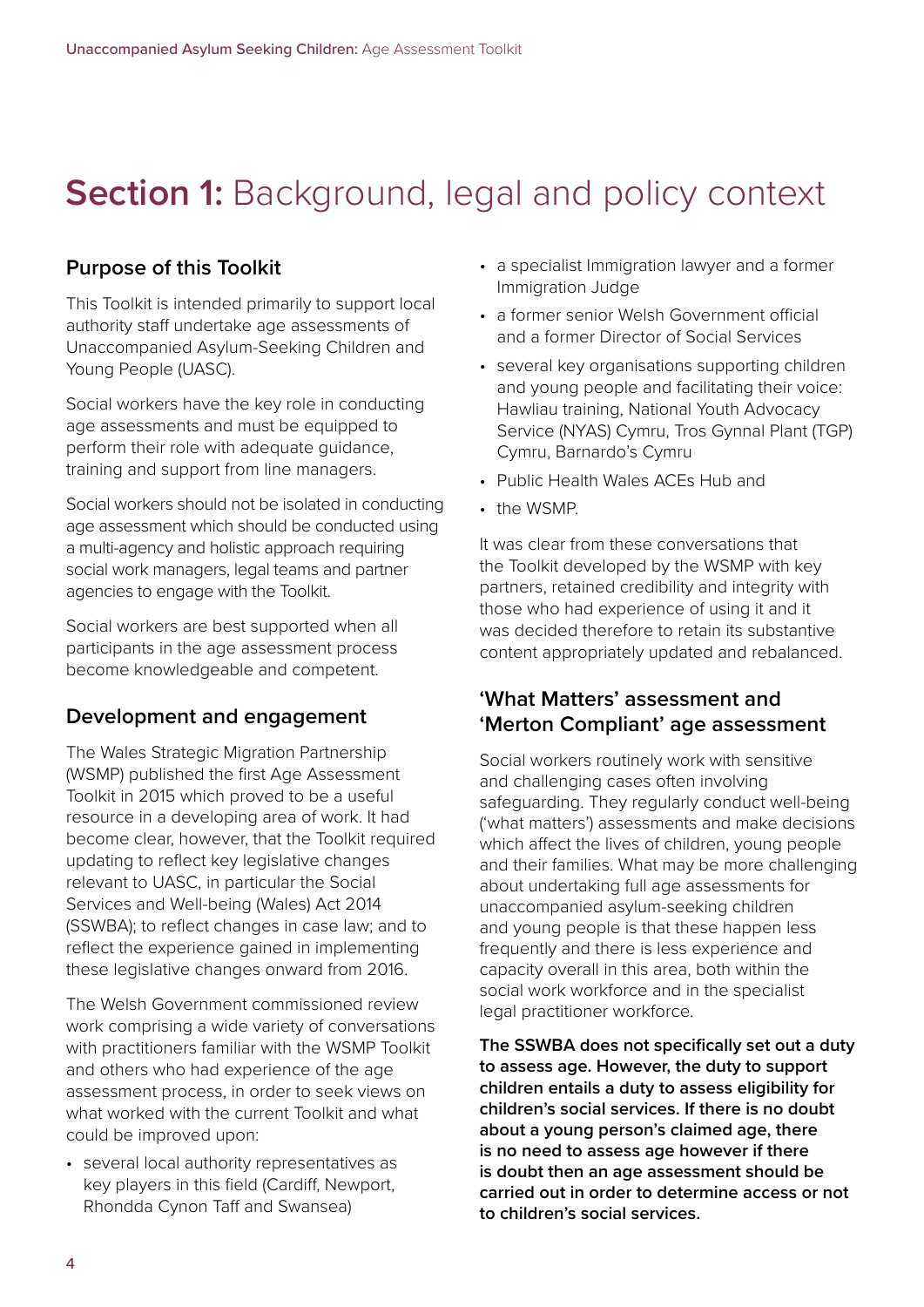This Toolkit builds upon the practice of assessment in social work more generally and which can include the assessment of age. It covers both the consideration of age that can take place during the well-being assessment process and also provides specific guidance around the age assessment process regarded as 'Merton compliant' which may, on occasion, be required for these children and young people. While other judgements are referenced in this Toolkit, Merton remains the landmark judgement in this area.

#### • **R (B) v London Borough of Merton 2003**

The Judge confirmed that the local authority "cannot simply adopt a decision made by UK Visas and Immigration". The Judge also stated that assessments cannot be made on the basis of demeanour only; that a range of other factors must be taken in to account; there is a duty on decision makers to give reasons for their decisions; the child/young person must be allowed to participate; that two social workers must conduct the assessment together and where there is doubt about age, the child/young person must receive the 'benefit of the doubt'.

Social workers should be aware of the other most recent judgements in relation to age assessment:

- **R (K) v Milton Keynes Council (2019)** 4 WLUK 180 found that Merton recognised that no full assessment was required in clear cases. It was lawful for the authority to proceed in this manner without a full assessment. A full, detailed age assessment should be reserved for cases of doubt.
- **AB v Kent County Council (2020) EWHC 109 (Admin)** describes an amalgamation of the requirements in Merton and subsequent case law all of which is contained in the Home Office's Assessing Age for Asylum Applicants<sup>1</sup> and the Judge's summary is included at Annex 6.

#### **The Toolkit contains:**

- best practice
- a range of important and contextual information, and
- signposts to where further information can be found.

The Toolkit is **for guidance only and is not legally binding**. However, following this guidance alongside good social work practice and the SSWBA will not only ensure better well-being outcomes for the children/young people involved, but will help in preventing challenges to the assessment and possible Judicial Review.

## **Social Services and Well-Being (Wales) Act 2014 (SSWBA)**

#### **The SSWBA requires a person-centred approach to assessing and meeting need.**

Described as a 'what matters' conversation which must be used with children and young people, it sets the basis for a refreshed approach to the relationship between people who use social care services and those which provide them.

The key Parts of the Act<sup>2</sup> are set out below with Codes of Practice<sup>3</sup> providing further more detailed statutory guidance.

**Part 3 Assessing Needs: creates a right to** assessment when it appears a person may have a need for care and support. The assessment is based on personal well-being outcomes and any barriers to achieving these. It should be noted here that the SSWBA entirely replaces the concept of Section 17 of the Children Act 1989 which while giving local authorities duties and powers to provide services to children who need them to support their family care, because there is no specific duty toward an individual child (R(G) v Barnet (2003) UKHL 57, (2004) 1 FLR 454<sup>4</sup>), a child who is assessed as needing a service may not necessarily receive it.

<sup>1</sup> **[www.gov.uk/government/publications/assessing-age-instruction](https://www.gov.uk/government/publications/assessing-age-instruction)**

<sup>2</sup> **[www.legislation.gov.uk/anaw/2014/4/contents](https://www.legislation.gov.uk/anaw/2014/4/contents)** – the Act

<sup>3</sup> **<https://gweddill.gov.wales/topics/health/socialcare/act/code-of-practice/?lang=en>** – Codes of Practice

<sup>4</sup> **<https://publications.parliament.uk/pa/ld200203/ldjudgmt/jd031023/barnet-1.htm>**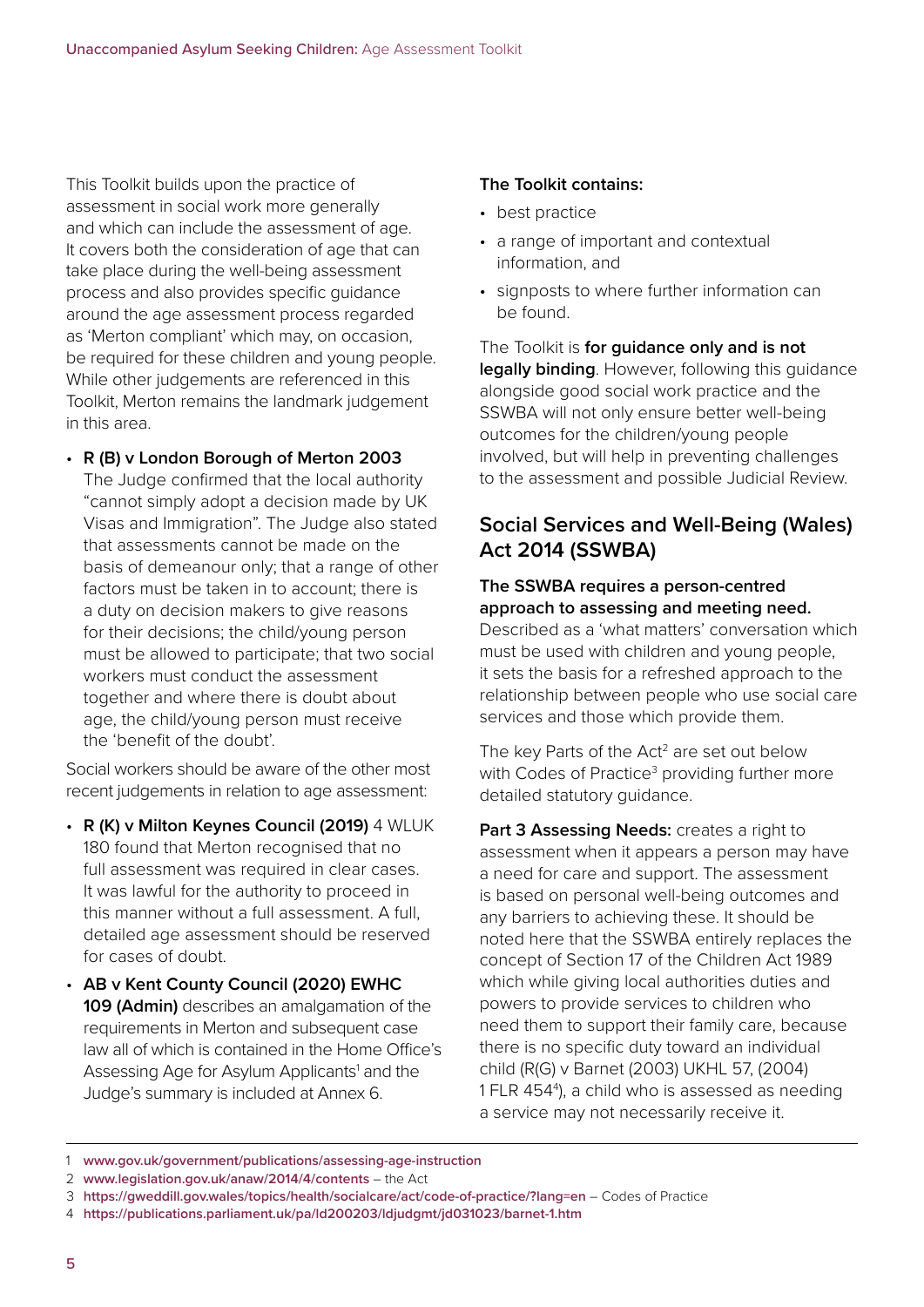Services are therefore made discretionary and may be constrained by lack of resources. In contrast, Section 21 and other provision within the SSWBA impose a duty on the local authority to provide a service that meets an assessed need where certain eligibility criteria are reached.

**Part 4 Meeting Needs** sets out how this need will be met which may be through a Care and Support Plan which under Part 4 can, where needed, provide the basis for Part 6 Child Protection Plans and for care plans for court under Section 31A, Children Act 1989.

**Part 6** sets out duties on local authorities relating to **looked after and accommodated children**. Accordingly, when UASC arrive in Wales, they are placed in the care of foster families or enter independent, supported living arrangements. Section 76 specifies that a looked after child should be offered accommodation, pending a full assessment of need. Further, it states the local authority must provide accommodation to children where there is no one with parental responsibility, where children are lost or abandoned, or circumstances prevent them from receiving appropriate care and support from their parents. Section 78 specifies that before making any decision with respect to a looked after child, or a child the local authority proposes to look after, the local authority must have regard to the views, wishes and feelings of the child and any other relevant person.

This toolkit is clear that unaccompanied asylum seeking children and young people are to be treated as 'looked after' in accordance with SSWRA

**Part 7** sets out the duties on local authorities relating to safeguarding children (and adults) and provides the basis for the Wales **Safeguarding Procedures**<sup>5</sup> and their associated All Wales Practice Guides<sup>6</sup>

Part 9 Co-operation and Partnership sets out duties on public bodies relating to co-operative working and information sharing.

**Part 10 Complaints, Representations and Advocacy Services** sets out the functions of local authorities with respect to advocacy, complaints and representations. Children and young people can often find expressing their opinions, experiences and emotions difficult, particularly when they are involved with complex processes in an adult dominated environment.

## **Using the toolkit with statutory and other relevant guidance and case law**

This Toolkit should be used in conjunction with:

- the SSWBA, its Codes of Practice and Regulations
- the Swansea Children's Legal Centre practice guide for social workers<sup>7</sup> and the Welsh Government briefing about the Social Services and Well-being (Wales) Act 2014 and UASC rights and entitlements<sup>8</sup> and
- the Wales Safeguarding Procedures and their associated All Wales Practice Guides.

For further information and context, see Annex 8.

<sup>5</sup> **[www.safeguarding.wales](http://www.safeguarding.wales)**

<sup>6</sup> **[www.safeguarding.wales/chi/index.c6.html](https://www.safeguarding.wales/chi/index.c6.html)**

<sup>7</sup> **<https://gov.wales/unaccompanied-asylum-seeking-children-guidance-professionals>**

<sup>8</sup> **<https://gov.wales/law-care-and-support-unaccompanied-asylum-seeking-children>**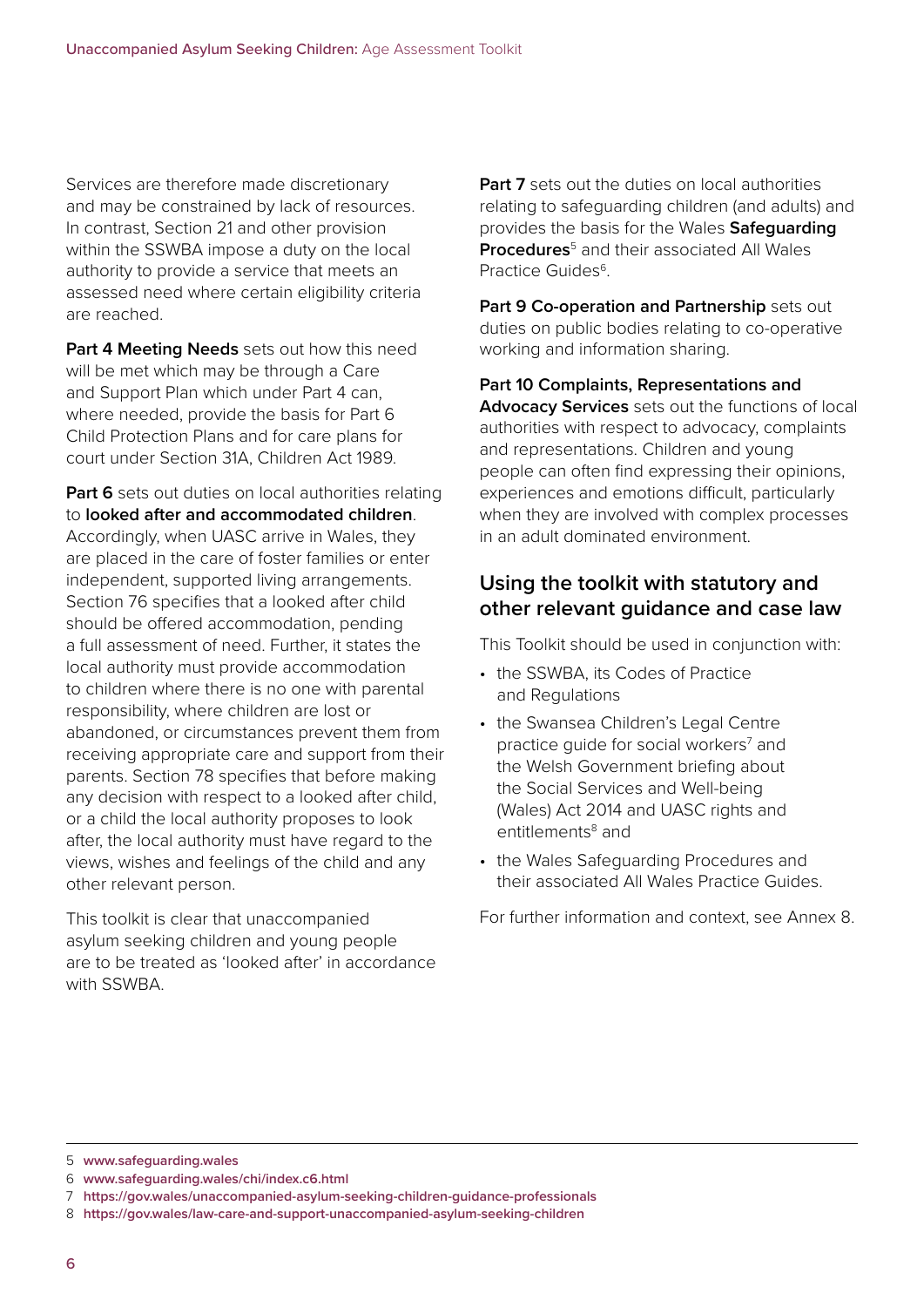## **Section 2: Context – Unaccompanied Asylum** Seeking Children/Young People

## **Useful definitions**

**The United Nations Geneva Convention** 

**of 1951 defines** a 'refugee' as being: *"any person who owing to a well-founded fear of being persecuted for reasons of race, religion, nationality, membership of a particular social group or political opinion, is outside the country of his nationality and is unable, or owing to such fear is unwilling to avail himself of the protection of that country; or who, not having a nationality and being outside the country of his habitual residence, is unable or owing to such fear unwilling to return to it"*.

**Home Office Immigration Rules**<sup>9</sup>, define an unaccompanied asylum-seeking child as one who is *'under 18 years of age when the claim is submitted – claiming in their own right – separated from both parents and is not being cared for by an adult who in law or by custom has responsibility to do so'*.

## **UASC children/young people: definitions**

Usually referred to in policy terms as **UASC**, the unaccompanied asylum-seeking child/young person can be perceived within these key definitions:

- as a child/young person outside their country of origin and
- without the care and protection of parents or legal guardians.

UASC are also sometimes referred to as 'separated children'. Should a local authority wish to place a UASC child/young person with a carer or relative, further enquiries and assessments, as for any non-UASC child/young person, would need to be in made.

**For the purposes of this toolkit, the terms 'child/young person' or 'children/young people' are used to describe 'unaccompanied asylum-seeking child/ren and young people'.**

## **UASC children/young people: rights and entitlements**

In terms of rights and entitlements, **the unaccompanied asylum-seeking child/young person is seen as a child first and foremost** and any assistance and support based on putting the needs of the child at the forefront.

While immigration legislation and policy are not devolved to Wales, most services that children/young people receive in Wales are the responsibility of Welsh Government, local authorities and other public bodies in Wales, where:

• a child/young person who is alone in the UK with no family or friends to support them, is entitled to assessment, support and protection in the same way as any other child covered under Parts 3 and 4 of the SSWBA provisions on assessing and meeting need, with such entitlements remaining until the child/young person leaves the UK or until their needs are otherwise met

9 **[www.gov.uk/guidance/immigration-rules/immigration-rules-part-11-asylum](https://www.gov.uk/guidance/immigration-rules/immigration-rules-part-11-asylum)**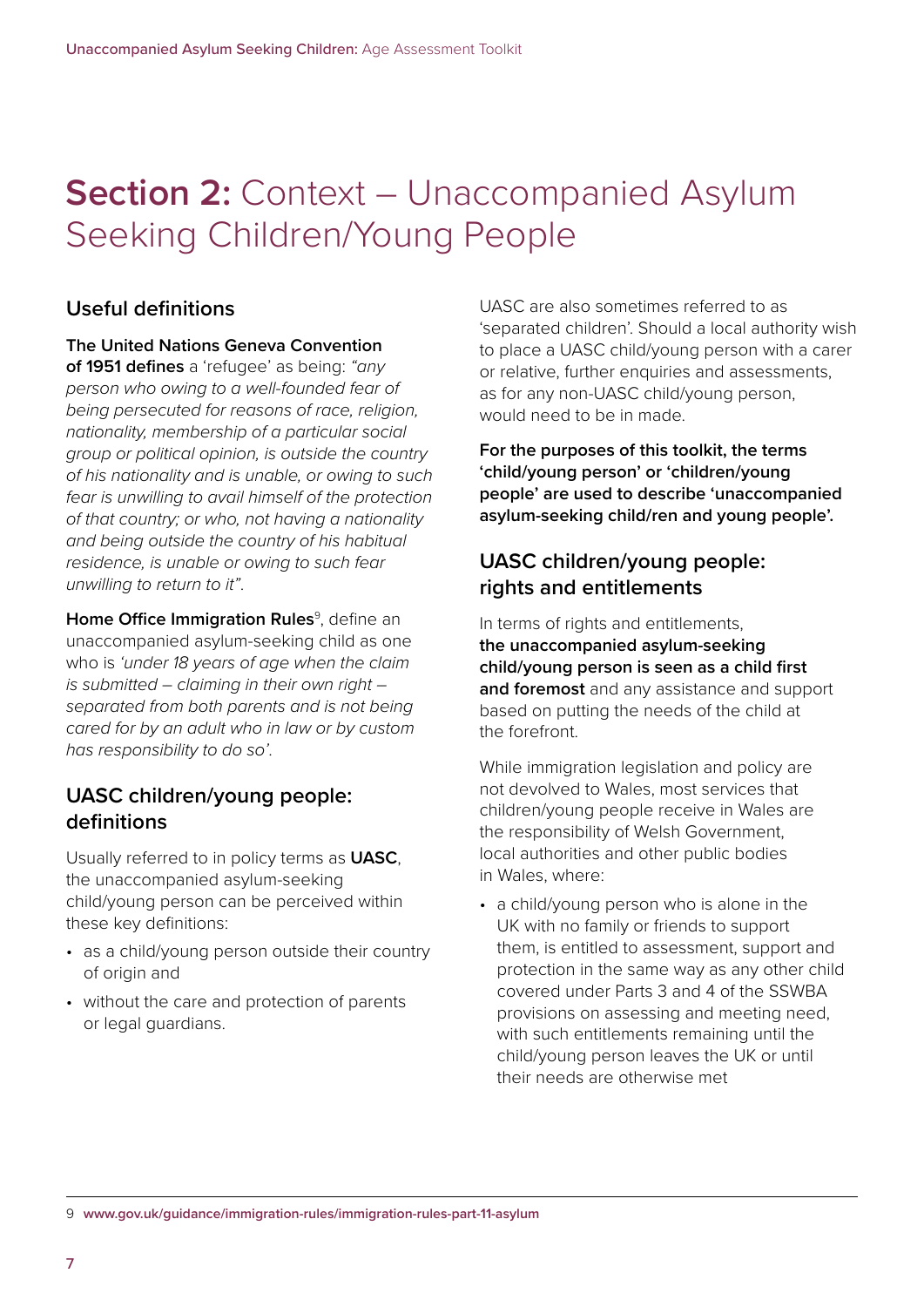- children/young people with specific and particular vulnerabilities and risks arising from abuse, neglect or other harms are entitled to the application of the Wales Safeguarding Procedures and All Wales Practice Guides
- entitlements of the child/young person to a 'best interest consideration' flow from the principles of the United Nations Convention on the Rights of the Child (UNCRC) and of the Borders, Citizenship and Immigration Act 2009 Section 55 duty on UKVI<sup>10</sup>.

Article 3 of the UNCRC states that *"In all actions concerning children, whether undertaken by public or private institutions, courts of law, administrative or legislative bodies, the best interests of the child shall be a primary consideration"*.

The UNCRC is embedded also within the SSWBA: *"A person exercising functions under this Act in relation to a child falling within Section 6(1) (a), (b) or (c) must have due regard to Part 1 of the UNCRC …"*

Welsh Ministers must have due regard to children's rights when making decisions about new and existing legislation and policies, and publish a report on how they and the First Minister have complied with the duty under the Rights of Children and Young Persons (Wales) Measure 2011<sup>11</sup>.

## **'Child first, migrant second'**

Although immigration status is a very important element in the life of a child/young person, agencies should not let immigration status get in the way of providing support as they would to any other child. All agencies are responsible for safeguarding and promoting the welfare of the child/young person and ensuring they are engaged with in a sensitive way.

## **Why children and young people seek asylum**

There are many reasons why a child or young person may leave their home country. Reasons include:

- persecution or the fear of persecution, due to religion, nationality, ethnicity, political opinion or social group
- having been trafficked
- parents having been killed, imprisoned or disappeared
- being in danger of being forced to fight or become a child soldier
- poverty, deprivation, climate change, and war or conflict more generally
- being sent abroad by parents/family.

<sup>10</sup> **[www.legislation.gov.uk/ukpga/2009/11/section/55](http://www.legislation.gov.uk/ukpga/2009/11/section/55)**

<sup>11</sup> **[www.legislation.gov.uk/mwa/2011/2/contents](https://www.legislation.gov.uk/mwa/2011/2/contents)**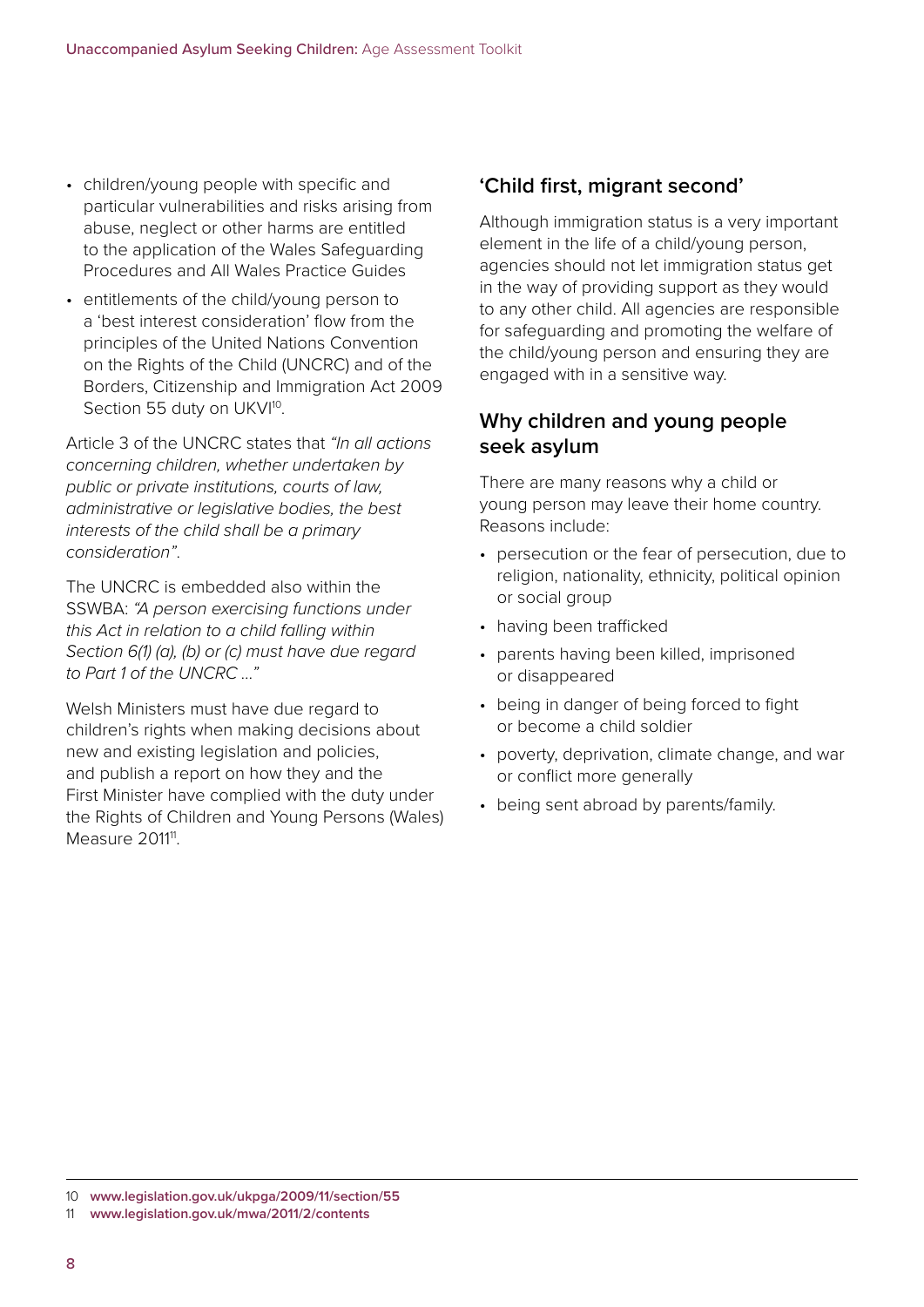## **Section 3: Context – approaching the** age assessment

## **Adverse Childhood Experiences and a trauma informed approach to age assessment**

Whatever their reason for seeking sanctuary in Wales, children, young people and adults are likely to have experienced adversity and traumatic events throughout their migration journey. Adverse Childhood Experiences (ACEs) are stressful experiences occurring during childhood that directly harm a child or affect the environment in which they live. Research from Public Health Wales shows that ACEs can happen in the home country, on the journey to the UK and on arrival, and impact broadly on the mental health, behaviour, learning and academic achievement, and short term physical health of child refugee and asylum seekers. Unaccompanied minors (compared to accompanied), and children experiencing multiple ACEs, are particularly susceptible to developing poor mental health outcomes<sup>12</sup>.

Research in Wales also shows that particular adversity that may have been experienced by UASC children/young people includes parental separation and loss, child abuse and exploitation particularly on the journey, witnessing or experiencing violence and lack of social and emotional support to cope with adversity that may have been provide by parents. A trauma informed approach recognises these factors and what would make a positive difference to the lives of children and young people to reduce the likelihood of re-traumatisation or long-term impacts of ACEs, and support resilience.

Resilience is the ability to overcome serious hardship. Factors that support resilience include personal skills, positive relationships, community support and cultural connections. For these children/young people, these might also include:

- appropriate placement taking into account age and religion, as well as individual, cultural and other circumstances
- supported independence and connection to other refugees to promote purpose and independence, and to establish ways of making a difference to their new culture
- a safe space for the expression of feelings and experiences is created and that mental health or other individual needs are identified and appropriate support is given<sup>13</sup>.

To reduce the risk of re-traumatisation and promote positive outcomes, a trauma informed approach should be taken to the age assessment process. See Annex 5 for more detail.

#### **When age assessment is necessary**

Unaccompanied asylum-seeking children/ young people who arrive in Wales **are the responsibility of local authorities under Part 6 SSWBA which, by extension of its duty to support children, may sometimes entail a duty to establish age to determine eligibility for children's services**. However, establishing a child/young person's chronological age in the absence of authenticated documentation, may be problematic when:

<sup>12</sup> **[https://issuu.com/acesupporthub/docs/aces\\_in\\_child\\_refugee\\_and\\_asylum\\_se\\_c51c6b5a06cc08](https://issuu.com/acesupporthub/docs/aces_in_child_refugee_and_asylum_se_c51c6b5a06cc08)**

<sup>13</sup> **[https://issuu.com/acesupporthub/docs/aberystwyth\\_aces\\_and\\_child\\_refugees\\_report\\_eng\\_\\_fi](https://issuu.com/acesupporthub/docs/aberystwyth_aces_and_child_refugees_report_eng__fi)**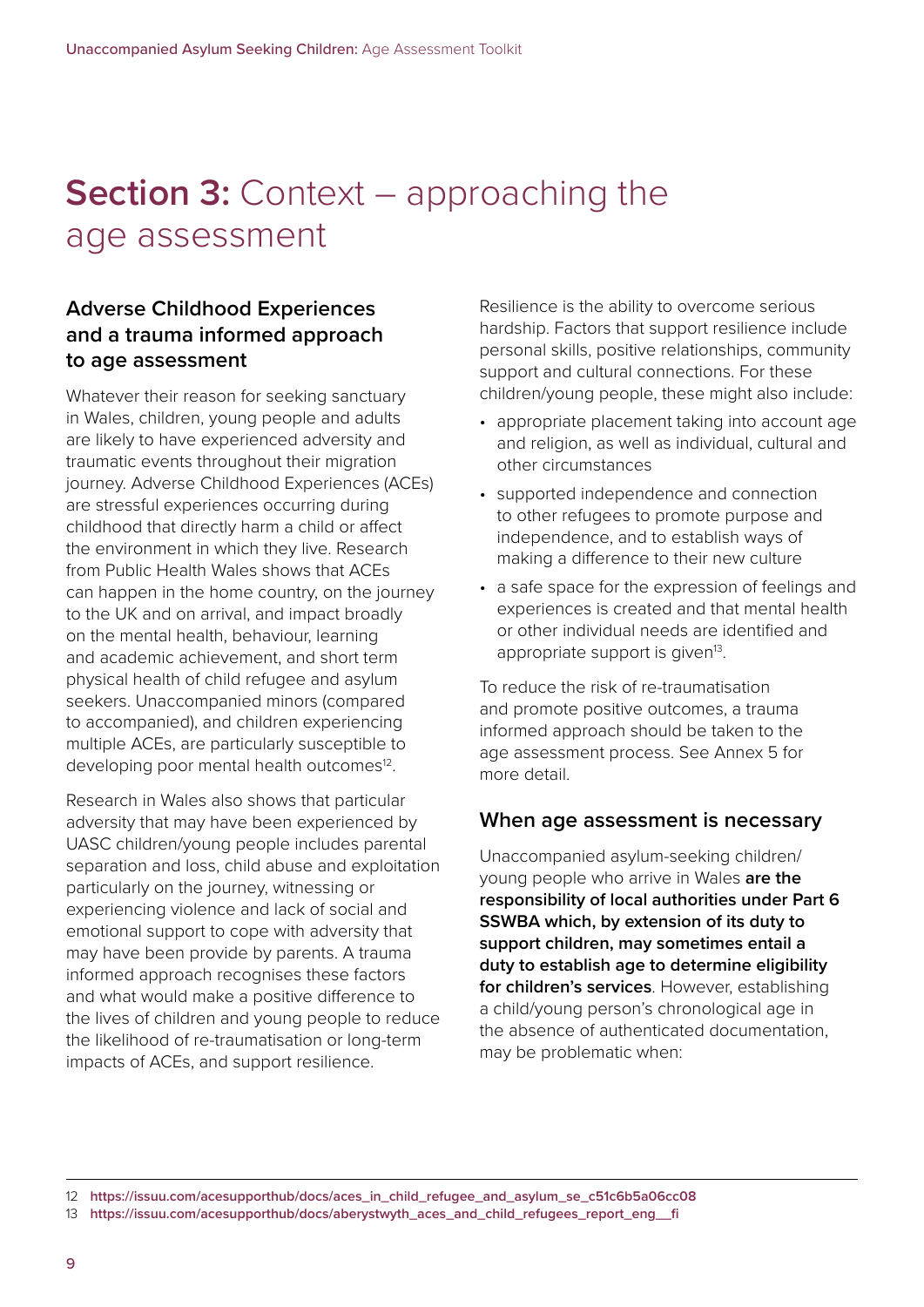- they appear younger or older than their claimed age
- they arrive without documents evidencing their identity and/or
- they arrive without documents evidencing their date of birth or
- they arrive with documents which are, or are said to be, false
- they mislead about their age
- some countries do not recognise birthdays
- they may not know their chronological age
- they may have suffered the most extreme forms of loss arising out of their experience of or witness to very traumatic events in their home country or on their journey to the UK/Wales.

All such eventualities bringing anxiety and stress with consequential effects on the ageing process in terms of appearance, demeanour, memory and language.

As a consequence of some or all of these factors, some children/young people may find their age disputed by Home Office United Kingdom Visas and Immigration (UKVI) or local authority social services.

## **Rationale for age assessments**

**Age determines how an asylum application is processed and the rights and entitlements which follow as a child or an adult**. If assessed to be a child then there are entitlements to children's social services and other public services such as Education.

Challenges over the age of a child/young person typically occur when a child/young person first applies for asylum at a port of entry, Police station or an immigration screening unit and typically arises because a child/young person:

- does not know their age or
- does not possess any documentation such as a birth certificate or passport, or where immigration officials believe the

documentation to be false or does not belong to the applicant

• where immigration officials believes a person's physical appearance and demeanour strongly suggests they are over 25.

It is necessary in these eventualities for social workers to assess age in order to decide how a child/young person should be supported and thus how their application for their asylum claim should be processed.

Local authorities may on occasion conduct age assessments prior to children/young people being assessed by immigration officials, where, for example, they are dropped off by lorry inside Wales and referred by the Police. In such cases, the immigration officer will generally accept the age as assessed by the local authority (subject to evidence that the assessment was properly conducted).

The purpose of the initial 'what matters' SSWBA assessment for all children/young people who come to the notice of the local authority, is to assess whether the child/young person needs care and support and is entitled to care and support. In relation to UASC young people, an important part of this process can be an assessment of whether the child/young person is under 18 and thus covered by the scope of the SSWBA.

**The majority of cases where a child/young person presents to the local authority, will not go on to require a 'Merton compliant' age assessment. Only in a small number of cases where there is any doubt to believe or accept the young person's claimed age (typically following request from UKVI or a Third Sector agency), will it be necessary to go further and establish age through a 'Merton compliant' age assessment process.**

When it is deemed necessary to undertake a 'Merton compliant' age assessment, for example where age is disputed, the step by step checklist approach outlined in this Toolkit will enable: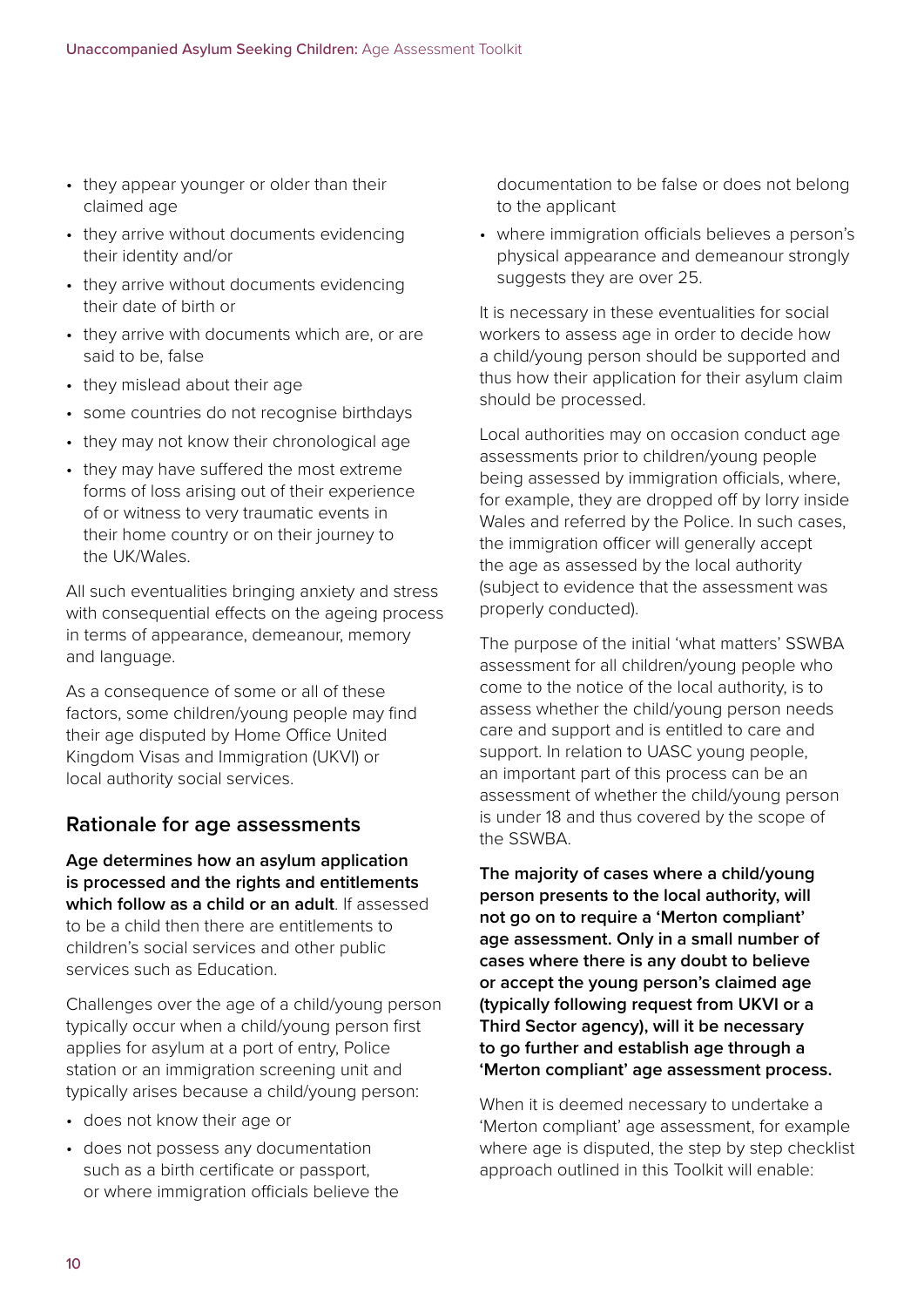- practitioners to work together in a multi-agency age assessment process and approach assessment actions in the best interests of children/young people
- improve consistency of practice in Wales when working with child/young people who are particularly vulnerable
- ensure appropriate actions by frontline practitioners including social workers, the Police and UKVI prior, during and subsequent to an age assessment, in order to make informed, fair, robust and child-centred decisions on age
- enable local authorities to develop expertise in 'Merton compliant' and lawful decisions and thus reduce the burden of reproach and legal action.

## **A person-centred approach to age assessment**

A decision to consider age under Part 3 SSWBA and/or to undertake a full 'Merton compliant' age assessment may arise in a number of ways. The child/young person:

- may attend a Police station following a lorry drop
- may walk in to a local authority social services office
- the UKVI may make a referral
- may arrive via the National Transfer Scheme for UASC or another Government scheme
- may, as a detainee held in a detention centre, claim to be a child/young person
- a court may make a request or a set down a direction
- may be referred by an individual or an agency
- when new information is received on someone accommodated as a child, or
- when new information is received on someone previously assessed to be an adult.

The flow chart below sets out a pathway from first contact to assessment of need and provision of care and support. At every stage in the flowchart, it must be understood there can be various different scenarios such as the emergence of new evidence, legal advice, advocacy referrals, actions taken by other local authorities, notifying the Home Office of decisions made at various stages, appeals and so on.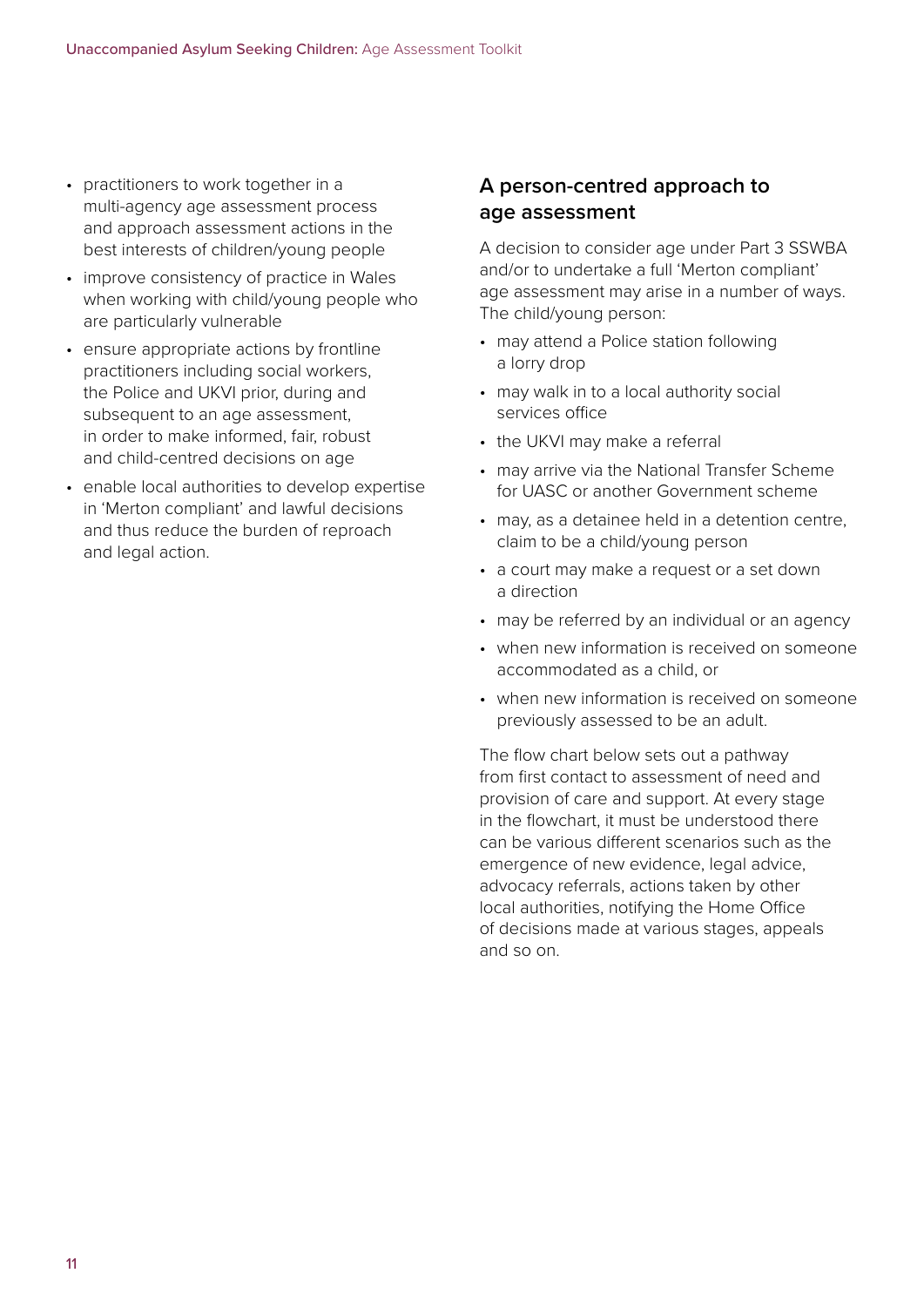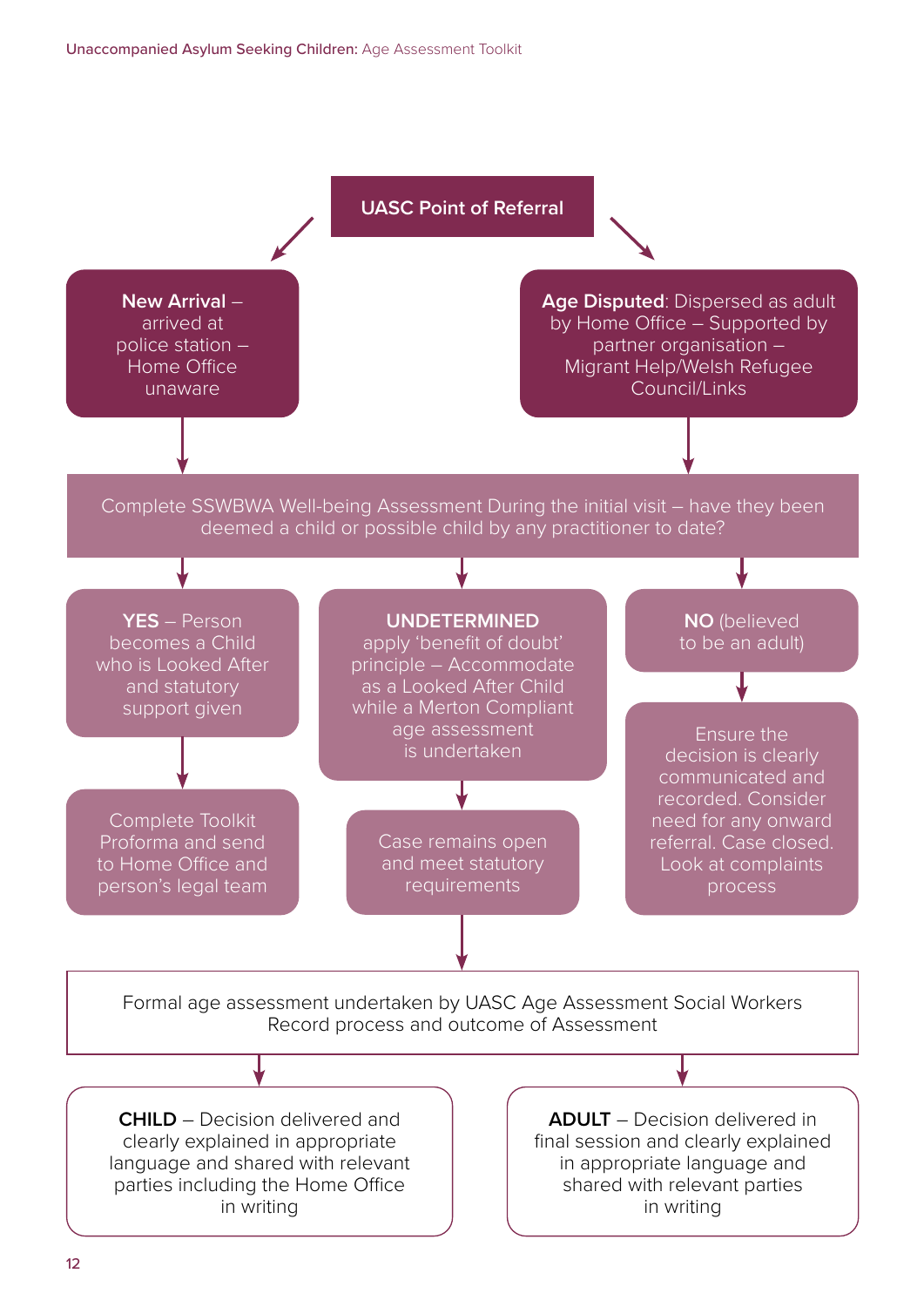## **Circumstances affecting the need for a formal age assessment**

Statutory guidance on the care of children/young people issued by the Department of Education (England)14 which states that *"Age assessments should not be a routine part of a local authority's assessment of unaccompanied or trafficked children"* is a view this Toolkit supports. **In this regard, social workers should be aware that before UKVI will treat a child/young person as a child in the immigration process, it may request an age assessment from social services**:

- where social services determine that a full age assessment is not necessary, the local authority should refuse the UKVI request
- where an age assessment is acceded to it should be conducted to the extent which is sufficient to satisfy the UKVI without requiring the child to go through what can be a repetitive and distressing process
- it may be possible to use information already gathered by the 'what matters' assessment rather than conducting further 'Merton compliant' interviews.

Children/young people **should not** be routinely exposed to a full age assessment process:

- unless the child/young person's stated age is disputed (this could be by UKVI, the Police or another agency in contact with the child/young person) or
- their appearance or demeanour suggests that they are significantly younger or older than they claim to be and there is no documentary evidence of their age.

Where it is accepted that the unaccompanied asylum-seeking individual is a child/young person but there is doubt about the exact age, an age assessment may be helpful in ensuring that appropriate services are provided. But it is rare for significant and conclusive information to follow. **Any age assessment should be limited to the minimum necessary to ensure the child/young person is receiving the appropriate services, educational and other support**.

A fair, holistic, reliable and timely age assessment that limits uncertainty and stress is in the best interests of the child/young person. Its pace should be guided by the young person and while it does not need to be completed within a set number of days the local authority should be mindful that the Home Office will fund the accommodation of the young person (which should be provided by during the process) for 28 days only.

#### **There is no burden of proof on the child/young person to 'prove' their age in either the 'what matters' SSWBA Part 3 Assessing Needs process or the full 'Merton compliant' age assessment process.**

Summarised below, with further information referenced, are several issues and actions for social workers and all practitioners to consider when encountering an unaccompanied asylum-seeking child/young person.

## **'Benefit of the doubt' principle**

**It is well recognised that age assessment is not a scientific process. Hence, the benefit of the doubt should always be given to the child/young person and questions put in an open-minded way to explore any doubts.**

14 **[www.gov.uk/government/publications/care-of-unaccompanied-and-trafficked-children](https://www.gov.uk/government/publications/care-of-unaccompanied-and-trafficked-children)**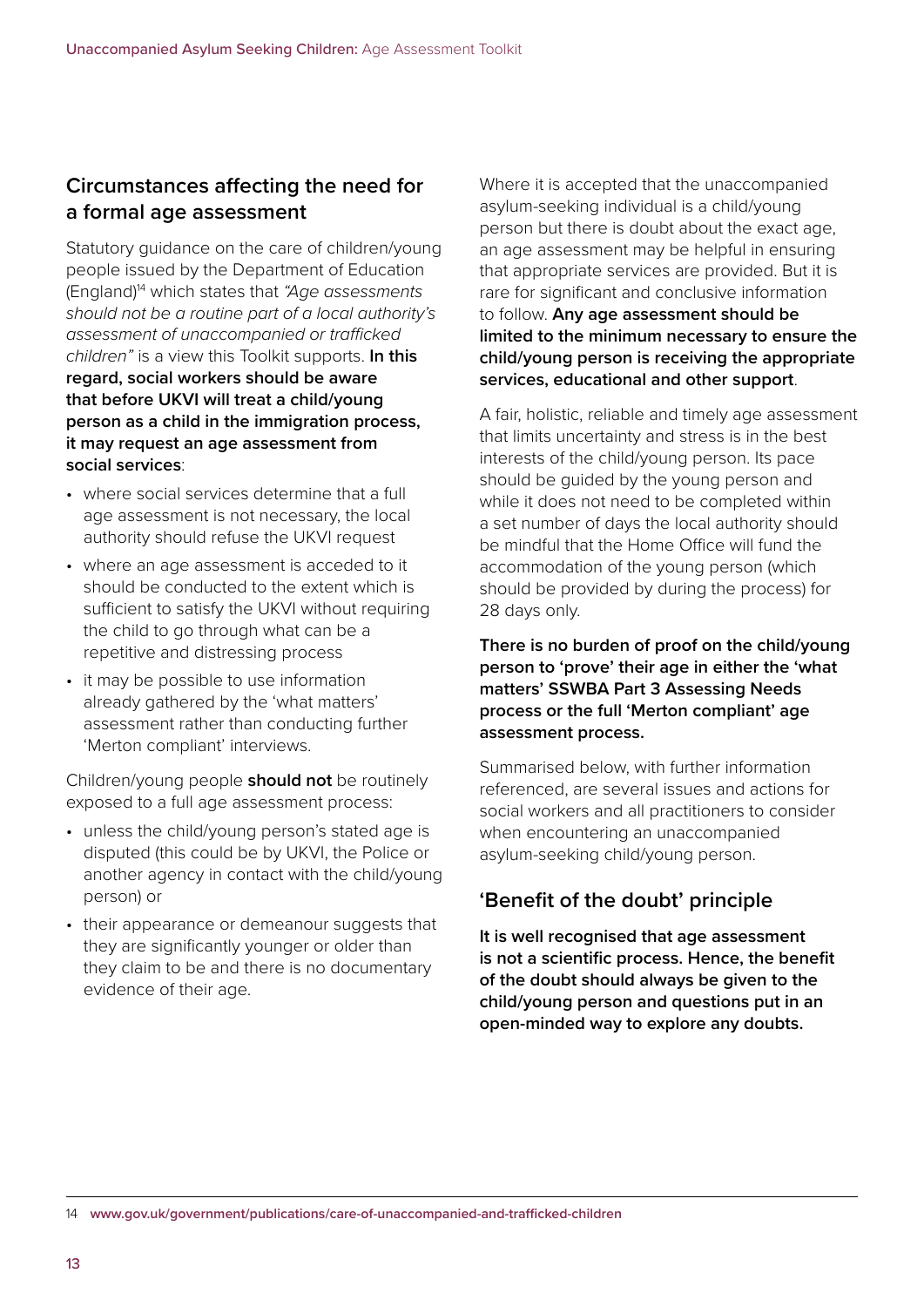In particular, **a young person who may be aged between 18 and 21 should be treated as a child and accommodated as a child while a full 'Merton compliant' age assessment is undertaken**.

- *"Those whose ages are disputed should be given the benefit of the doubt unless there are compelling factors to the contrary"*15.
- *"The benefit of any doubt should always be given to the unaccompanied asylum-seeking child since it is recognised that age assessment is not a scientific process"*  $(A \vee Croydon^{16})$
- *"Assuming its inquisitorial fact-finding role in an age dispute, the Court should further afford the disputed child the benefit of the doubt both at the start and the end of the process. This is not the same as imposing a burden of proof on*  either party" (A v Camden<sup>17</sup>).

If a local authority assesses the young person to be 18 rather than 17, it will need to provide strong supporting evidence that the young person is 18 to avoid legal challenges.

## **Referrals for age assessments**

A child/young person can become known to a local authority or other agency:

• as a **new arrival** (unlikely to be known to the Home Office or other UK local authority). All practitioners who encounter such children/young people who claim to be under 18, must make an immediate referral to social services for support and safeguarding

- as a **referral by UKVI** where it has evidence or suspects a child/young person to be under 18, with a request to make an age assessment
- as a **case that has already been age disputed** (likely known to UKVI and/or other local authorities).

Organisations such as Migrant Help<sup>18</sup> and TGP Cymru<sup>19</sup> are likely to refer such 'known' cases in respect of whom some determination of age may be available but not necessarily a full age assessment by another local authority.

## **The role of the Police**

With regard to children/young people and their interaction with the Police, social workers should be aware that:

- a child/young person should not be charged with a criminal offence before the dispute over his age is resolved<sup>20</sup><sup>21</sup>
- Police are subject to a duty to safeguard and promote the welfare of children<sup>22</sup>, thus where there is doubt about age, the Police have the power to refer a child/young person to the local authority for a decision about whether to carry out an age assessment
- a police constable is able to take fingerprints on behalf of UKVI<sup>23</sup>. No minimum age is stated in the legislation but UKVI policy is to take fingerprints of only those who are 5 years of age and over.

- 15 **<https://tribunalsdecisions.service.gov.uk/utiac/2017-ukut-446>**
- 16 **[www.supremecourt.uk/cases/uksc-2009-0106.html](https://www.supremecourt.uk/cases/uksc-2009-0106.html)**
- 17 **[www.casemine.com/judgement/uk/5a8ff7df60d03e7f57eb291d](https://www.casemine.com/judgement/uk/5a8ff7df60d03e7f57eb291d)**
- 18 **[www.migranthelpuk.org/regional-services-wales](https://www.migranthelpuk.org/regional-services-wales)**
- 19 **[www.tgpcymru.org.uk/what-we-do/young-asylum-seekers-and-refugees-programme/](https://www.tgpcymru.org.uk/what-we-do/young-asylum-seekers-and-refugees-programme/)**
- 20 **[www.legislation.gov.uk/ukpga/Geo5/23-24/12/section/50](http://www.legislation.gov.uk/ukpga/Geo5/23-24/12/section/50)**
- 21 **[https://assets.publishing.service.gov.uk/government/uploads/system/uploads/attachment\\_data/file/826813/PACE-](https://assets.publishing.service.gov.uk/government/uploads/system/uploads/attachment_data/file/826813/PACE-Code-C_2019.pdf)[Code-C\\_2019.pdf](https://assets.publishing.service.gov.uk/government/uploads/system/uploads/attachment_data/file/826813/PACE-Code-C_2019.pdf)**
- 22 **[www.legislation.gov.uk/ukpga/2009/11/section/55](http://www.legislation.gov.uk/ukpga/2009/11/section/55)**
- 23 **[www.legislation.gov.uk/ukpga/1999/33/section/141](http://www.legislation.gov.uk/ukpga/1999/33/section/141)**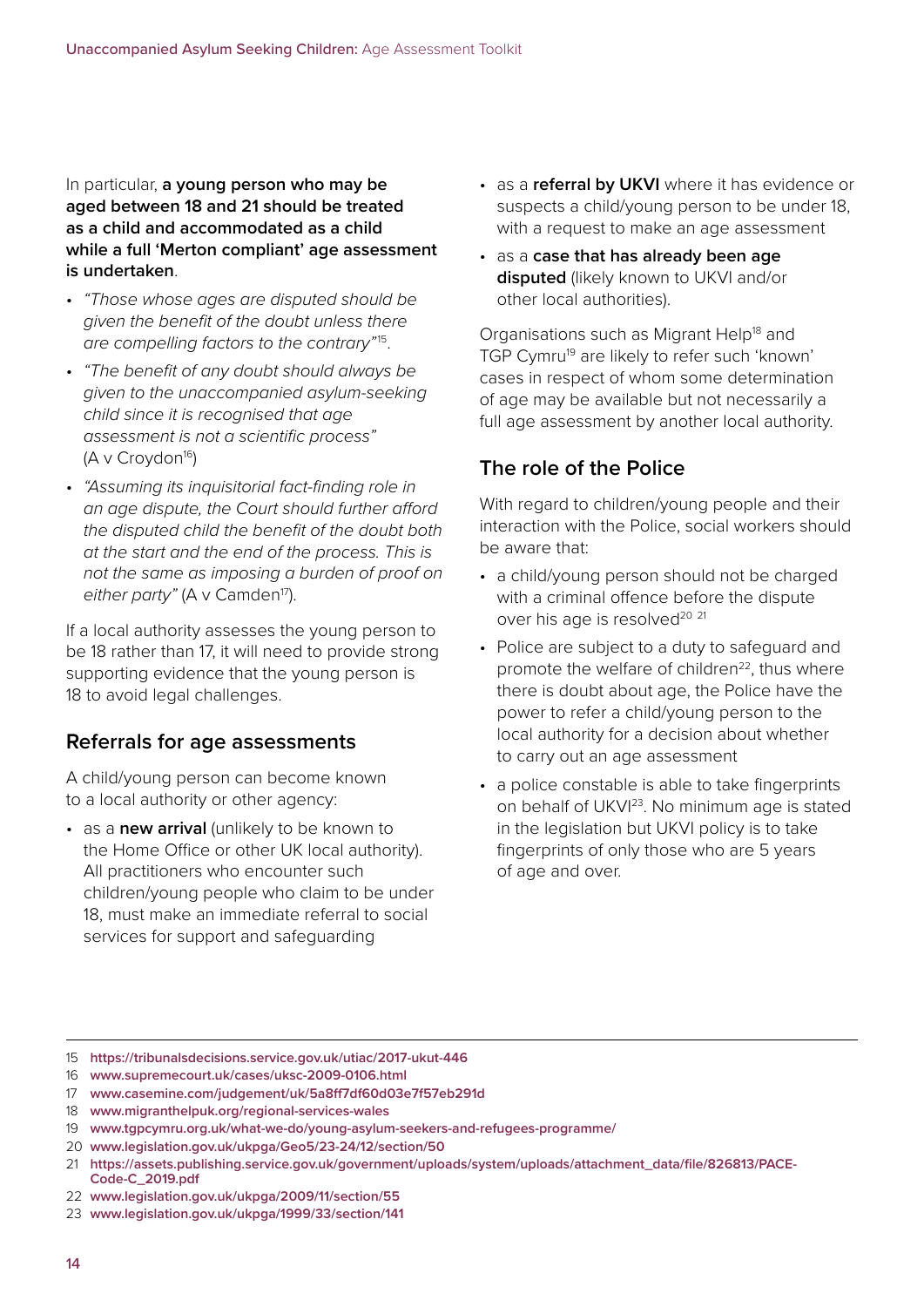While the primary responsibility for recording biometric data (fingerprints and photographs) of new arrivals rests with Immigration Enforcement, the Police also have responsibility. The Police, local authorities and UKVI should liaise at the earliest opportunity to record biographical details and biometric data of the newly arrived child/young person.

Where Immigration Enforcement is unable to attend, the Police should take and record biographical details and biometric data before arrangements are made to release the child/young person to the care of the children's social services. The early capture of biometric data and other biographical details (whether or not a decision to prosecute follows) brings benefits to all agencies:

- if children/young people go missing, checks can be made if the individual presents elsewhere
- it gives the opportunity to determine any previous contact with the UKVI, the Police or children's social services, and
- enables agencies to trace and safeguard vulnerable individuals who may go missing.

Social workers should note that where the Police are the first point of contact with a child/young person and where the individual has been identified as having entered or remained in the UK unlawfully, the Police will make an arrest for suspected entry without leave $24$  and take the person into custody. Any child under 10 years entering the UK without permission cannot be arrested or held in police detention and officers should ensure that the welfare of the child is maintained.

The detention of an individual, within the PACE holding time frame of 24 hours allows the Police to take and record biographical and biometric details where a child is over the age of 10 and if consent is given by a social worker or an Appropriate Adult.

There are additional rights for children<sup>25</sup> which social workers should note:

- the identity of the person who is responsible for the child/young person's welfare should be ascertained as soon as is practicable
- traffickers will make strenuous attempts to 'recover' child victims of trafficking from the Police or the care and protection of social services, and
- extreme care should be taken in identifying the persons who claim to have responsibility for the child/young person. In this context, the Police are National Referral Mechanism First Responders and will work with Barnardo's as providers of advocacy for trafficked children.

Social workers will also wish to familiarise themselves with Operation Innerste<sup>26</sup> which is a Police-led multiagency response to safeguarding unaccompanied asylum seeking children in the context of trafficking and going missing. The Operation Innerste framework is built around treating young people as victims, not suspects with welfare and protection as the driving themes.

<sup>24</sup> **[www.legislation.gov.uk/ukpga/1971/77/section/24](http://www.legislation.gov.uk/ukpga/1971/77/section/24)**

<sup>25</sup> **[www.legislation.gov.uk/ukpga/1984/60/section/57/1998-08-07](http://www.legislation.gov.uk/ukpga/1984/60/section/57/1998-08-07)**

<sup>26</sup> **[www.proceduresonline.com](http://www.proceduresonline.com)** › uploaded\_files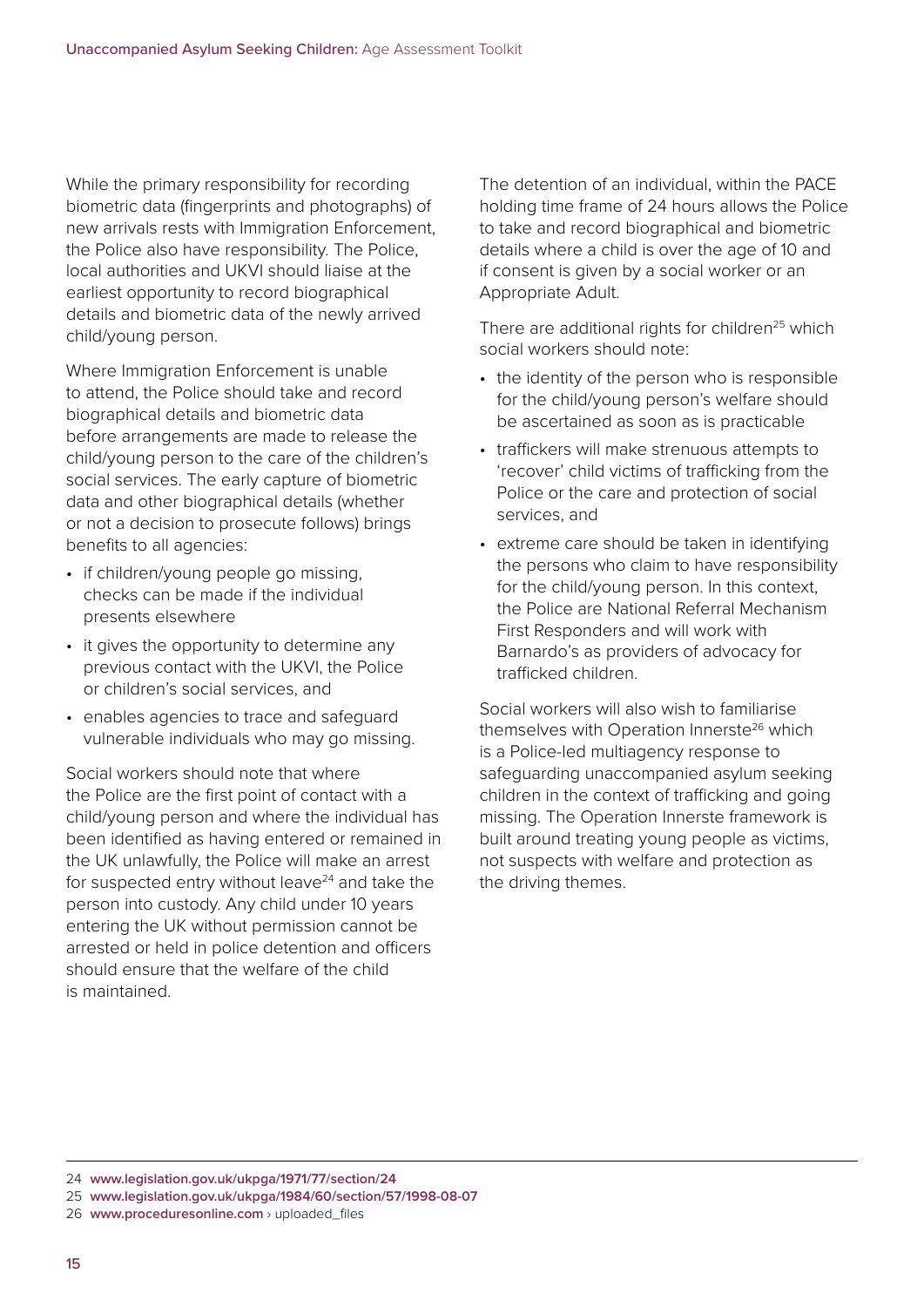## **The role of Immigration Enforcement/UKVI**

Where a child/young person (or an individual thought to be a child/young person) has been identified as having entered the UK unlawfully, Immigration Enforcement will endeavour to attend the individual in police custody during the 24 hours holding time frame for the purposes of capturing the individual's biometric data. Social workers should note here that:

- Immigration Enforcement does not fingerprint children under 5
- children aged between 5 and 16 can only be fingerprinted in the presence of an adult who is the child's parent or guardian, or a person who for the time being takes responsibility for the child such as an Appropriate Adult
- although children aged 16 and 17 can be fingerprinted without the presence of an Appropriate Adult, it is good practice and in the best interests of a child that the presence of an Appropriate Adult is offered
- UKVI policy states: *'Whilst a child between 16-18 years of age can be fingerprinted without the presence of an adult, if that child is vulnerable as defined in this guidance, they must not be fingerprinted unless accompanied by an adult.'*
- 'vulnerability' is defined as an individual *'who is or may be in need of community care services by reason of mental or other disability, age or illness; and who is or may be unable to take care of him or herself, or unable to protect him or herself against significant harm or exploitation'*
- where a child/young person is a potential victim of trafficking, they will therefore require an Appropriate Adult

• where the individual is thought to be a child during the age assessment process, they should be accompanied to Immigration Enforcement appointments by a social worker or other member of local authority staff or an Appropriate Adult.

## **Establishing immigration status**

Where a child/young person presents as a new arrival or as an age-disputed case, social services should contact UKVI at the earliest opportunity to establish whether they are known to UKVI and if so, to request their details and biometric data. Checks need to establish whether the child/young person

- has immigration status
- an asylum claim has been made
- has a legal representative
- were accompanied when they arrived in the UK

The relevant telephone numbers are: 02081964524 (Asylum Screening Appointments Team) or 03001232235 (the Asylum Support Team).

When a decision is made to accommodate and whether or not a 'Merton compliant' age assessment is deemed necessary:

- practical support should be provided to the child/young person to guide them through their asylum claim
- specific support in respect of ethnicity, language, religious beliefs, cultural norms and social opportunities will be relevant in ensuring that needs are met in line with the duties to consider these factors as set out in the SSWBA
- legal representation should be identified to inform the child/young person of the asylum process, share relevant resources with them<sup>27,28</sup> and prepare them for every possible outcome of their asylum claim

28 **<https://youngasylumguide.org.uk/>**

<sup>27</sup> **<https://gov.wales/unaccompanied-asylum-seeking-children-guidance>** – specific to Wales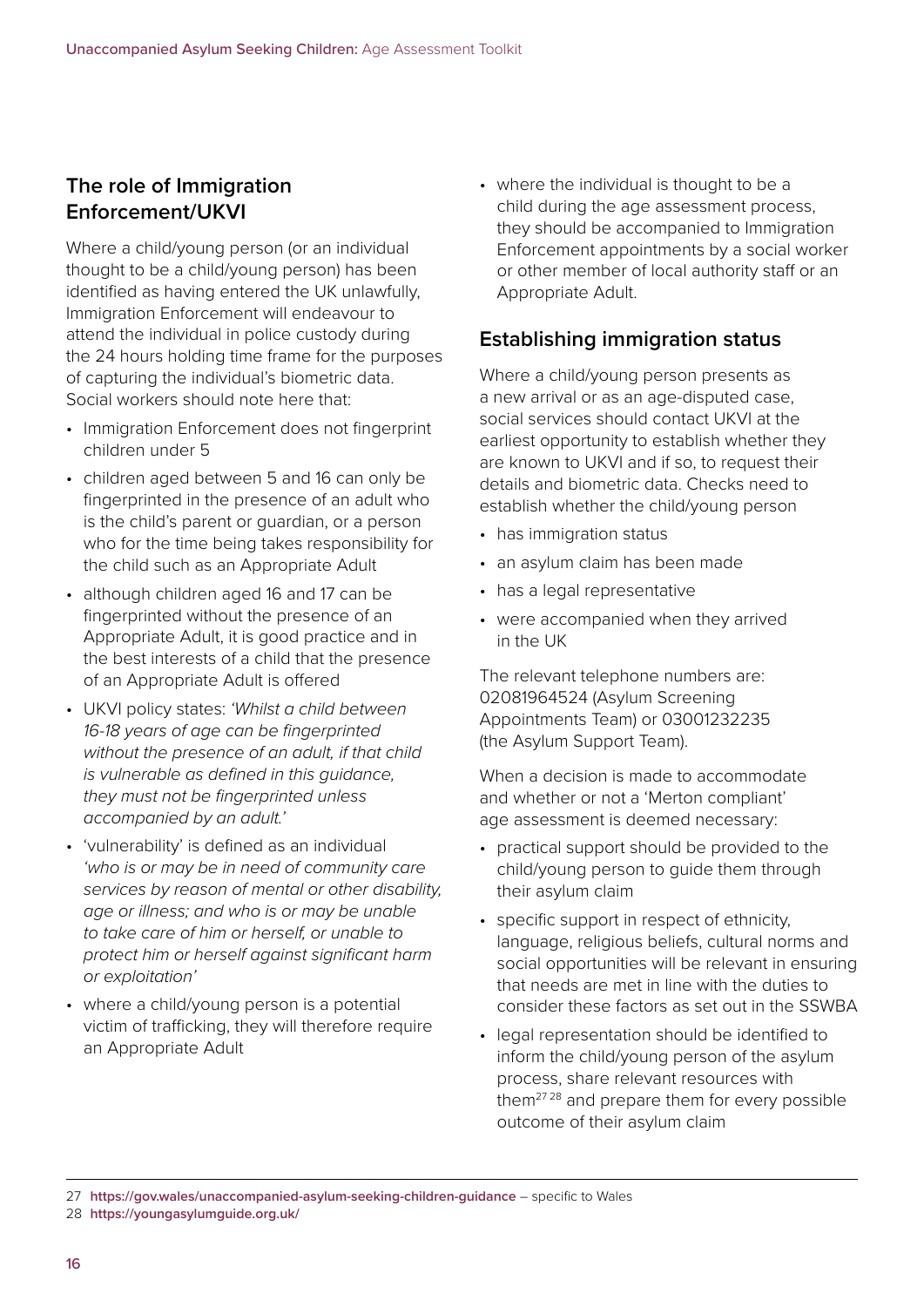**It is vitally important that the child/young person understands the asylum process. Social workers should possess sufficient knowledge of it or have ready access to practitioners with the required knowledge.** The child/young person should also be referred to legal representation at the earliest opportunity<sup>29 30</sup>.

## **Accommodation provision during the age assessment process**

A child/young person should be offered accommodation under Section 76 of the SSWBA pending a full assessment of need. Considerations will include:

- safeguarding issues within the first 24 hours in relation to the choice of placement
- when arranging accommodation, careful consideration should be given to the possibility that the child/young person could be an adult or younger than they have claimed
- bed and breakfast or other adult accommodation is not suitable for children/young people.
- the child/young person should be made "Looked After" and
- a legal representative identified to explain the asylum process. The local authority's role in this is only to assist accessing appropriate legal representation for an asylum claim.

Where there are doubts about age necessitating a Merton compliant age assessment, it may be appropriate to commission specific accommodation for the child/young person in need of care and support and to engage colleagues in Housing Services at an early stage.

<sup>29</sup> **[www.childrenslegalcentre.com/resources/getting-legal-representation/](https://www.childrenslegalcentre.com/resources/getting-legal-representation/)**

<sup>30</sup> **[www.newport.gov.uk/documents/About-Newport/Immigration-Solicitors.pdf](https://www.newport.gov.uk/documents/About-Newport/Immigration-Solicitors.pdf)** list of immigration solicitors in Wales, January 2021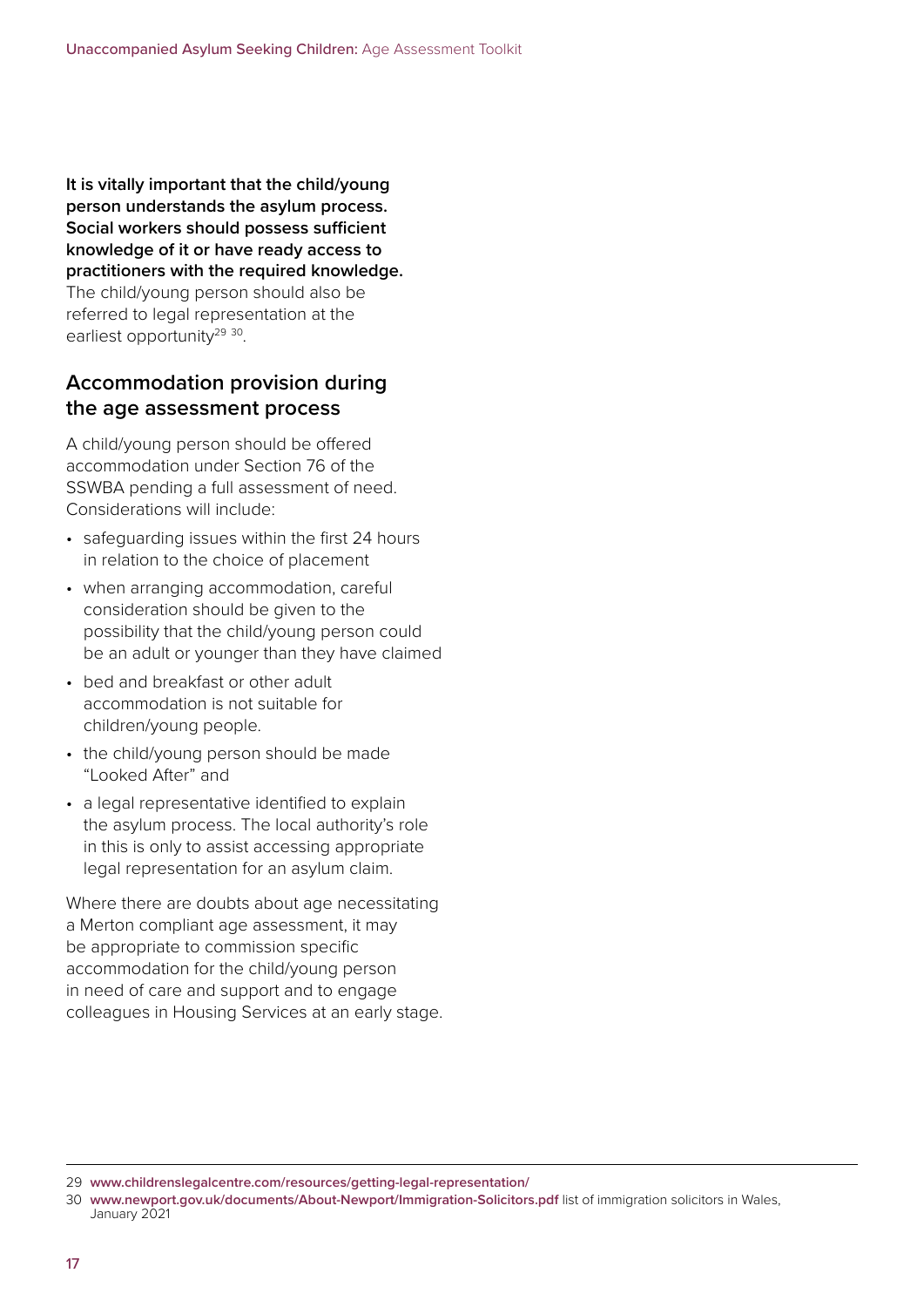## **Section 4:** Support for children/young people around the age assessment process

## **Safeguarding, trafficking and missing children**

Child Trafficking and Modern Slavery is the recruitment, transportation, transfer, harbouring or receipt of a child under the age of 18 years of age for the purpose or intended purpose of sexual or criminal exploitation such as forced labour, domestic servitude and organ harvesting.

#### **Social workers, who have an important role to play in ensuring the safety of trafficked children/young people, should note that:**

- an increasing number of children have been identified as potential victims of trafficking, who
- may have entered the UK with a trafficker who may or may not be a family member, and
- under the control of a trafficker, may say they are unaccompanied having been told by the trafficker that by doing so when they will be granted permission to enter the UK.

Further information on indicators of trafficking and exploitation can be found within the All Wales Safeguarding Children who may be Trafficked Practice Guide<sup>31</sup>. This together with the Wales Safeguarding Procedures should assist social workers in initiating a child protection enquiry in respect of any child/young person believed to be at risk.

Children who have been trafficked into or within the UK are likely to have had experiences which impact on their ability to participate fully and openly in an age assessment. In addition to any physical, sexual or emotional abuse they may have suffered:

- many trafficked children have been forced by their traffickers to learn a coached story to tell practitioners if they are questioned
- many children are under direct threat themselves, or have family members elsewhere who may be under threat (or perceived threat) and
- many children may have been provided with documents as an attempt to minimise professional curiosity. All documents should be checked for authenticity with the relevant issuing department.

Where there are concerns that a child/young person may have been trafficked either into or within the UK, First Responders including statutory agencies such as local authorities, Police, UKVI and Third Sector agencies such as Barnardo's, New Pathways, BAWSO and the Salvation Army, have a responsibility to complete a National Referral Mechanism (NRM) form.

As First Responders, social workers should:

- complete the online Duty to Notify form, used throughout the UK for adults and children, and be aware that
- in the case of children under the age of 18, consent is not required for a referral to be made.

The form<sup>32</sup> has been designed to be responsive and will identify the First Responder by their work email address. This verification will need to be completed to progress with the form.

Once the digitised NRM form has been submitted online to the Single Competent Authority (SCA) a link will be sent to download a copy. The SCA will email an assigned reference number to the practitioner lodging the NRM.

<sup>31</sup> **[www.safeguarding.wales/chi/c6/c6.p3.html](https://www.safeguarding.wales/chi/c6/c6.p3.html)**

<sup>32</sup> **[www.modernslavery.gov.uk/start](https://www.modernslavery.gov.uk/start)**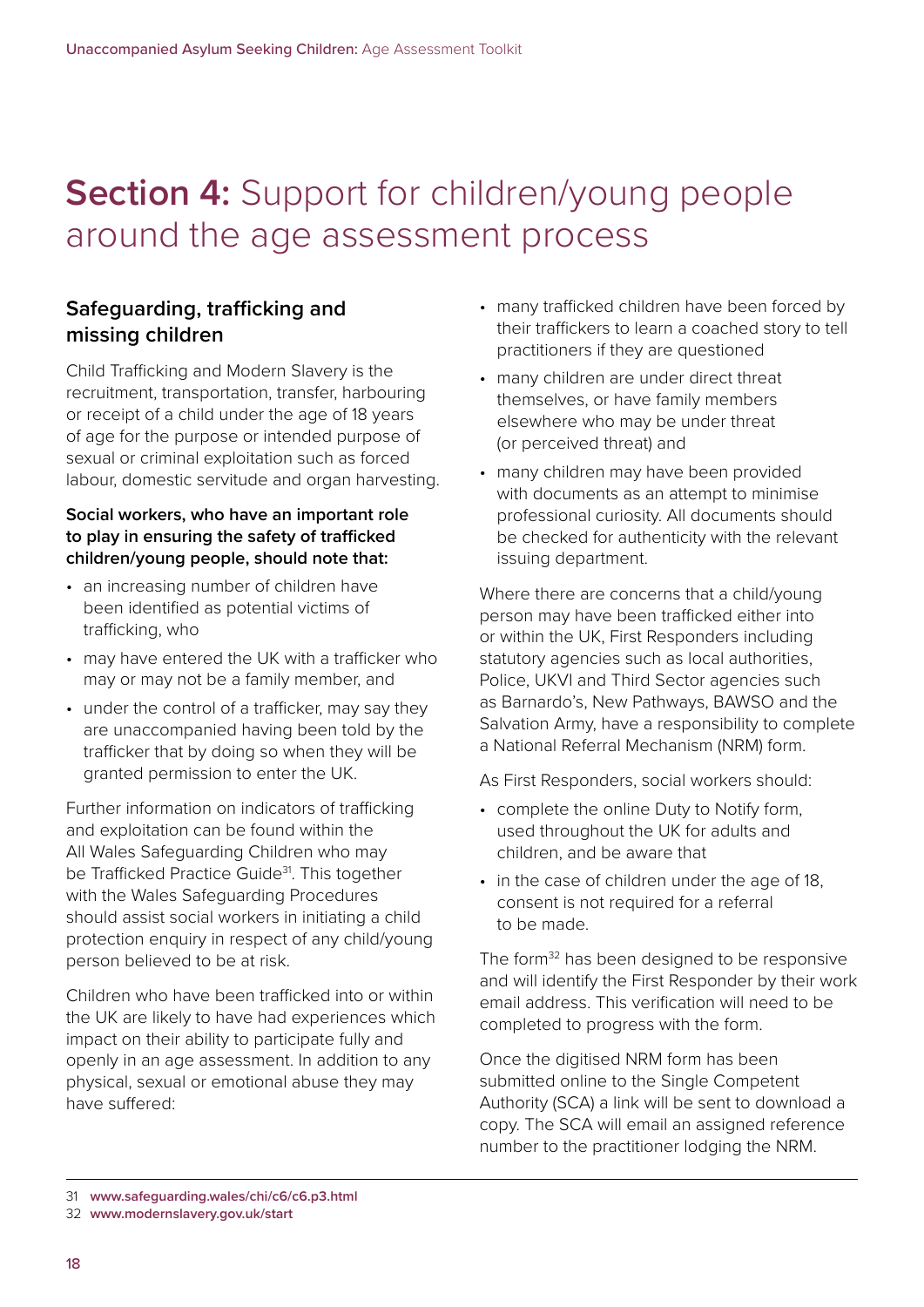If there is further information at a later date that would be helpful in deciding whether the person is a victim of modern slavery, it can be emailed to the responsible practitioner<sup>33</sup> with the reference number in the subject line. The same email address can be used to check if an NRM has previously been submitted for a child/young person.

Furthermore, social workers should be aware of the Independent Child Trafficking Guardians (ICTGs) outlined in Section 48 of the Modern Slavery Act 2015 as practitioners who support children who have been potentially trafficked into and within the UK and should note that all children identified as potentially trafficked must be referred to the Independent Child Trafficking Guardianship Service<sup>34</sup> Section 51 of the Modern Slavery Act 2015 puts on a statutory footing the presumption that:

- where there are reasonable grounds to believe a person is a victim of modern slavery and has reasonable grounds to believe that the person may be under 18, they are to be treated as being under 18 years of age for the purposes of care, support and accommodation under the Modern Slavery Act 2015 until an age assessment is carried out by a local authority or the person's age is otherwise determined
- where an age assessment is being undertaken, the child who has been trafficked will remain entitled to the ICTG Service under the 2015 Act as they are presumed to be a child until the definitive assessment is received
- in the event of a challenge to the age assessment decision, such as Judicial Review, the child would continue to receive the support of an ICTG Service until a final determination has been made.

If the age assessment Judicial Review declares that the individual is over 18, then the individual ceases to be entitled to the ICTG Service and the ICTG Service should refer the individual to existing mainstream adult provision as soon as possible from the final decision date.

Further information on the ICTG Service, Section 48 guidance and referral forms is available $35$ .

Making a timely referral after identification could be very helpful in reducing missing episodes, re-trafficking and further abuse. It is recommended that a photograph is taken of the child/young person within the first 24 hours of encountering them. Securing consent to be photographed should be enabled by an explanation of why the photograph is necessary: that it is in their best interests in relation to their safeguarding and protection. A photograph will help the Police with their investigations should the child/young person subsequently go missing. If consent is refused by a child/young person, legal advice should be sought, and enquiries made of the UKVI and Police who may have a recent photograph.

## **Engaging an Appropriate Adult**

When a child/young person is undergoing an age assessment, case law has determined that they must be afforded the opportunity to have an Appropriate Adult present at the age assessment interview(s). The overarching role of the Appropriate Adult is to ensure that the age assessment is conducted fairly and adheres to the legislative framework. More specifically their role is to:

• ensure that the child understands what is happening to them and why

33 **[nationalreferralmechanism@homeoffice.gov.uk](mailto:nationalreferralmechanism%40homeoffice.gov.uk?subject=)**

<sup>34</sup> Tel: 0800 0434303 or **[CounterTrafficking@Barnardos.org.uk](mailto:CounterTrafficking%40Barnardos.org.uk?subject=)** Secure email **[trafficking.referrals@bypmk.cjsm](mailto:trafficking.referrals%40bypmk.cjsm?subject=)**

<sup>35</sup> **[www.gov.uk/government/publications/child-trafficking-advocates-early-adopter-sites](https://www.gov.uk/government/publications/child-trafficking-advocates-early-adopter-sites)**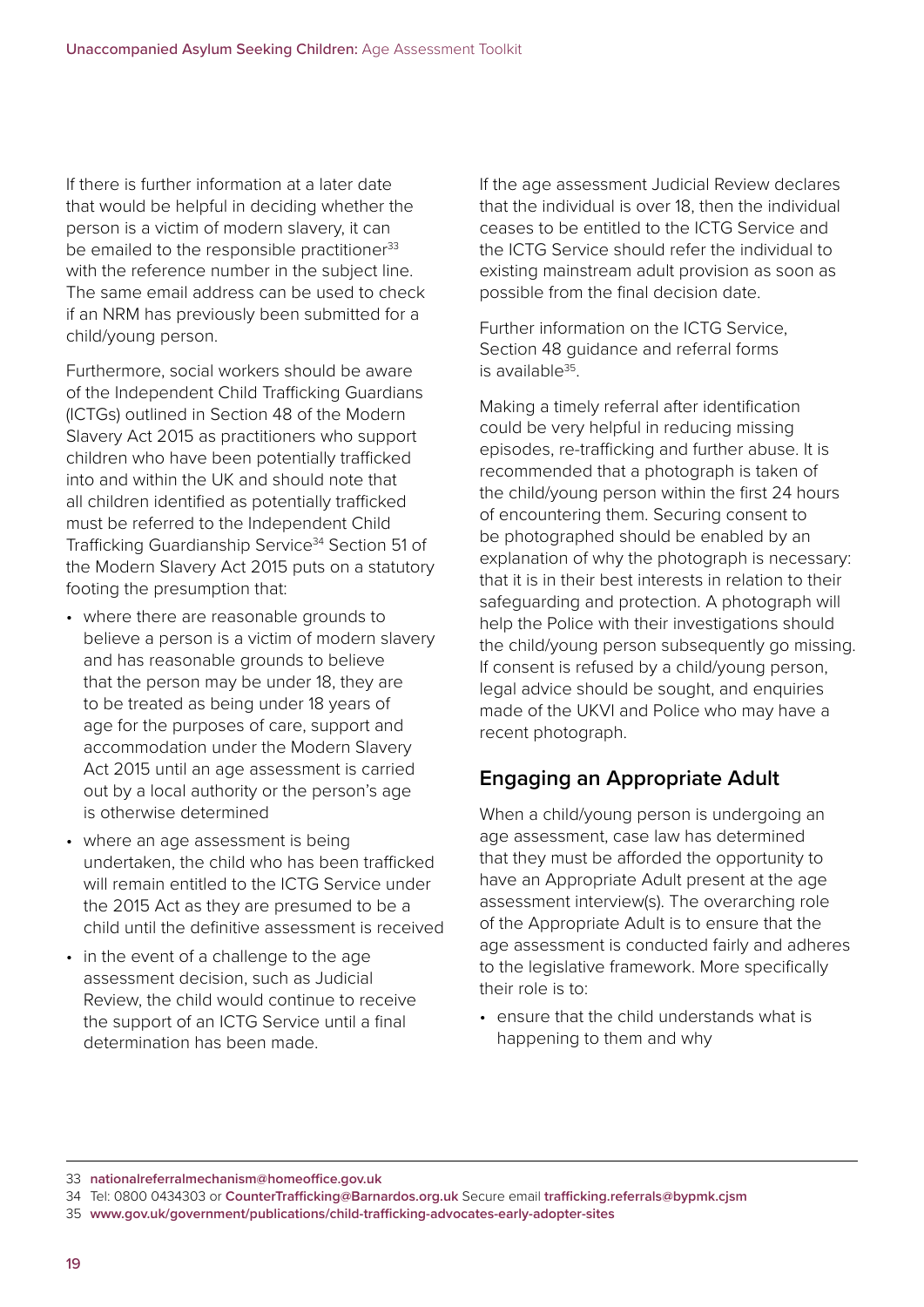- support and advise the child/young person, including asking for breaks if the child/young person needs a break to consult with the Appropriate Adult, to seek legal advice from their legal representative, or if the child is tired, distressed or ill
- observe whether the social workers are acting properly and fairly, and intervene where appropriate
- assist with communication between the child and the social workers in a constructive and appropriate manner
- ensure that the child understands their rights, including the right to seek legal advice before continuing further with the interview.

The Appropriate Adult should be independent of the local authority and:

- they must be suitably trained
- have the necessary knowledge and skills and
- the confidence to intervene and challenge
- they must employ a non-judgmental rights-based approach and
- be able to exercise objectivity.

In order to comply with legal requirements, some local authorities in Wales choose to commission children's advocacy providers to deliver this service, either as part of their children's statutory advocacy service or on a spot-purchased basis.

Key considerations for social workers/local authorities when engaging an Appropriate Adult:

- to provide information to the child prior to the full age assessment which explains the role of the Appropriate Adult, including any written information on the role
- to secure an Appropriate Adult/make a referral in a timely manner so that there is no delay
- to consider the suitability of the Appropriate Adult and to establish that they have the necessary knowledge and skills
- to be satisfied that the Appropriate Adult is independent of the local authority and
- to be satisfied that they are not involved in the age assessment process itself including expressing any view on the age of the child
- to use the same Appropriate Adult with all the interviews undertaken with the child, unless the child requests a different Appropriate Adult
- where the child refuses to have an Appropriate Adult, the social worker should explore reasons why and record the refusal along with the reasons given
- it will rarely be appropriate for the social worker to agree that the child/young person decide who shall act as Appropriate Adult, as they may have been instructed by their smuggler or trafficker to ask that they act in this role
- the Appropriate Adult should attend all interviews with the child including the final meeting to communicate the outcome of the age assessment process
- social workers should ensure the Appropriate Adult, child and any interpreter are able to meet privately prior to the age assessment interviews without social services being present
- social workers should ensure that regular breaks are offered and that space is available for the Appropriate Adult and interpreter to speak to the child in private
- the Appropriate Adult should be permitted to take notes during the age assessment. With the consent of the child, a copy of the notes can be given to the social worker
- the Appropriate Adult should have the opportunity to meet privately with the child directly after the interview so a debrief session can take place with the child and interpreter
- the local authority should provide the Appropriate Adult with a full copy of the age assessment where the child consents
- practitioners should ensure that the child/young person has an Appropriate Adult to accompany them to UKVI asylum interviews, and to act in the child/young person's best interest during the interview.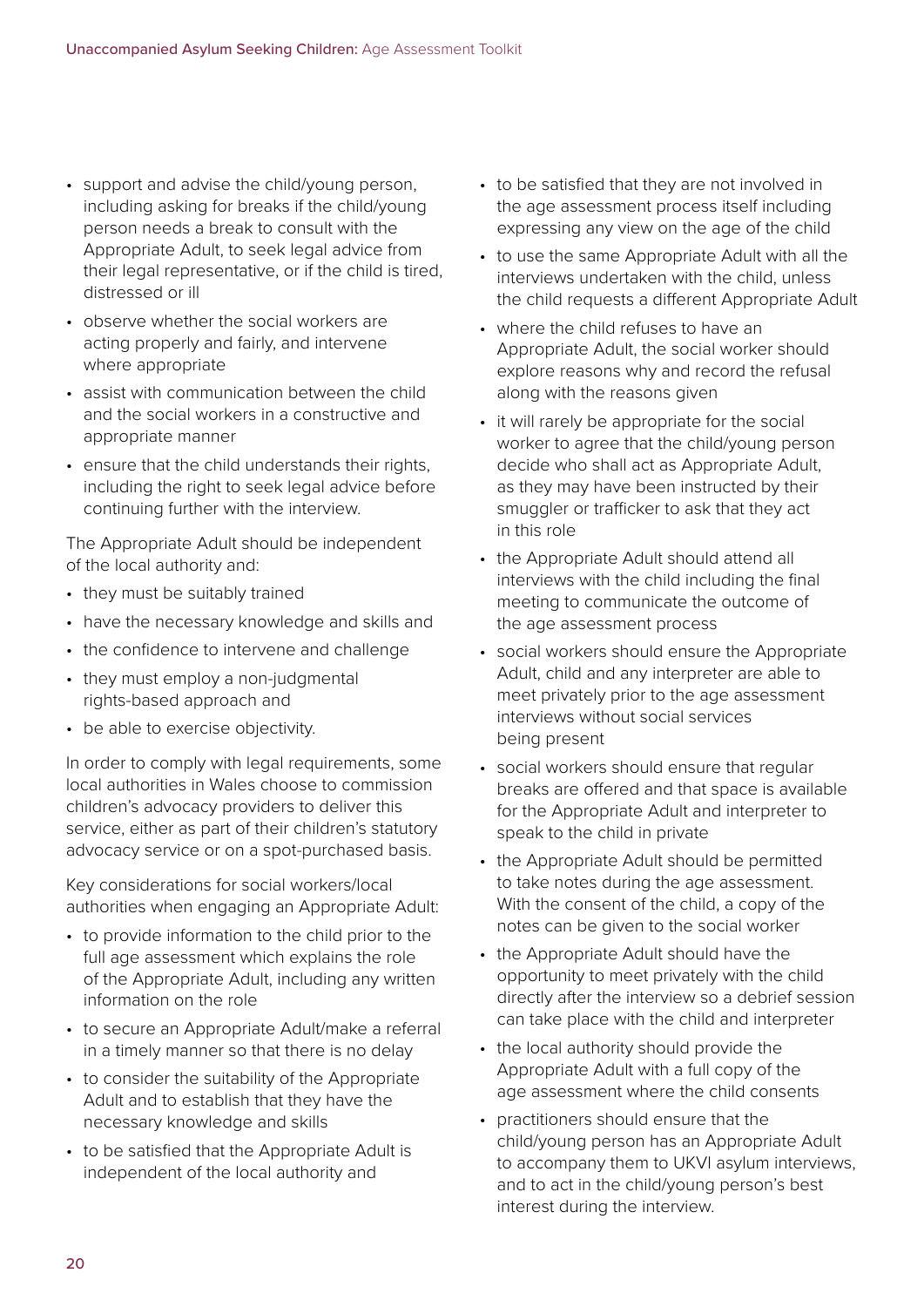#### **Rights to advocacy and engaging services**

*"Advocacy is about: speaking up for children and young people, empowering children and young people to make sure their rights are respected and their views, wishes and feelings are heard at all times; representing the views, wishes and feelings of children and young people to decision-makers, and helping them to navigate the system."* <sup>36</sup>

While all professionals working with unaccompanied asylum-seeking children and young people have a continuing duty to remind them of their rights to advocacy and to facilitate their access to advocacy services when needed, the SSWBA imposes a specific duty requiring those exercising any function under the Act to have due regard to the UNCRC including Article 12 which affords children with the right to be listened to and participate in decisions affecting them.

Section 78 SSWBA also specifies that before making any decision with respect to a looked after child, or a child the local authority proposes to look after that the local authority must have regard to the views, wishes and feelings of the child/young person and any other relevant person.

Unaccompanied asylum-seeking children and young people are particularly vulnerable and may feel inhibited in engaging with services for a number of reasons including:

- fear of an unknown country and culture
- little or no other support networks in the UK (family or friends)
- negative experiences with authority figures in their home country
- language and cultural barriers.

Consequently, children/young people often need someone who can support them, be 'on their side' and work with them to deal with barriers to care and support, education, social activities and employment. They also may need someone to ensure they have access to quality legal advice and representation and support their interaction with solicitors

**Social workers need to understand the role of advocacy in helping children/young people access their rights and entitlements, convey their wishes and feelings, ensure their voice is heard in decision-making processes and help resolve issues at the earliest possible stage.** 

Advocacy practice is governed by the National Advocacy Standards and Outcomes Framework. Led by the child/young person, independent advocates' role (as agreed with the child/young person) is to provide support in identifying appropriate help which may involve speaking and negotiating with professionals including representation at meetings and other decision-making forums and assisting in making to a complaint where informal resolution methods are not successful. Advocacy services must ensure that the cultural, religious and linguistic needs of a child/young person are respected and provide interpretation services where necessary.

Independent professional statutory advocacy operates within the legislative framework of the SSWBA and is not intended to replace other forms of advocacy intervention. An Independent Professional Statutory Advocate has a specific role and function which is their only role in a child or young persons' life. They focus solely on maximising a child or young person's voice, involvement, control of their own life and rights.

<sup>36</sup> The Independent Professional Advocacy National Standards and Outcomes Framework for Children and Young People in Wales **<https://gov.wales/advocacy-standards-and-outcomes-framework-children-and-young-people>**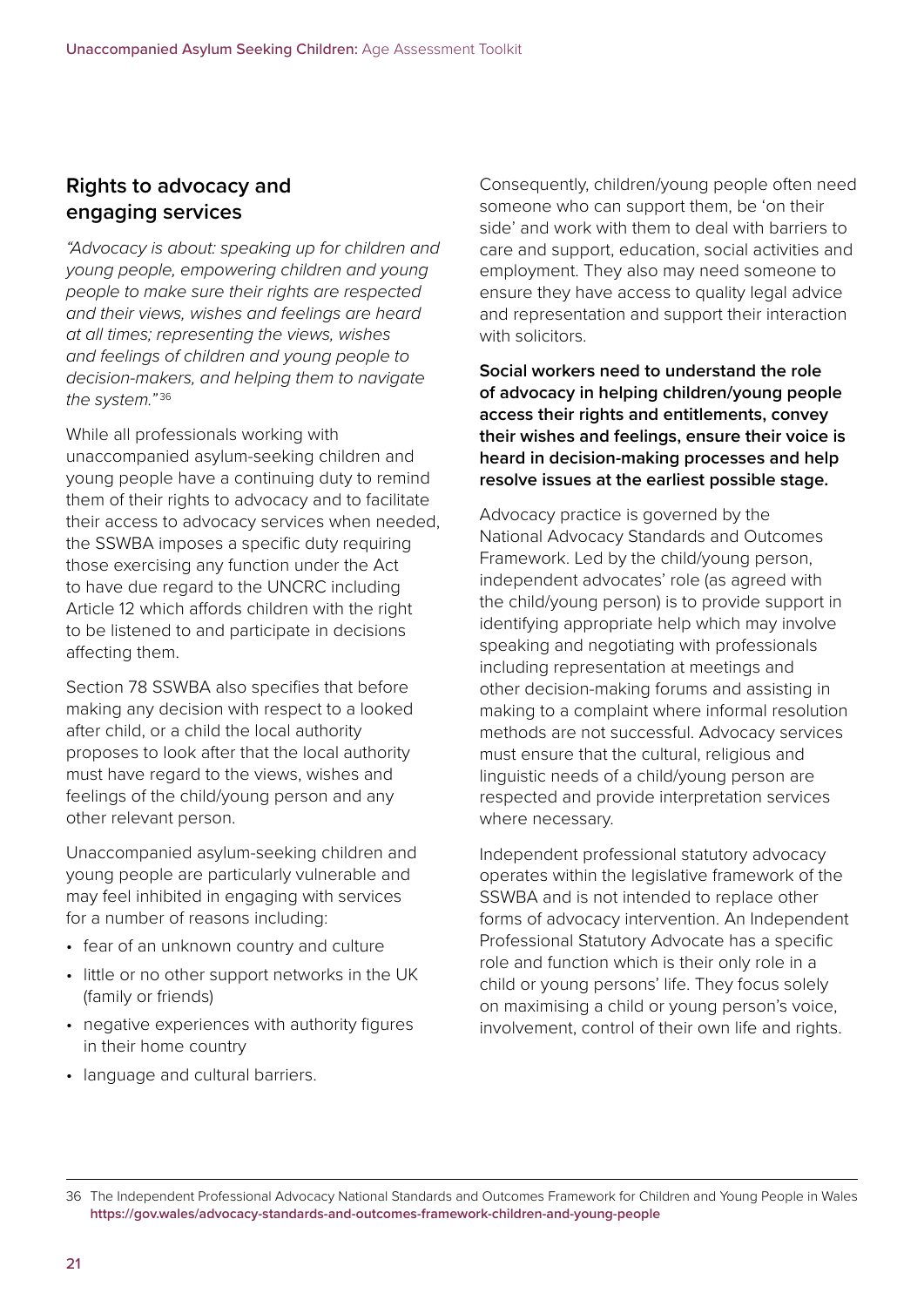The National Approach to Statutory Independent Professional Advocacy for Looked After Children, Children in Need and Other Specified Individuals, (NASA) also provides a framework for the delivery of children's advocacy services within Wales. A key component of this framework is the 'Active Offer of Advocacy' which:

- requires local authorities to work closely with their commissioned advocacy provider
- to ensure that all children and young people who enter either the looked after or child protection system
- are offered the opportunity to have a face to face meeting with an independent advocate ('active offer meeting'), in order to fully inform children and young people of their rights and entitlements including their right to make a complaint against the local authority, and
- to ensure they are provided with information, advice and assistance on the role of independent advocacy.

Additionally, social workers should take note that in the provision of active offer advocacy:

- children/young people who are accommodated under Section 76 SSWBA and are subject to age assessment have the same rights and entitlements as all looked after children, and must be offered active advocacy at the point they become accommodated: their access to an active offer of advocacy should not be delayed pending the outcome of the age assessment
- active offer advocacy can still be provided to children/young people who are not looked after but who may have needs for care and support in line with the Code of Practice *'a child who is not being looked after but may have needs for care and support.'*

• where an age assessment determines a young person an adult thus losing eligibility for children's advocacy services, as part of the active offer, the children's advocate must advise the young person of their rights to any adult advocacy provision and the social worker should make a referral to adult advocacy provision when needed, including when the young person wishes to challenge the outcome of the age assessment.

Children/young people in Wales do not currently have a system of Guardianship or the support of the Refugee Children Panel. It is essential then, if the child/young person is to be afforded the same UNCRC rights as other looked after children in Wales, the social worker makes a referral to advocacy services and, the advocate uses interpretation services, if the child/young person requires them. For statutory advocacy services in Wales, see NYAS<sup>37</sup>.

## **Advocacy for age disputed cases**

TGP Cymru provide support to children/young people in age disputed cases where the young person is assessed as being over 18. They support children/young people not receiving statutory advocacy services, asylum seekers aged 15-23 with specific issues about education and asylum seekers under 25 with multiple issues.

## **Age disputes and scenarios**

There are several risks which may follow when the age of a child/young person is initially or subsequently assessed as being over 18 including:

- denying the individual access to statutory public services to which a child is entitled
- disrupting the age assessment process by accommodating the individual with adults in UKVI initial accommodation which may be in another part of Wales or UK

37 **[www.nyas.net/nyas-cymru/](https://www.nyas.net/nyas-cymru/)**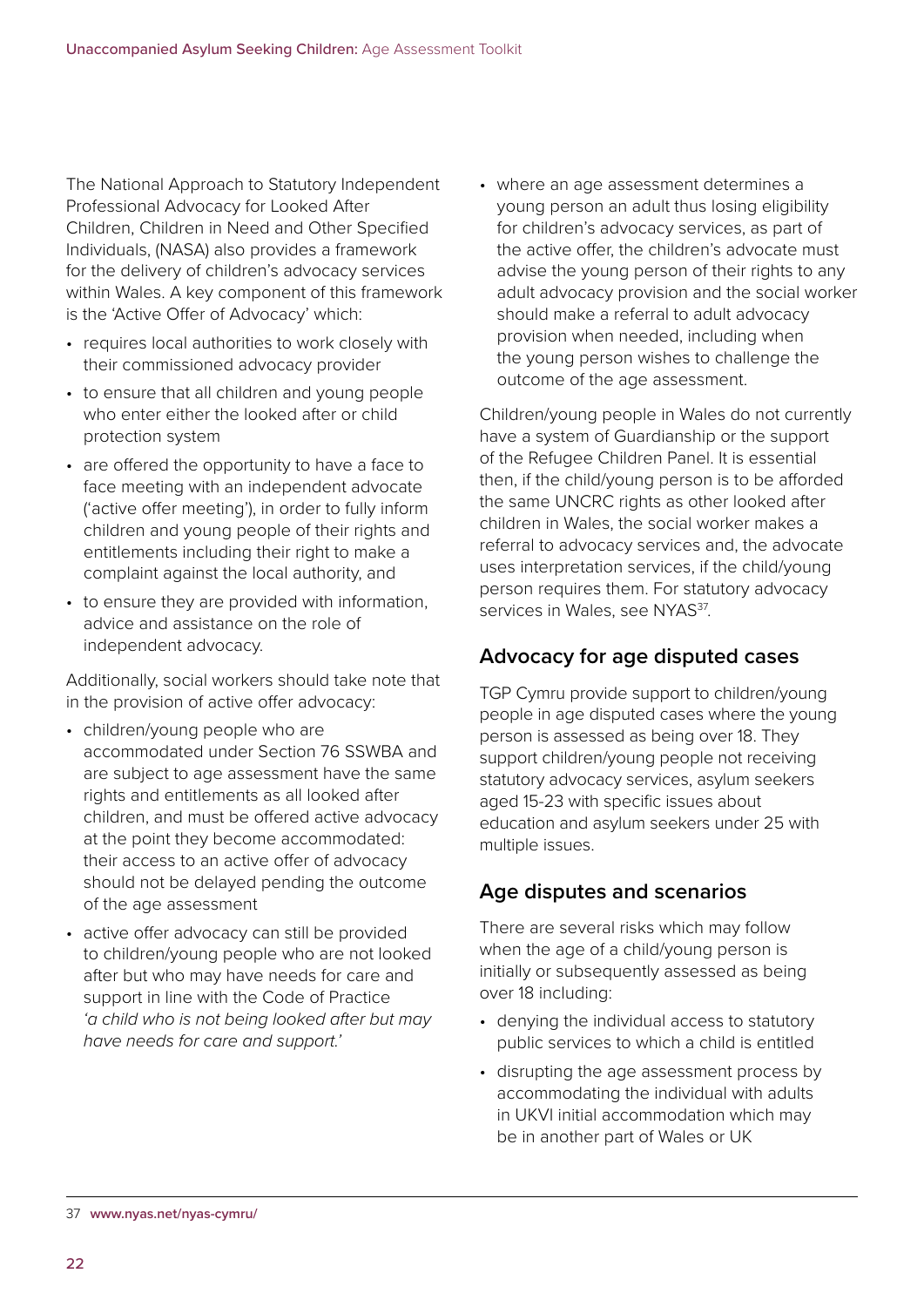- safeguarding risks if there are no systems in place to monitor safety or protection while placed in UKVI initial accommodation for adults
- safeguarding risks to the foster family where the individual is placed where that family also cares for children under 18
- safeguarding risks in relation to the school environment where the individual is studying.

In doubtful or borderline cases, the benefit of the doubt should be applied. However, it is strongly recommended that the young person should not be placed with a foster family where children under 18 are also accommodated while the age assessment process is underway. Consideration should be given in such circumstances to commissioning bespoke supported/independent living accommodation.

Because of these risks, age dispute referrals to children's social services must be dealt with in a timely manner. The longer a child/young person is living in adult accommodation or an adult is accommodated as a child, the greater the risks to all involved, including the potential for Judicial Review.

Once the local authority becomes responsible for an age assessment, social workers must be aware of the need to liaise with relevant agencies. In particular, local authorities should work closely with the UKVI in authenticating documents held by the child/young person, but this should not delay the age assessment process as there are no guarantees that identification documents will be authenticated. Other documentation such as Court adjudications and medical records (if provided by the child/young person via their legal representative) may also assist decision-making on age assessment and their issuing agencies should be contacted.

The Police and/or UKVI should refer to the local authority for an age assessment. It is the local authority's responsibility to assess the risk to the child/young person and conduct an initial

well-being assessment ('what matters' under Part 3 SSWBA) and consider the need for a subsequent Merton compliant age assessment.

**As part of a holistic process and in order to gain as much information as possible about the child/young person, the local authority must make enquiries with UKVI. However where there is doubt about the young person's age, the local authority must not rely on the age decided by UKVI, because the local authority is obliged to conduct its own age assessment and the duty to determine an entitlement to care and support (under Part 4 SSWBA).**

Local authorities should note that there is no obligation to undertake an age assessment on behalf of the UKVI where there is no referral of the child/young person for local authority social care, for example to decide whether to treat the individual as an adult in the asylum process.

#### An individual claiming to be child

Where there is no reliable documentary evidence to support a claimed age and UKVI decide that the appearance and/or general demeanour of the child/young person **very strongly suggests they are over 25**, following a visual assessment by a Chief Immigration Officer/ Immigration Officer (countersigned by an officer of equivalent grade), the UKVI will not refer such an individual to social services but will process and treat such individuals as adults following the issuance of IS97M to inform the individual of this decision.

Where there is no reliable documentary evidence to support a claimed age and UKVI decide that the physical appearance and/or general demeanour of the child/young person **does not very strongly suggest** that the child/young person is significantly over 25 years of age, but may be 18 or over, it is regarded as an age-disputed case. In such borderline age-disputed cases, it is the policy of UKVI to give the young person the benefit of the doubt, treat them as a child and refer the child/young person to social services for an age assessment.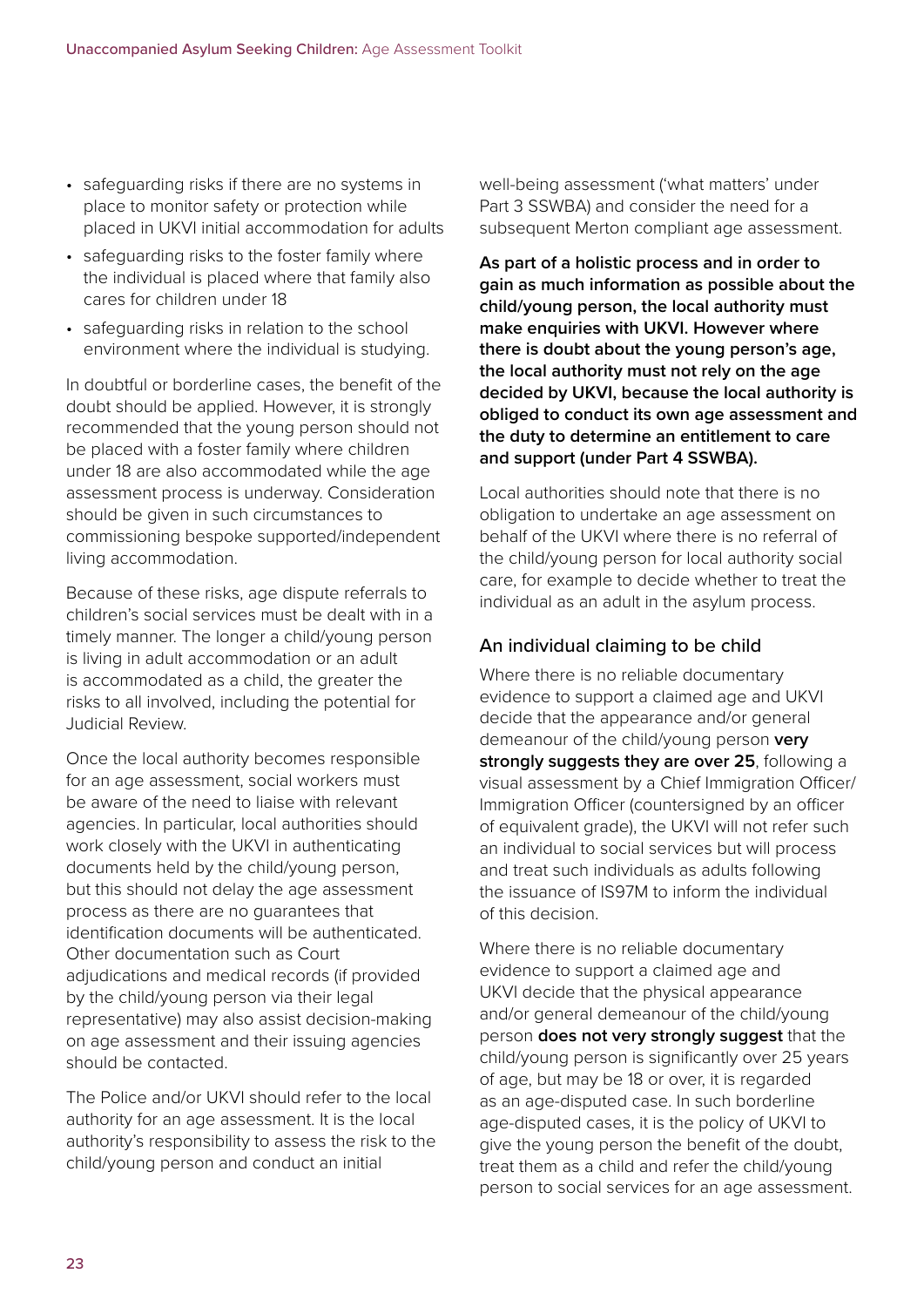UKVI will accept age-disputed individuals as children when a Merton compliant process has assessed their age to be under 18, but where a Merton compliant age assessment concludes that an age disputed individual is over 18, they will be treated as an adult in the asylum process.

It is known that some adults abuse the system and claim to be under 18. Where there is agreement among the agencies involved that a young person is significantly over the age of 18:

- there is no requirement on the local authority to assess age
- in such cases a letter must be issued to the young person setting out a clear explanation of the local authority's decision as to why it believes the young person to be significantly over 18 and
- why the decision has been made not to off a Merton compliant assessment.

#### An individual claiming to be a child who has previously been age assessed

Where a child/young person has had an age assessment by another local authority which deemed them to be over the age of 18, they will be treated as an adult by UKVI and accommodated accordingly. On arriving in Wales, however, a local authority could receive a referral from a Third Sector organisation or a legal representative requesting an age assessment because the child/young person is believed to be under 18 or the child/young person maintains they are under 18.

In this scenario, the social worker should request a copy of the age assessment(s) from the other local authority/authorities because it has a duty to ensure that it is satisfied that any previous age assessment was conducted fairly and lawfully.

Where a local authority finds the previous age assessment is unlawful, of poor quality or not 'Merton compliant' then the local authority should satisfy itself and consider undertaking a new age assessment in order to give the child/young person the benefit of the doubt. This would include proactively seeking any new information

to support the young person's claimed age. Social workers should also consider and moving the child/young person out of UKVI adult accommodation into more appropriate housing or foster care pending an age assessment and all relevant agencies should be contacted and a note made of discussion points and actions.

#### The child/young person is a potential victim of trafficking and there is an age dispute issue

Where there is any suspicion that an age disputed child/young person may have been trafficked or exploited a National Referral Mechanism (NRM) referral must be completed at first point of contact and immediate safeguarding actions must be taken. Carrying out an age assessment in this context must include the involvement of trafficking experts such as Barnardo's or the NSPCC Child Trafficking Advice Centre. Information bearing on the issue of age will be requested from any trafficking organisation involved with the age disputed person.

#### Where there are already Court proceedings

A Court may conduct a fact-finding hearing and come to its conclusion on age, or a Court may request a local authority to conduct an age assessment after an age assessment was judicially reviewed. Where there is a Court Order in place which states that a local authority must undertake an age assessment and the local authority disagrees, legal advice should be sought before challenging the Order. The only way a local authority can avoid complying with such an Order is to make an application to the Court for the Order to be varied.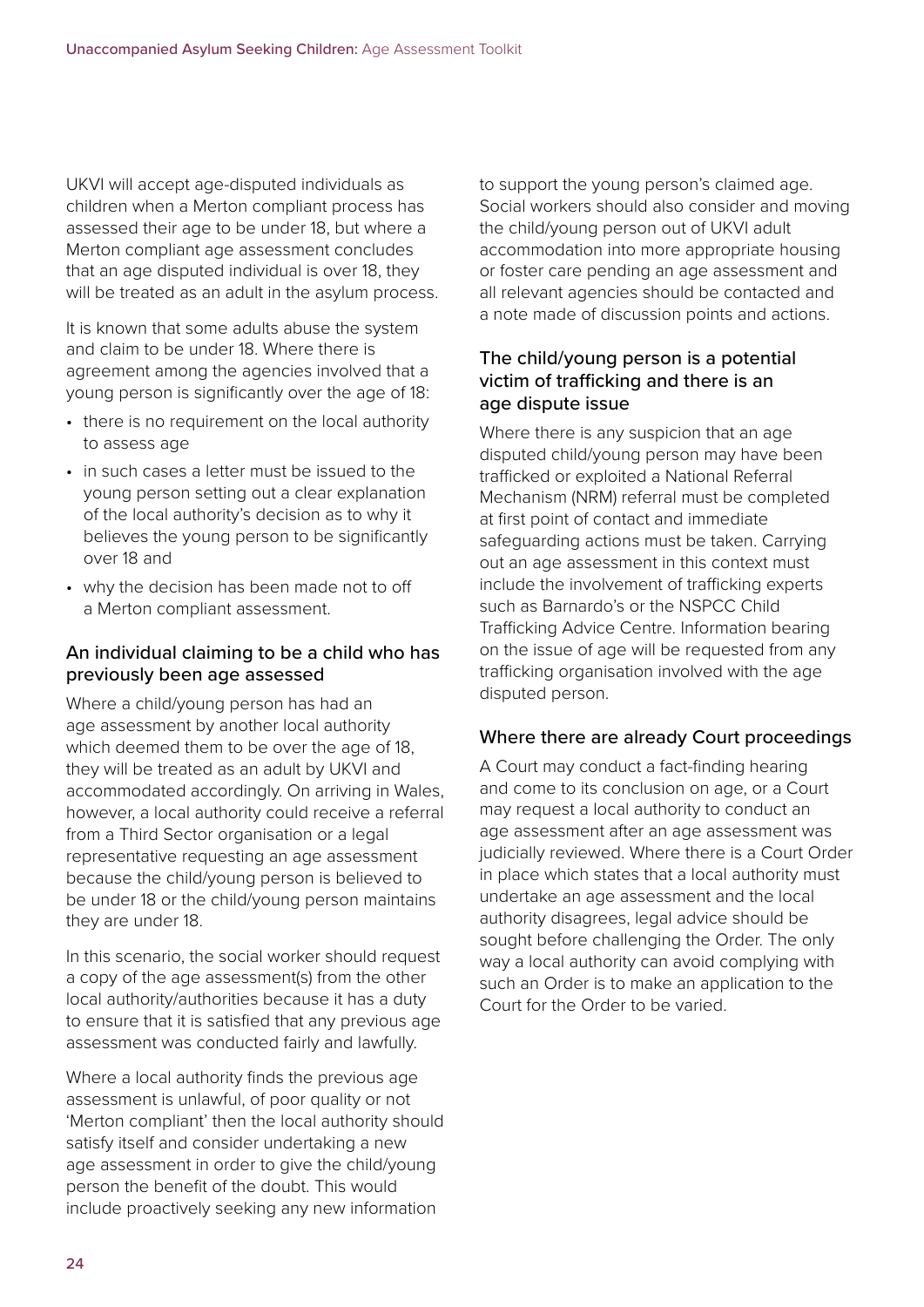## **Section 5: Preparing for and conducting the** age assessment

## **Preparing for the 'Merton compliant' age assessment**

#### Allocation of experienced social workers

Social workers must **adopt a person-centred approach** which ensures the child/young person understands what is in process at all times, the reasons for what is in process and what will follow. Social workers should liaise with the child's/young person's legal representatives, Appropriate Adults/advocates to assist in preparations for the process ahead.

#### **A 'Merton compliant' age assessment must be conducted by two registered social workers**

both of whom must have experience of working with children and young people and of undertaking assessments of need **with at least one of them having experience in assessing age**. One social worker may assume the lead role in planning the overall assessment and ensure that all safeguards to secure fairness and best practice are in place.

The relative infrequency with which local authorities conduct Merton compliant age assessment for a child/young person means that social workers find it difficult to develop the knowledge, expertise and experience ideally needed for the task. It is unlikely that some local authorities will be able to sustain a suitably experienced cohort of social workers, and a more collaborative approach between local authorities in conducting age assessments could provide the continuity of appropriate resources.

Where there are practical difficulties identifying and securing appropriately experienced assessors from within the local authority, independent social workers<sup>38</sup> can be commissioned to make the assessment or be part of the age assessment provided they meet the legal requirements as to registration and experience.

There may be a number of factors which may inhibit the individual who is to be age assessed from speaking freely at the assessment, and the gender of the assessors may be one such. Hence, consideration must be given to establishing any preference as to the gender of the assessors.

Where in the course of the assessment, social workers identify issues that need addressing such as mental ill health, learning difficulties, sexual abuse, modern slavery, forced marriage, debt bondage, criminal, sexual or labour exploitation and domestic servitude, they may need to consider whether to involve other practitioners with expertise in these fields to advise how to proceed *"The Court noted that in this case where the claimant was traumatised from sexual abuse, it would have been useful to have a social worker with skills and expertise in mental health because the child's presentation obviously required real mental health expertise."*39

<sup>38</sup> **[www.socialworkerswithoutborders.org/](https://www.socialworkerswithoutborders.org/)**

<sup>39</sup> R (KN) v London Borough of Barnet [2011] EWHC 2019 (Admin)

**[www.gov.uk/administrative-appeals-tribunal-decisions/bb-v-london-borough-of-barnet-sen-2019-ukut-285-aac](https://www.gov.uk/administrative-appeals-tribunal-decisions/bb-v-london-borough-of-barnet-sen-2019-ukut-285-aac)**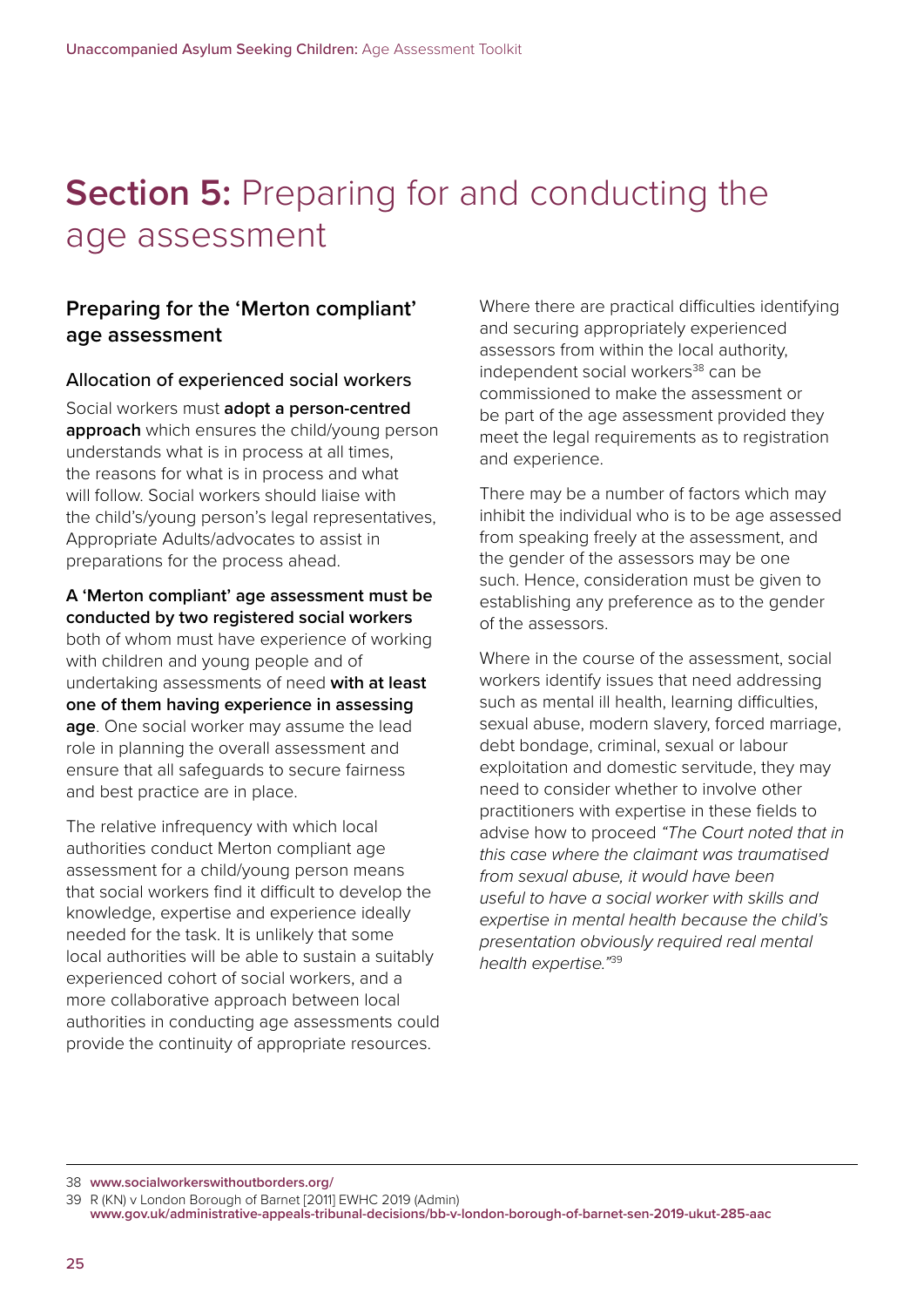## **Statutory framework and timing**

**Age assessment is a process not an event and as such the decision can be reviewed. The allocated social workers may have to conduct several enquiries and discussions with the child/young person in order to determine age** and should be aware that the child/young person should not be subjected to a series of lengthy interviews that may cause distress. Other considerations must include:

- the child/young person must be accommodated during the assessment process
- every decision should be made using the latest available information and opinion from all relevant agencies and evidence received subsequent to an age assessment should be given consideration as to any age-related impact with regard to care and support
- the process must be conducted in line with Parts 3 and 4 of the SSWBA and related Codes of Practice which include adhering to statutory timeframes (e.g. 42 days for completion of a comprehensive well-being assessment)
- it must be responsive to referrals and to good practice in multi-agency collaborative working
- where it is deemed necessary to assess age, the assessment should act also as a holistic assessment of need.

## **Multiagency working and information gathering**

**All agencies involved with the child/young person need to be proactive.** If an agency considers, in its professional opinion, that a child/young person receiving its services could be under or over 18 years of age which is different from their claimed age, they should request that an age assessment in respect of that of a child/young person.

**Practitioners of all agencies working with children must share information relevant to age assessment and safeguarding:** *"Local authority professionals should be trained to play a central role but expert assistance should be welcomed as a means to ensure the process is more robust"*40.

In line with Part 9 SSWBA, recognising that age assessment is not an exact science but one best suited to a holistic multi-agency approach and in addition to interviews with the child/young person, the age assessment process requires information to be gathered in relation to the experiences and activities of the child/young person pre- and post-arrival in the UK, and collated from a variety of sources. These include support workers, health and education practitioners, advocates and foster carers.

Other agencies' practitioners basing their professional opinion of the age of the child/young person have the advantage of working with them over a period of time and very often in a child-friendly environment. Failure to communicate with other agencies in order to have a complete picture of the child/young person, undermines their best interests and could place a child/young person at risk.

#### **The professional opinion and evidence of Third Sector workers and other advocates will need to be able to withstand scrutiny.** They can be called to give evidence at Court. When providing a professional opinion in regard to a child/young person's age a letter should evidence how the opinion was arrived at, and state the background of the person providing the professional opinion, noting that opinion may change over time as more time is spent with the child/young person.

On receiving written representations from other agencies relating to the age of a child/young person, the social worker must contact the agency involved to gain more details and consider whether a meeting may be necessary.

```
40 https://publications.parliament.uk/pa/jt201314/jtselect/jtrights/9/907.htm
```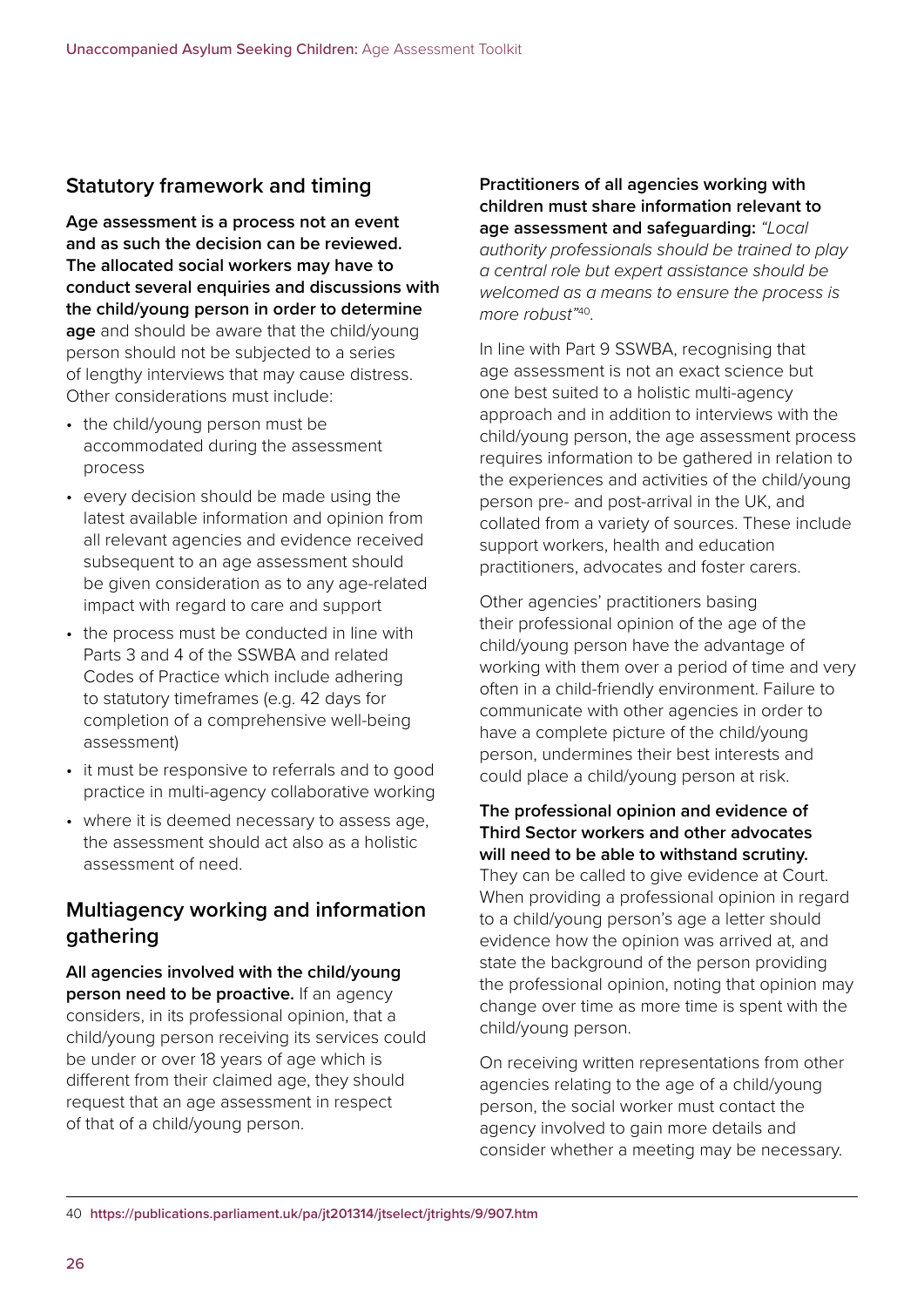Where the social worker decides that it is not appropriate at that time to undertake an age assessment, the agency concerned must be contacted immediately with an explanation and the social worker must give due consideration to any rebuttal or disagreement.

## **Medical reports**

#### **This Toolkit does not recommend or support the use of medical examinations as determinants of age.** The science underpinning the determining of age is inconclusive, unclear and in any event, subjecting young

people to invasive medical examinations is judged to be morally wrong. However, where a specific paediatric report is received, i.e. from a child/young person and via their legal representative:

- the social worker **must only** consider it in the context of a holistic, multi-agency age assessment
- such reports **should not** be requested by social workers **unless** specifically asked for by the child/young person and via their legal representative and
- should **never** be used in isolation in decision-making.

It is worth noting the position of the UNHCR<sup>41</sup> that 'medical age assessment methods remain highly contested and are subject to a high margin of error. The evidential value of such methods remains contested by UK courts and in other jurisdictions, and by medical professionals and associations. In addition to being subject to a high margin of error, medical methods used for age assessment can be potentially harmful (such as those that involve exposure to radiation through x-rays). For this reason, dental x-rays have previously been ruled out for

use in assessing age in the UK by the UK Home Office citing the British Dental Association's views that they are *"inaccurate, inappropriate and unethical"*. The Committee on the Rights of the Child further confirmed in 2017 that *"States should refrain from using medical methods based on, inter alia, bone and dental exam analysis, which may be inaccurate, with wide margins of error, and can also be traumatic and lead to unnecessary legal processes".*'

In addition, a number of professional health associations argue against the use of medical examinations as a means of determining age:

- The Royal College for Paediatrics and Child Health state: *"there is no single reliable method for making precise age estimates. The most appropriate approach is to use a holistic evaluation… It is therefore important for paediatricians, when contacted, to explain to social workers that dental x-rays, bone age and genital examination will currently not add any further information to the assessment process." 42 The College adds "the margin of error can sometimes be as much as five years either side with medical tests."*
- The British Dental Association state: *"The BDA is vigorously opposed to the use of dental x-rays to determine whether asylum seekers have reached 18. This is an inaccurate method for assessing age. The BDA also believes that it is inappropriate and unethical to take radiographs of people when there is no health benefit for them. X-rays taken for a clinically-justified reason must not be used for another purpose without the patient's informed consent, without coercion and in full knowledge of how the radiograph will be used*  and by whom."<sup>43</sup> The Great Ormond Street Institute of Child Health adds that such tests are "very inaccurate."

<sup>41</sup> UNHCR – UNHCR Observations on the New Plan for Immigration UK

<sup>(</sup>**[www.unhcr.org/uk/60950ed64/unhcr-observations-on-the-new-plan-for-immigration-uk](https://www.unhcr.org/uk/60950ed64/unhcr-observations-on-the-new-plan-for-immigration-uk)**)

<sup>42</sup> **[www.rcpch.ac.uk/resources/refugee-unaccompanied-asylum-seeking-children-young-people-guidance-paediatricians#age](https://www.rcpch.ac.uk/resources/refugee-unaccompanied-asylum-seeking-children-young-people-guidance-paediatricians#age-assessment)[assessment](https://www.rcpch.ac.uk/resources/refugee-unaccompanied-asylum-seeking-children-young-people-guidance-paediatricians#age-assessment)**

<sup>43</sup> **[www.ein.org.uk/news/british-dental-association-says-x-rays-should-not-be-used-establish-age-young-asylum-seekers](https://www.ein.org.uk/news/british-dental-association-says-x-rays-should-not-be-used-establish-age-young-asylum-seekers)**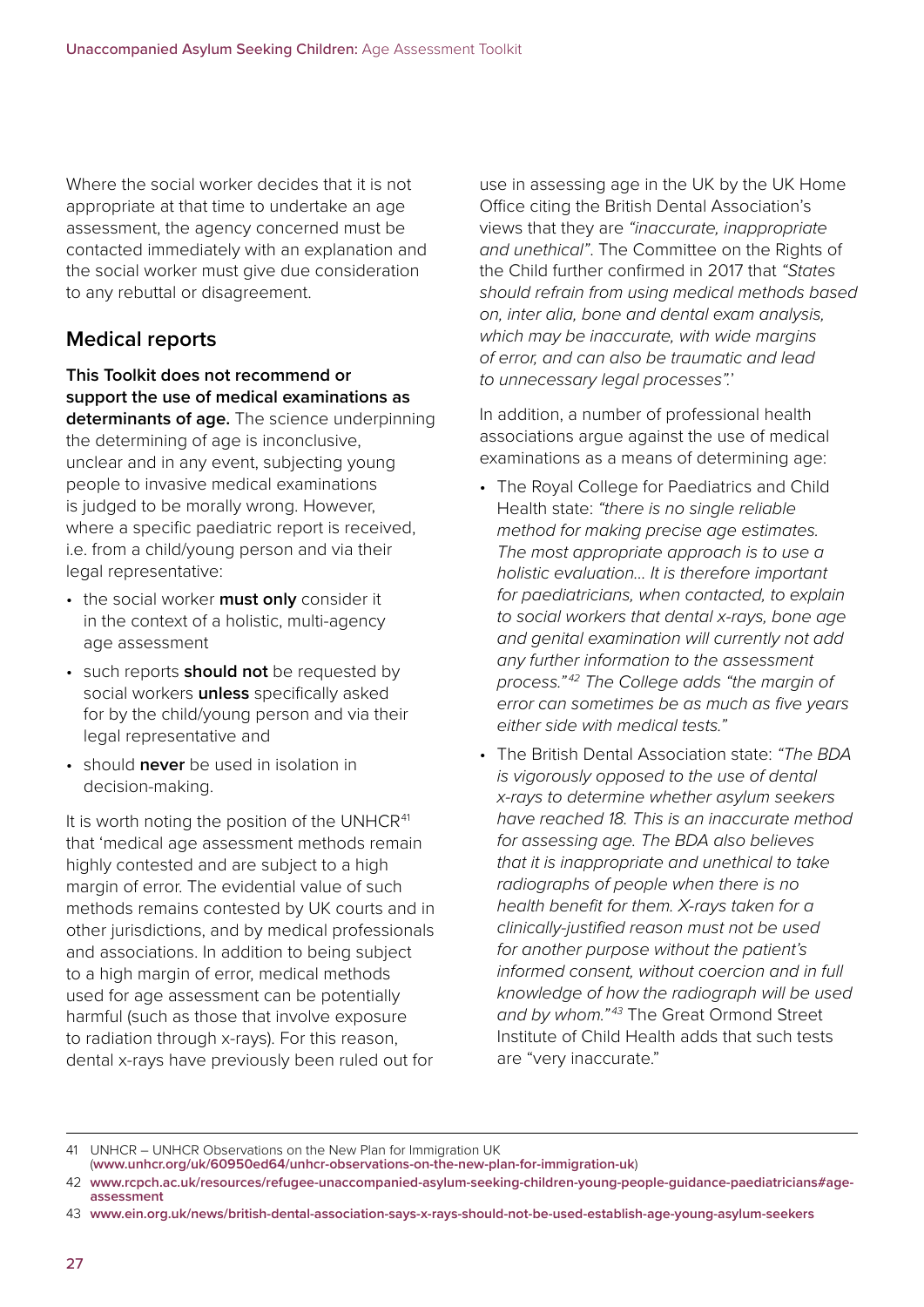$\cdot$  The British Medical Bulletin research<sup>44</sup> highlights that the influence of ethnicity, genetic background, nutrition, deprivation, previous and current illnesses – especially endocrine diseases – can all have profound effects on physical development, skeletal and dental maturity.

## **Working with interpreters**

Most unaccompanied asylum-seeking children and young people will not speak English as their first language. In line with the principles of the UNCRC and for the voice of the child/young person to be fully heard, **professional interpreter services are vital in providing an impartial, complete and confidential rendition of all that is said**. The consequences of poor interpreting are a distortion of instructions and inaccuracy which may jeopardise the child/young person's asylum claim and hinder their best interests. Good quality interpretation relies on the direct interpretation of what the child/young person says. They are not to explain any of what is said.

**Social workers should always use a reputable, professional interpreting agency, who have specifically trained their interpreters to work with children and evidence of this training should be sought. Social workers must:**

- meet with interpreters prior to interview(s) and explain the aim and purpose of the process
- check that the child/young person is comfortable with interpreter, i.e. if a young person prefers a male or female interpreter
- check that the language/dialect is understood by both interpreter and child/young person
- inform the child/young person and Appropriate Adult/advocate that a 'sign' can be mutually agreed to be used during the assessment to indicate that the young person is not happy with interpreter
- instruct the interpreter that only direct interpretation is required
- **not** use a telephone interpreter
- retain the same interpreter for all appointments: where both the social worker and the child/young person are satisfied with the interpreter, then it is good practice to use the same interpreter for any follow up interviews. This allows the child/young person to feel more at ease with the interpreter and consequently more able to disclose their experiences.

#### **Practice points to note:**

**Never use friends or family members to interpret:** they are **not** professionals in the field of interpreting and it increases the scopes for mistakes and misinterpretation. There may also be safeguarding issues.

**Children/young people may feel uncertain in disclosing certain matters** pertinent to their age assessment owing to embarrassment or fear of loss of ties with their communities as a consequence of information they disclose.

**Certain cultural norms may make it taboo to talk about certain matters to those considered outsiders.** It is the role of social workers to ensure that they provide all the necessary tools and arrangements to enable the child/young person to speak freely without fear, embarrassment or hindrance about the consequences of what they might disclose.

**Ask the questions in the first person and talk as one would with an English speaker:** The social worker must conduct the age assessment by asking questions directly to the child/young person in the first person. For example: 'Can you remember your birthday?', rather than asking questions of the interpreter such as 'can you ask him if he remembers his birthday?' This is to ensure that the child/young person (non-English speaker) and the social worker (English speaker) are placed on an equal footing.

<sup>44</sup> **<https://academic.oup.com/bmb/article/102/1/17/312555>**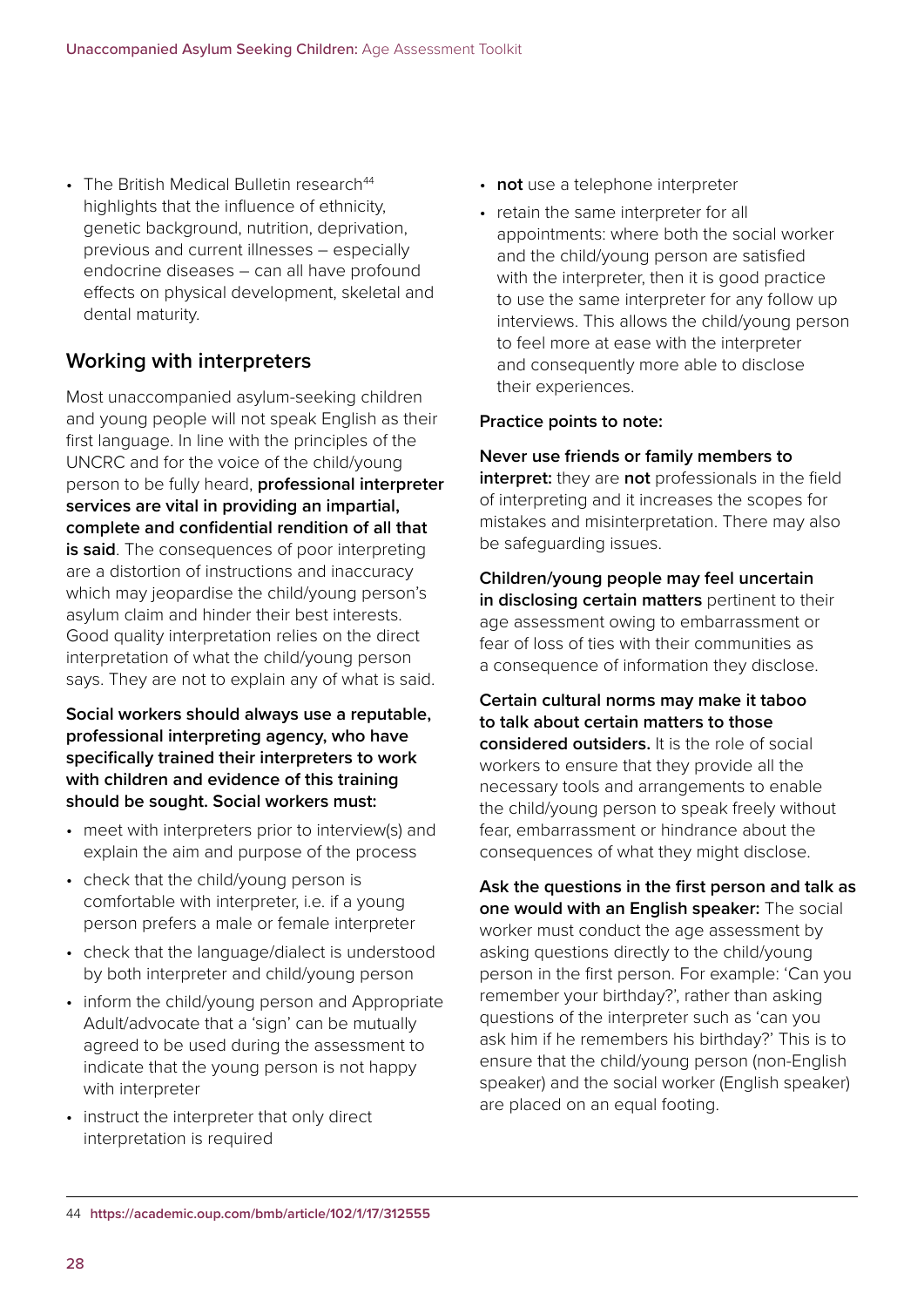#### **Remain vigilant to any changes in the interpreter's voice or body language:**

Any modulation in the interpreter's voice can sometimes be a sign of a reproaching or disbelieving attitude on the part of the interpreter. Also remain aware of the non-verbal indicators such as body language and facial expressions.

**Stress to the child/young person the importance of ensuring that they are comfortable with the interpreter:** Keep in mind that children/young people are less likely than adults to report any difficulties or uneasiness felt with the interpreter. If the child/young person seems uncomfortable with an interpreter, emphasise that the social worker can book a different interpreter so that they feel at ease. It is only then that the age assessment should proceed.

If required, terminate the appointment and re-arrange a further appointment within a short time period with a different interpreter, informing the child/young person and the Appropriate Adult of the reason for the postponement.

## **Scheduling time for the age assessment and follow up**

Social workers should:

- schedule time for all aspects of the process to enable it to be completed promptly
- including time for pre-assessment work, assessment interview(s), drafting, discussing and finalising the report.

The child/young person must:

- have sufficient time to recover from their journey to the UK, and
- it should be established that the child/young person is not tired or hungry
- whether the child/young person is fasting needs to be considered in planning when the assessment interview(s) take place.

## **Recording the interview(s)**

An age assessment should be as full and comprehensive as possible and conducted in a clear, transparent and fair manner. **Good record keeping is an essential component of the process.** Considerations must include:

- a plan should be in place as to how the interview(s) will be recorded
- dependent upon the facilities and resources available, consideration could be given to taping, digitally recording or videoing the interview(s)
- any impact on the child/young person's ability to participate fully will need to be considered
- written notes must be taken if the interview is not recorded by other means.

The assessing social worker taking hand-written notes will:

- need to engage with the child/young person and observe non-verbal cues
- written notes (if taken) need not be verbatim but need to cover all significant points
- legible scanned copies of the written notes are acceptable for Court where required
- where written notes are subsequently typed, the original hand-written notes need to be retained on the child/young person's case record.

#### **Presenting new evidence**

Where there is new information/evidence bearing on the question of age and the child/ young person wishes to present new evidence to the local authority, professional opinions from anyone supporting the young person should be sought and. The local authority should consider it alongside all other sources of information available and it should trigger a new assessment.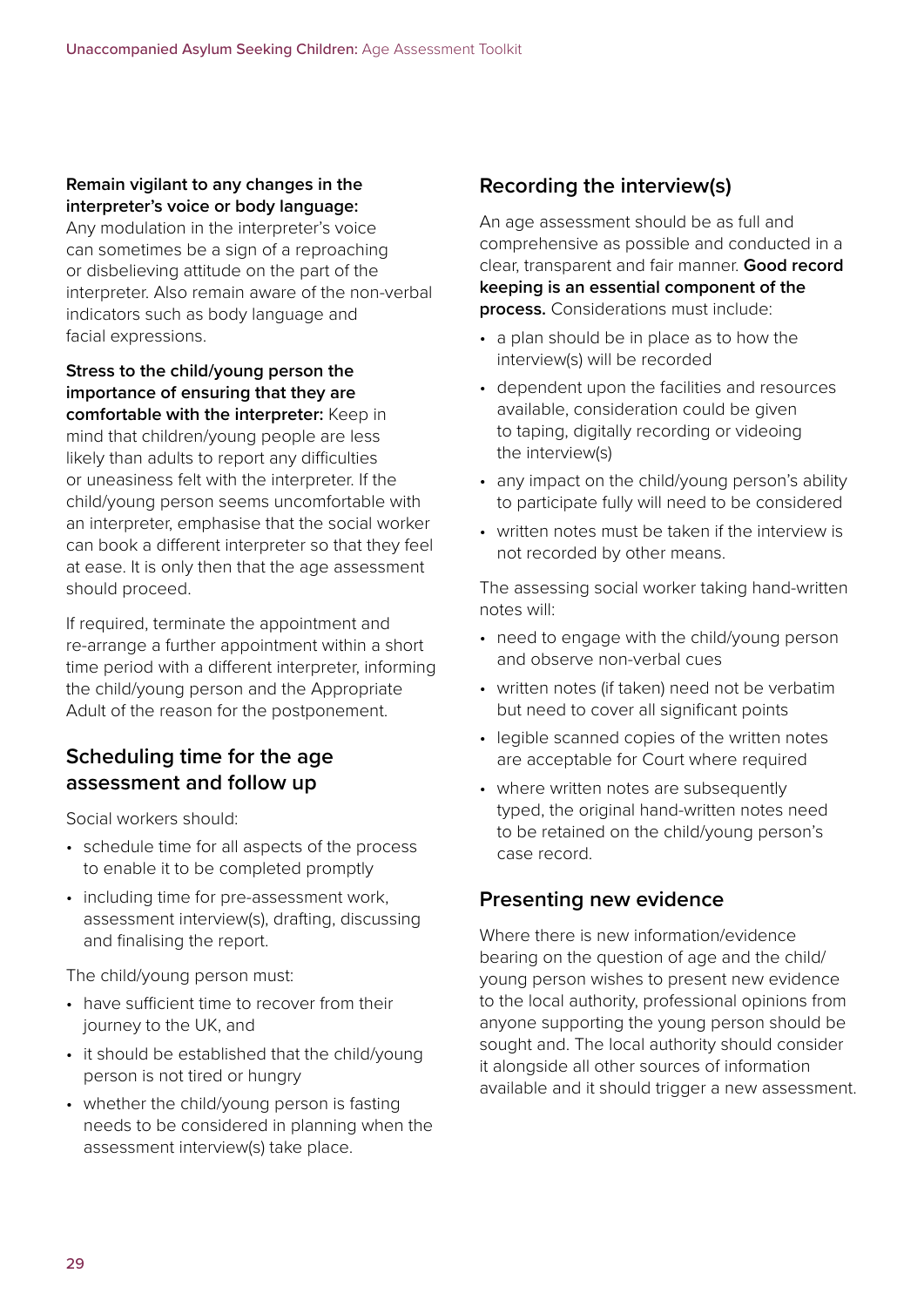Professional opinions and other forms of evidence are an important component of a multi-agency, holistic age assessment and practitioners from other agencies may have had a lot of contact with the child/young person, whereas the local authority carrying out the original age assessment may have based their decision on one meeting.

## **Analysis and decision making**

**Provided the interview has been well planned in line with the advice contained in this Toolkit, a good professional and evidential judgement of age should be possible.** The age assessment should be a careful and balanced consideration of various factors including:

- cultural background, relevant country of origin information, social factors, demeanour, understanding and vulnerability as well as physical appearance
- an age assessment should be a reflective practice where agency and individual initial assumptions are questioned and critically evaluated, based on a holistic assessment of all contributing factors
- an age assessment may be challenged in Court and social workers will be expected to evidence any conclusions they draw.

**The analysis needs to demonstrate that all of the information gathered has been considered and fully integrated in to a report before making a clear professional judgement.** 

## **Actions checklist prior to undertaking a formal age assessment**

The checklist below should be read by social workers prior to conducting each and every age assessment and alongside this checklist, social workers are recommended also to read the AB v Kent County Council [2020] EWHC 109 (Admin) Judges summary at Annex 6.

• **two registered social workers should be present.** One should be trained in and have experience in conducting age assessments

- **confirm** there is a rational basis for the age assessment
- **decide who is going to ask the questions and who will record.** Where an age assessment is challenged at Judicial Review, detailed verbatim notes of the assessment, giving reasons for decisions made, will lend credibility to the local authority's case (Merton requirement)
- **contact UKVI for information** about the child/young person, any documentation, where they have been living, do they know of any previous age assessment?
- **familiarise** yourself with the Age Assessment Proforma (see Annexes)
- **arrange an interpreter** and take care to ensure it's the right interpreter for the child/ young person and situation, i.e. the interpreter must be the gender the child/young person chooses and speaks same the dialect of the language that the child/young person speaks. A telephone interpreter must be avoided
- **arrange an Appropriate Adult/Advocate** to accompany the child/young person to their solicitor
- **arrange for an Appropriate Adult/Advocate to be present** for the age assessment interview
- **before the interview, provide the child/ young person with relevant information**  (see paragraph at **B** below). Use the interpreter to help with this
- **timing/venue:** age assessments can be lengthy and require a lot of concentration. Plan the length of the session to be around two hours and break for refreshments half way through. The room also needs to be large enough to comfortably sit up to five people for two hours (the child/young person, two social workers, interpreter, Appropriate Adult/Advocate)
- **in preparation** gather and explore information from other agencies/practitioners from health, education, foster carers, Advocates, support workers and social media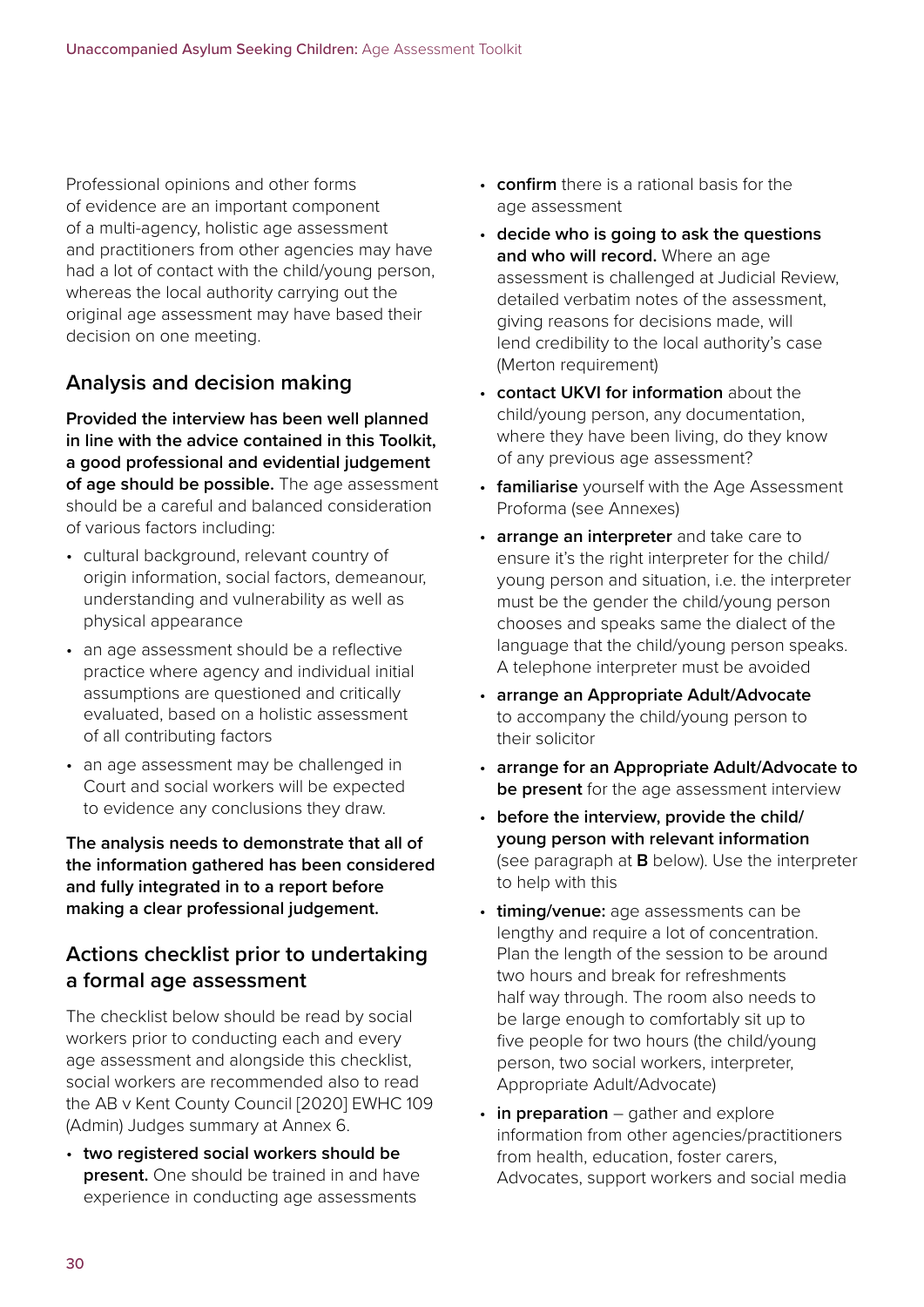(recognising that such information may not always be accurate and that adverse findings must be put to the child/young person)

- **check for any new case law developments** Coram Children's Legal Centre45, the Right to Remain Toolkit<sup>46</sup> and Free Movement<sup>47</sup> are good sources of this information. **Local authorities may wish to identify and designate a lawyer to keep up to date with case law developments and share these with social workers**
- **country of origin:** have a basic knowledge of the ethnic, cultural and religious practices that operate in the child/young person's country of origin. It establishes a rapport and aids your decision making. However, avoid drawing any firm conclusions from your 'research' as there can be significant differences in people's experiences within the same region i.e. whether they come from a rural or urban background, their social class etc. See Human Rights Watch<sup>48</sup>, Ref World<sup>49</sup> and the Home Office<sup>50</sup> for regularly updated country and cultural information from around the world
- **the child/young person should be informed about the purpose of the assessment.** Often age assessments are done in the context of a well-being ('what matters') assessment. In principle, using this assessment process is not problematic but the child/young person must be told that the assessment is being done for the primary purpose of assessing age because there is doubt (see Annex 1c for 'model purpose of interview statement')
- **check understanding about the purpose, process and consequences.** The child/ young person should be informed that the consequence of the assessment decision is not only for determination of services by the local authority. The age assessment will **not** be relied on by UKVI for the determination of the asylum claim but will inform UKVI of the appropriate procedure for determination of the asylum claim, or the approach to the claim
- **duty to give reasons:** tell the child/young person that the decision will be based on firm grounds and reasons for the decision will be evidence based, fully set out, and explained to the child/young person. Check that the information gathered in the course of the assessment actually backs up the conclusion on age reached by the assessors
- **procedural fairness:** the child/young person should be informed that they will be given a fair and proper opportunity to deal with important points adverse to their age case which may weigh against them  $(FZ \vee Croydon<sup>51</sup>)$ . There is no prescriptive way in which the disputed child/young person should be given an opportunity to respond/ rebut/clarify information
- **burden of proof at assessment stage:**  as affirmed by Merton and FZ, the disputed child/young person is not to be put in a position where they have to prove their age. **The assessment should be a process by which together, the assessors and the child/young person explore the necessary information to establish age**

- 49 **[www.refworld.org/type,COUNTRYREP,,,,,0.html](https://www.refworld.org/type,COUNTRYREP,,,,,0.html)**
- 50 **[www.gov.uk/government/collections/country-policy-and-information-notes](https://www.gov.uk/government/collections/country-policy-and-information-notes)**
- 51 **[www.gardencourtchambers.co.uk/news/social-welfare-updates/r-fz-v-london-borough-of-croydon-2011-ewca-civ-59-court](https://www.gardencourtchambers.co.uk/news/social-welfare-updates/r-fz-v-london-borough-of-croydon-2011-ewca-civ-59-court-of-appeal-guidelines-on-correct-test-at-permission-stage-in-an-age-dispute-case)[of-appeal-guidelines-on-correct-test-at-permission-stage-in-an-age-dispute-case](https://www.gardencourtchambers.co.uk/news/social-welfare-updates/r-fz-v-london-borough-of-croydon-2011-ewca-civ-59-court-of-appeal-guidelines-on-correct-test-at-permission-stage-in-an-age-dispute-case)**

<sup>45</sup> **[www.childrenslegalcentre.com/get-legal-advice/](https://www.childrenslegalcentre.com/get-legal-advice/)**

<sup>46</sup> **<https://righttoremain.org.uk/toolkit/>**

<sup>47</sup> **[www.freemovement.org.uk/](https://www.freemovement.org.uk/)**

<sup>48</sup> **[www.hrw.org](http://www.hrw.org)**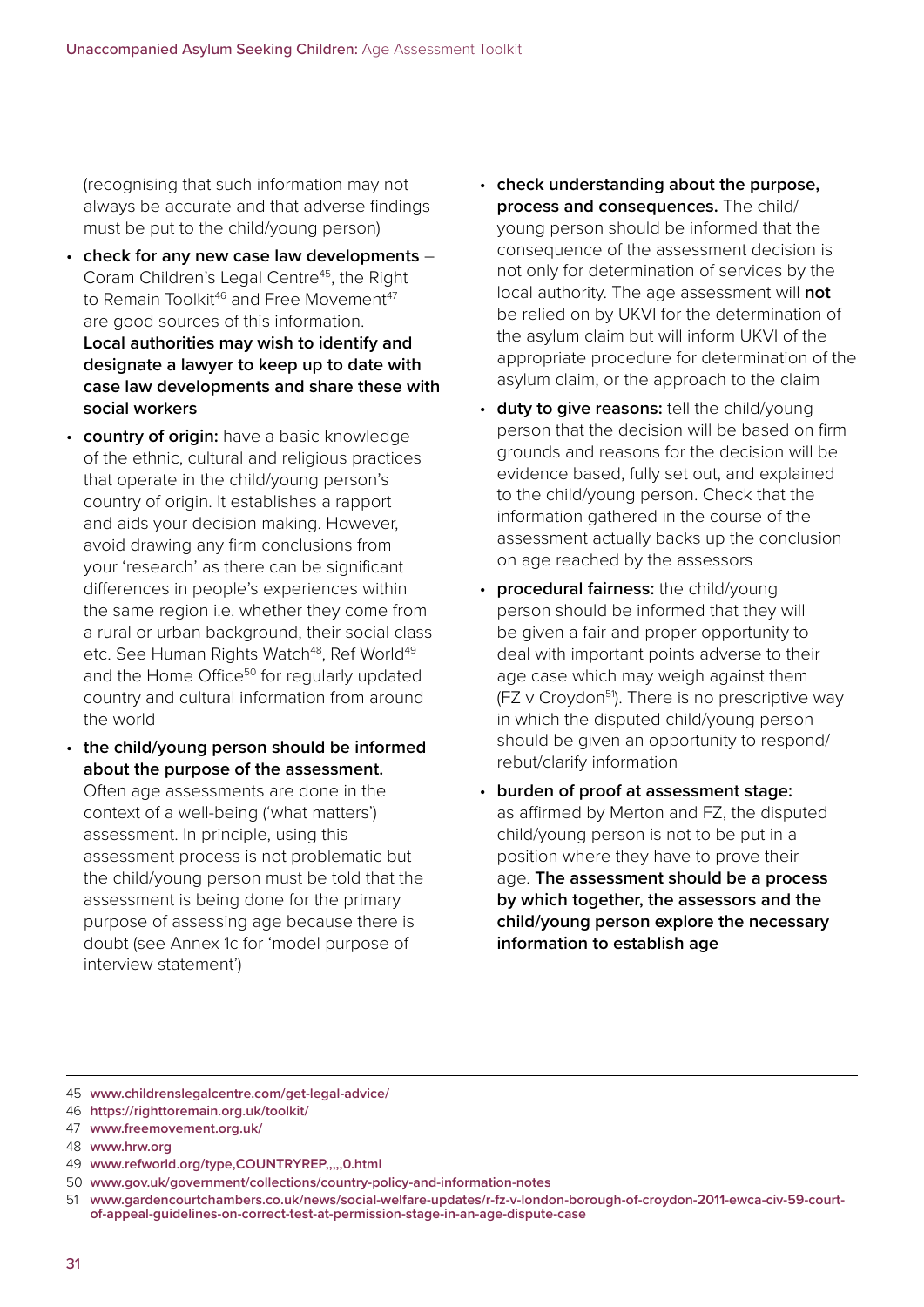- **physical appearance.** An assessing social worker is not entitled to simply look at a child/ young person, determine they look 18 years old and therefore conclude no assessment of age is required, particularly where the child/young person is claiming to be a child (A & WK52)
- **demeanour** is **not** determinative of age. Demeanour can only be relevant in the totality of the evidence before the assessors
- **Adverse Childhood Experiences and trauma:** Consider the effect of their experiences on memory. Many social workers will not be able to diagnose physical, mental or emotional health difficulties or learning difficulties, or the effects of trauma, but should be alert to the fact that the child/young person in front of them has by definition undergone experiences which are likely to have a serious impact on their development and on their ability to clearly answer all questions put to them.

## **Actions checklist in conducting the formal age assessment**

## Introductions

- introduce yourself to the interpreter so that she/he can facilitate introductions with the child/young person
- introduce yourself and your colleague and attempt to put the child/young person at their ease; only move on to 'formal introductions' when everyone has had a few minutes to settle
- remember to look at the child/young person when you are asking questions, not the interpreter
- check with the child/young person that they are feeling well and alert and are willing to continue and do not proceed if the child/ young person presents as obviously tired or unwell.

#### **Ask the interpreter to explain their role to the child/young person ensuring that the following points are included:**

- their role is to interpret the social worker's questions and child/young person's answers
- the interpreter will not answer questions on behalf of the child/young person or add anything to what they have said
- when, at any time, the child/young person does not understand what is being said, they can and should say so, and the social worker will find another way in which to ask the question
- explain that they can ask for a break at any time and that you will also stop for a break in an hour
- confirm that the child/young person is comfortable with the interpreter and understands what is being said
- ensure the opportunity for any inconsistencies to be properly put to the child/young person and the child/young person is given the opportunity to explain them before a conclusion is reached
- confirm that the child/young person is happy or not with the gender of the interpreter.

#### **Introduce the Appropriate Adult and ask the interpreter to explain their role, as follows:**

- to ensure that the child/young person understands what is happening to them and why
- to support, advise and assist them, including asking for breaks in the interview to consult with them
- to observe whether social services are acting fairly and properly and intervene if they are not
- to assist with communication between them and the social worker assessors
- to ensure that the child/young person understands their legal rights, including the right to seek legal advice at any point.

<sup>52</sup> **[www.familylawweek.co.uk/site.aspx?i=ed35432](https://www.familylawweek.co.uk/site.aspx?i=ed35432)**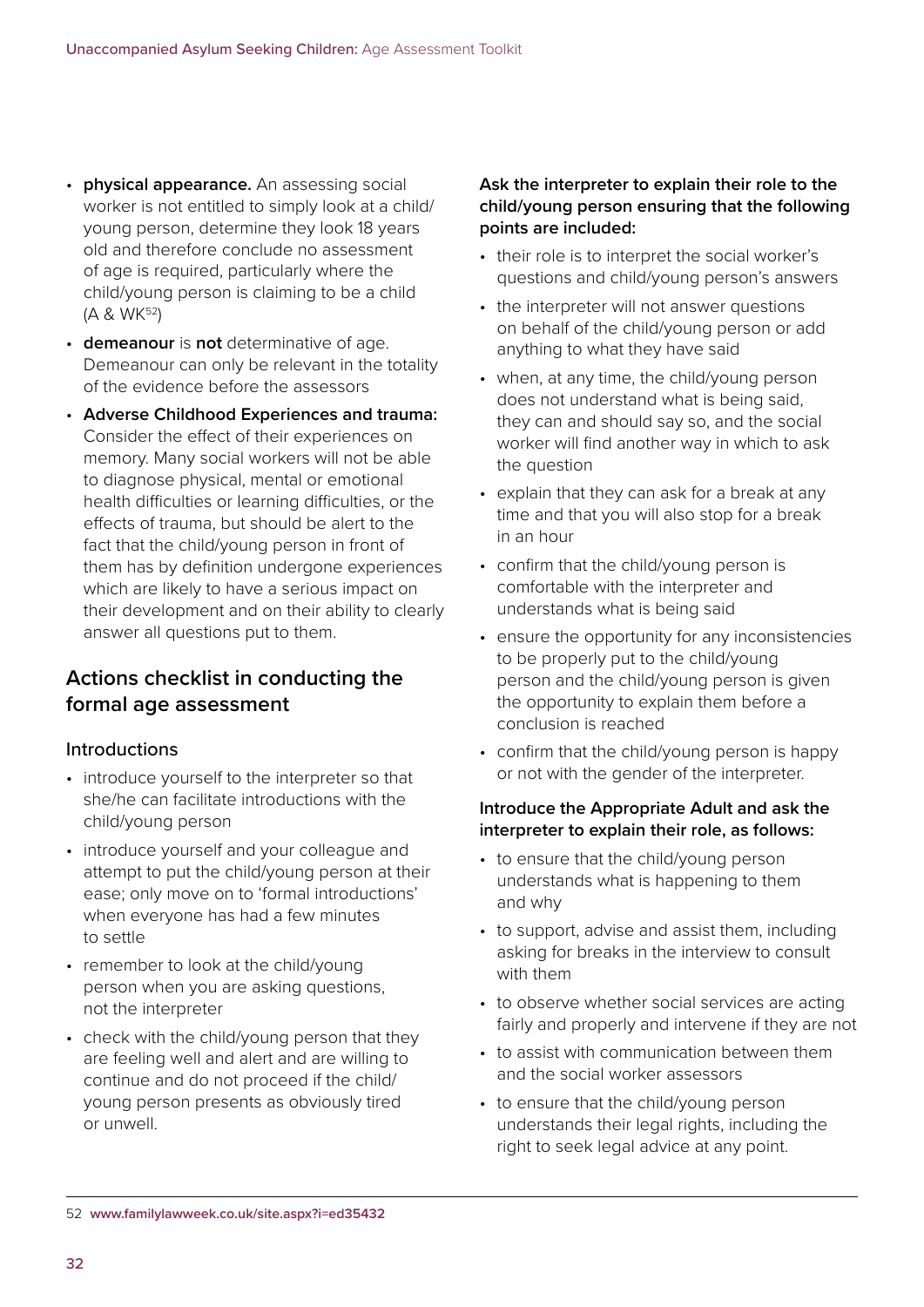#### **Explain the social work role:**

- from the outset, explain your role in such a manner that the child/young person clearly understands what you do and why you are assessing them
- acknowledge at the outset that the child/ young person may have been asked lots of different questions by lots of different 'officials' and thank them for participating
- bear in mind that the child/young person might well have been advised not to talk about details of their family or journey to the UK, so you will need to reassure them that it is safe for them to talk to you
- remember to engage with the child/young person and establish as much rapport as the situation allows. Talking about and recalling events can be very distressing and it's important to respond to any distress sensitively. If a child/young person is clearly distressed, stop the assessment for a few minutes or adjourn and re-book if necessary.

#### **The pace should be led by the child/ young person.**

#### **An explanation of your role and responsibilities will need to include:**

- an explanation of social services legal duty under the SSWBA to undertake an assessment of all children and young people in need in the area, including unaccompanied children
- an outline of the range of services that social services can provide to children and young people i.e. foster care, supported lodgings, support with education, health, social connections, etc
- reassurance that social services (and you) are separate from the immigration authorities, the Police and UKVI and that you will not share their full age assessment document with any other agency
- explain that whilst an assessment of their 'needs' will be an integral part of the assessment, the primary aim of this assessment is to establish their age. This is Merton procedural fairness
- inform the child/young person that you will give them the opportunity to clarify any confusion or inconsistencies in respect of their account before the age assessment is concluded. This is Merton procedural fairness
- at this point check that they have understood everything and to go over anything that is unclear.

#### **Provide a brief summary of the age assessment process to the child/young person with the help of the interpreter:**

- show the child/young person the Age Assessment proforma and run through the headings
- explain that because they have no documentation or way to confirm their age that is acceptable to the UK authorities, social services have been asked to establish their age
- explain that in order for the social worker(s) to make an informed decision about their age, their help is required
- explain that it is really important that they try to answer questions as fully as possible – there are no 'trick' questions
- explain if they do not understand anything they can say so and ask for questions to be repeated, and they can request a break at any time
- ask the child/young person if they have any questions they'd like to ask.

#### Check the proforma

- begin the assessment by checking that all of the information is correct on the front sheet of the Age Assessment proforma
- With the support of the Appropriate Adult and legal representative, ask the child/young person to sign or tick at the bottom of the form to confirm that the information is correct and that they agree to participate in the age assessment.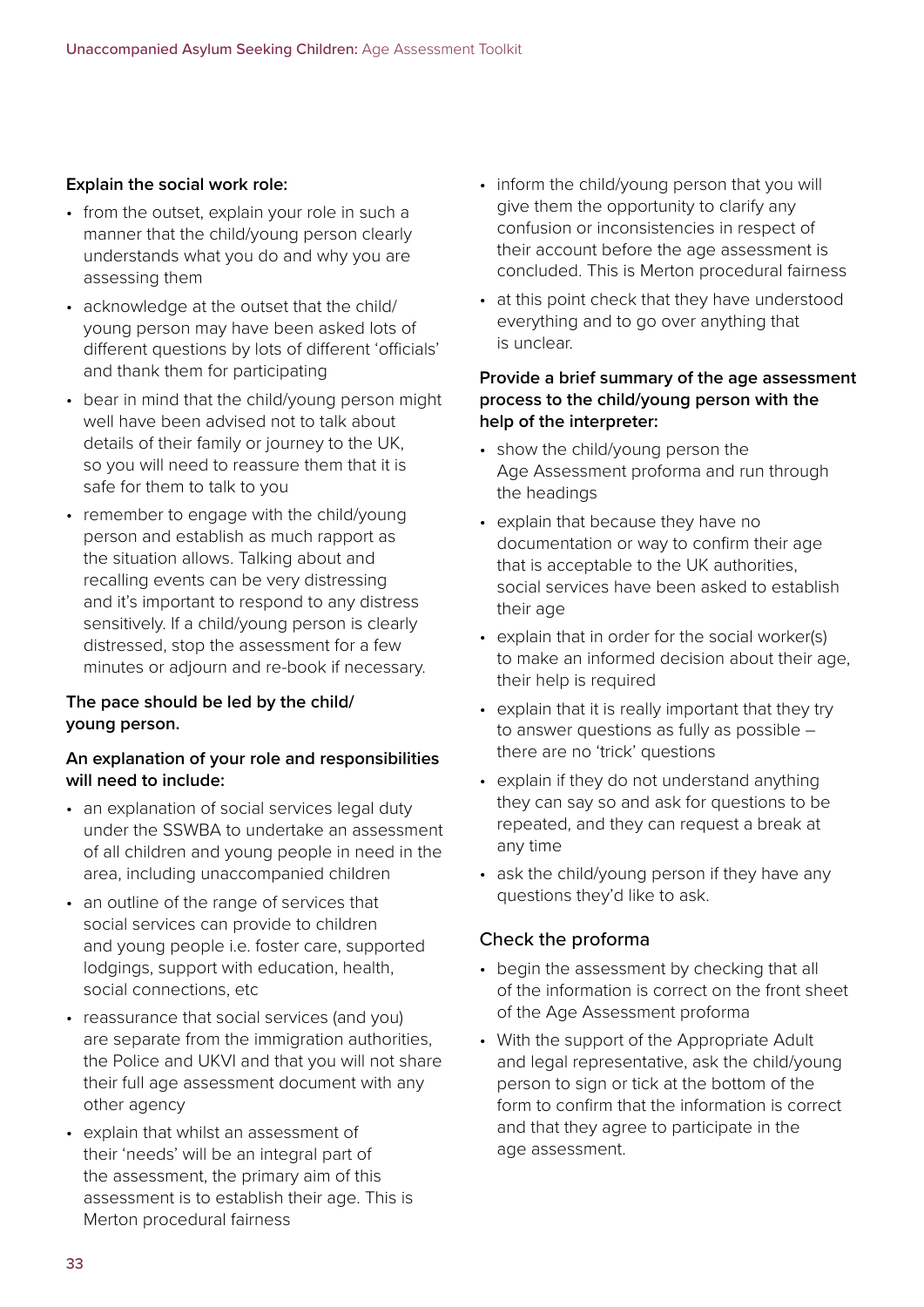## **Grounds for Judicial Review – 'Merton Compliance' checklist**

The assessment must be lawful, have adhered to all relevant and latest case law with reasons for decisions recorded. Grounds for a successful challenge to a local authority age assessment can be summarised as follows:

- was there a rational basis for disputing the person's age?
- was it conducted in a procedurally fair manner?
- was an Appropriate Adult present?
- were there two registered social workers. one of whom is experienced in conducting age assessments?
- did having two registered social workers make a material difference to the quality of the assessment process?
- was an interpreter present? Did the interpreter speak the dialect of the language that the child/young person spoke? A telephone interpreter must be avoided.
- were inconsistencies properly put to the child/young person and the child/young person given the opportunity to explain them before a conclusion was reached?
- was information sought from other sources? was that information sourced properly? what evidence can be shown as to the further inquiries? is it properly recorded?
- what other sources of information ought to have been solicited by the assessors?
- did the assessors fail to have regard to material relevant information and place too much weight or any weight on irrelevant information?
- was the age assessment Merton compliant in both a procedural and substantive way?
- does the information gathered in the age assessment provide a rational basis for the assessors' conclusion as to the child/young person's age?
- was the child/young person given the benefit of the doubt?

**If it is decided to assess the young person as an adult, this must be explained fully with clear reasoning.**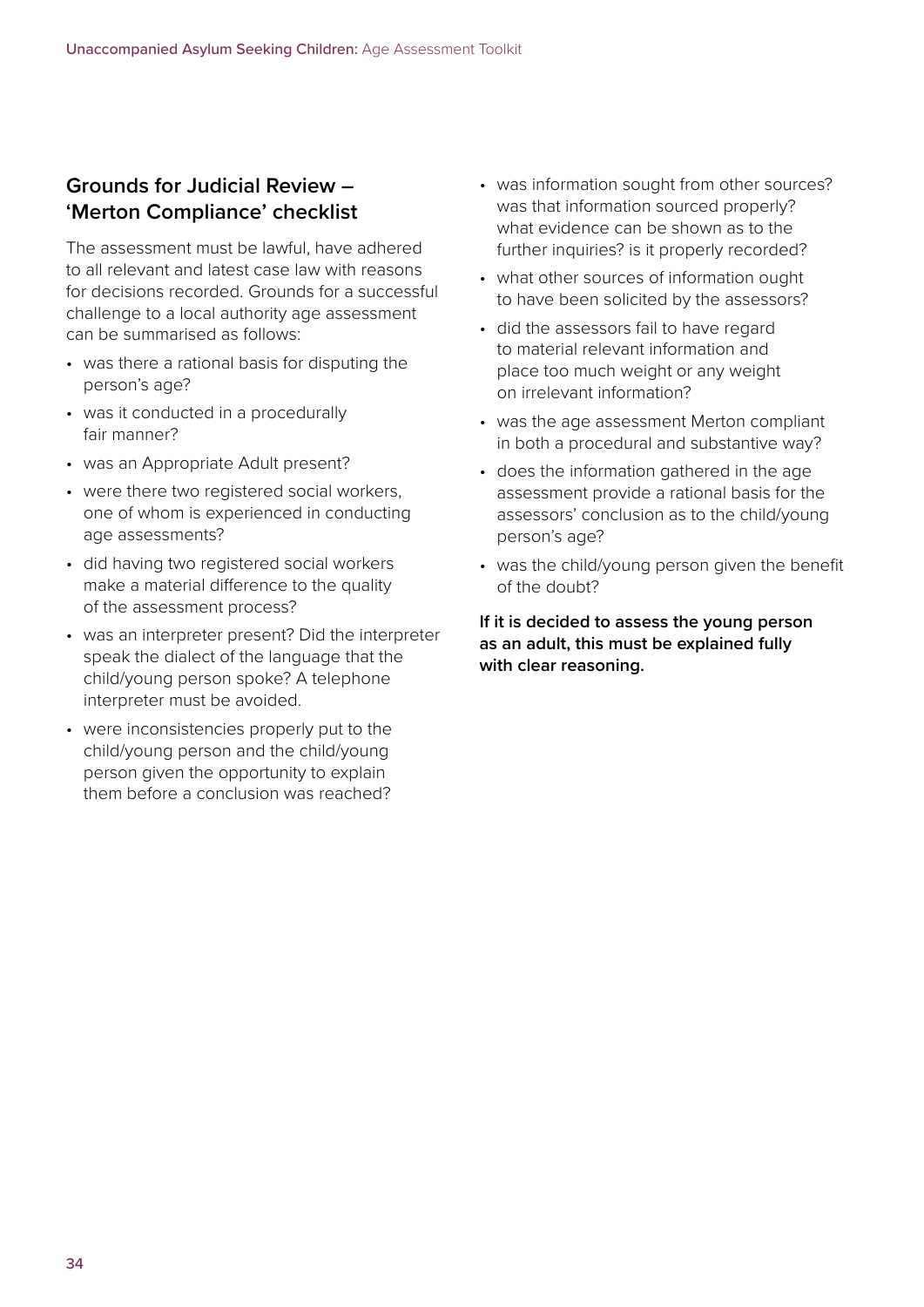## **Section 6: Following the age assessment**

## **Actions following completion of the age assessment**

#### Delivering the decision: procedural fairness

- the social worker should arrange a post-assessment meeting with the child/young person to deliver the decision and provide a written conclusion without any delay
- an interpreter of the appropriate language/ dialect should be used to ensure clarity in delivering the decision This must be the same interpreter that participated in earlier assessment interviews
- the child/young person should be invited to have an Appropriate Adult present at the meeting
- the child/young person will already have had an opportunity to comment at the decision-making stage, and should be given an opportunity to comment at this conclusion stage
- **the assessment belongs to the child/ young person and it should be provided to the child/young person without it being requested.** The assessment should also be made available in the first language of the child/young person and this should be done within a reasonable amount of time upon completion of the assessment
- the outcome of the age assessment should be put in writing and given to the child/ young person (even where the claimed age is accepted). The letter should include information that the outcome can be challenged by child/young person with the help of a legal representative, with whom the child/young person should be encouraged to discuss the age assessment outcome
- it is recommended that the child/young person sign an acknowledgement of receiving the outcome of the age assessment and that it is made clear that doing so does not necessarily signifying their acceptance of it

• handwritten notes of the post-assessment meeting should be kept, and the outcome of the age assessment written, even where the claimed age is accepted.

Independent checks on the process should be undertaken by the social worker(s). This would include:

- discussing the decision with a Manager and/or colleagues and
- asking another social worker or Independent Reviewing Officer to check the assessment for process and procedural fairness, using the 'Merton compliance' checklist as a starting point
- the 'model information sharing proforma' should be signed alongside the Manager.

#### **Information sharing following the completion of an age assessment**

Where UKVI has disputed the child/young person's age, the outcome of the age assessment should be communicated promptly. In almost all circumstances the Home Office will accept the local authority decision on age which, in turn, will have serious consequences on how the child/young person's asylum application is processed. **While the Home Office should**  not **be provided with the completed full age assessment, there is a responsibility on local authorities to provide a summary of it to the UKVI** which should include:

- an outline of the age assessment process (e.g. where was it conducted? by whom? who was present – interpreter? person assessed? Appropriate Adult? who was informed of outcome?)
- whether or not other sources of information have been sought and considered, such as a child/young person's documents, professional opinions from health and education practitioners, Appropriate Adults, advocates, support workers and foster carers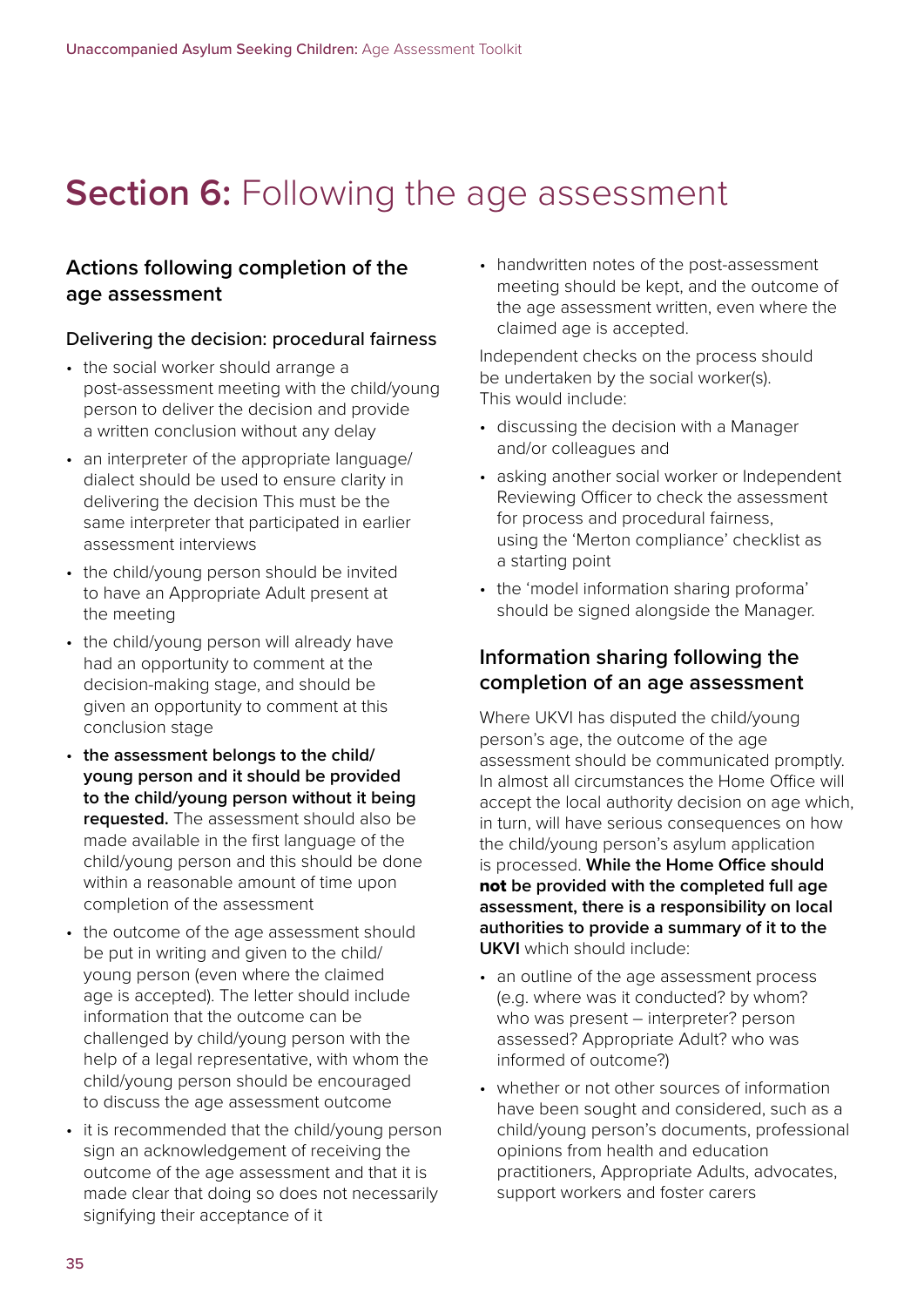- the involvement of other agencies which ones?
- a summary of the social workers' analysis and weight given to conflicting information and
- a record of how and why a decision was reached
- how the decision was communicated to the child/young person (verbally and in writing).

A recommended approach to information sharing between local authorities and UKVI is contained in the Model Information Sharing Proforma. While the use of the proforma and consent form is voluntary and not binding on local authorities, its substantive content is not.

## **Informed consent from the child/young person to sharing information**

Young people must be informed by social workers at the outset of the age assessment that summary information will be shared with UKVI but not full details. In relation to UKVI sharing information with the local authority, it must be made clear to a child/young person that this will not ordinarily be the case and that apart from basic information, the local authority is required to make its own decisions about age.

This Toolkit does not accept it is possible to gain informed consent from a child/young person prior to an age assessment being carried out. This is because no one can form a view about whether the individual is competent enough to consent.

If the child/young person has received legal advice recommending consent then that consent can be accepted by the local authority but strictly in the context of absolute clarity about with whom the information is being shared and for what purpose. This part of the process must be recorded and shared with the child/young person and their legal adviser.

It must also be understood that the child/young person may not consent to information being shared. This must also be recorded and adhered to by the social workers.

## **Sharing the outcome of the age assessment with the child/ young person**

After sharing the outcome of the age assessment with the child/young person, the social worker should alert UKVI and any other agencies involved to the outcome of the age assessment to any changes pertaining to the child/young person's age. The child/young person's legal representative should also be notified. The social worker should also remind the child/ young person that their full age assessment will not be shared with UKVI but a summary will be provided.

Once an age assessment is complete and where the individual is assessed as under 18, the child/ young person will continue to be supported by a local authority under Section 76 SSWBA.

Where the individual is assessed as over 18, the young person is deemed to be an adult. In this case, the adult young person should be referred to the Welsh Refugee Council<sup>53</sup> for support. He/she may elect to stay with family or friends or they could, if they choose, be referred to adult support via safe transition arranged by UKVI Asylum Support. Where the adult young person wishes to apply for accommodation and support, practitioners must liaise with Asylum Support on 029 2092 4567. An ASF1 will need to be completed. For assistance with the ASF1, contact Migrant Help on 0808 8000 631.

<sup>53</sup> **<https://wrc.wales/contact/>**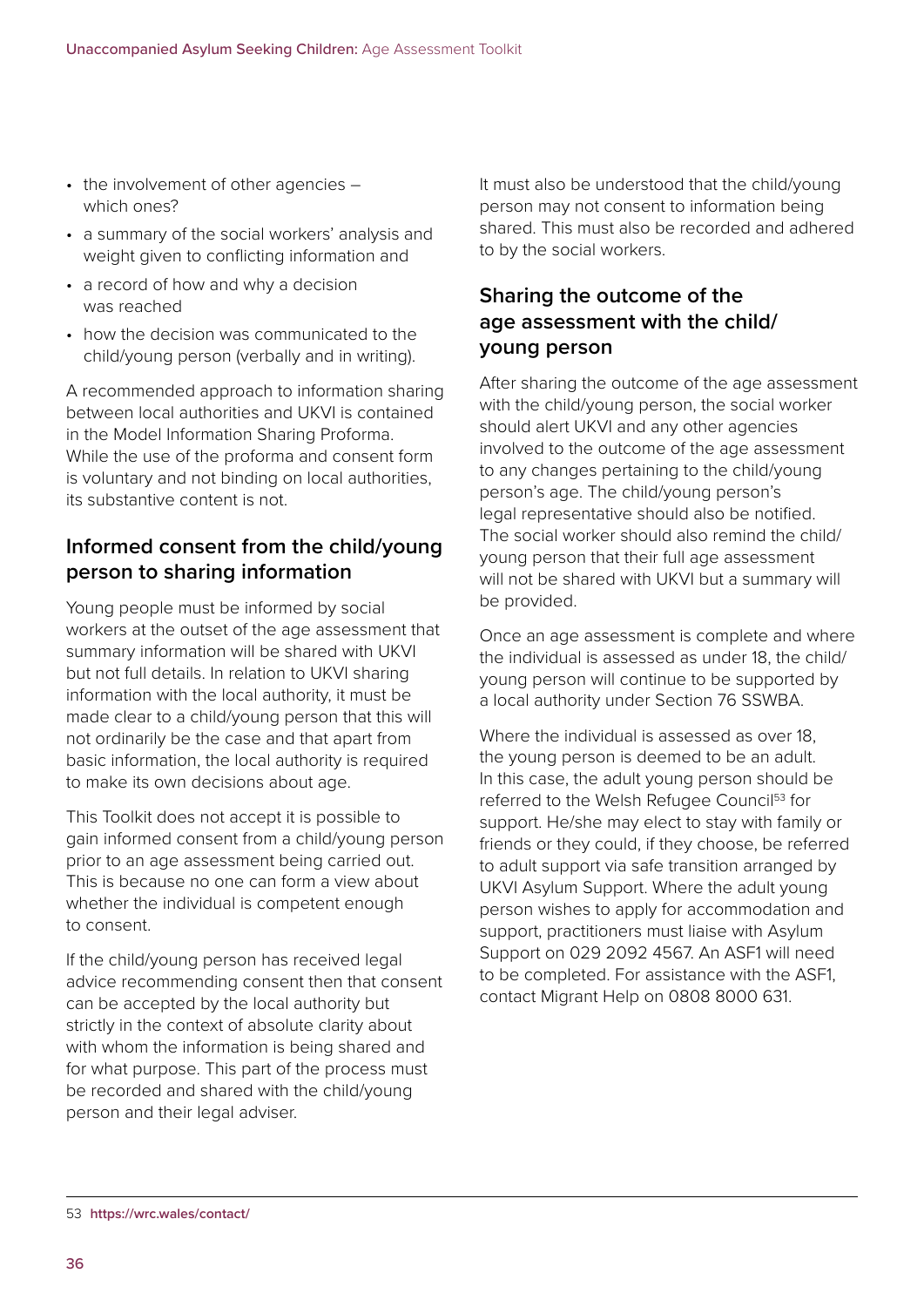## **Ongoing relationship between the child/young person and social services**

Children/young people have often said that even when they have been assessed as a child, whether at their claimed age or a different age, they found the process very difficult and upsetting and it had left them with feelings of distrust. **The impact on the child/young person should be acknowledged and every effort should be made to try to develop their confidence in the local authority's wish to support them in the future.** 

Where the child/young person has been assessed to be a child but of an age different from that claimed, as their care and support continues, additional work will be needed to explain to the child why this decision has been reached and every attempt made to develop a trusting and supportive relationship between the child and the local authority.

It is also important for the social worker to ensure that they refer the young person for legal advice about mounting a challenge to the assessed age.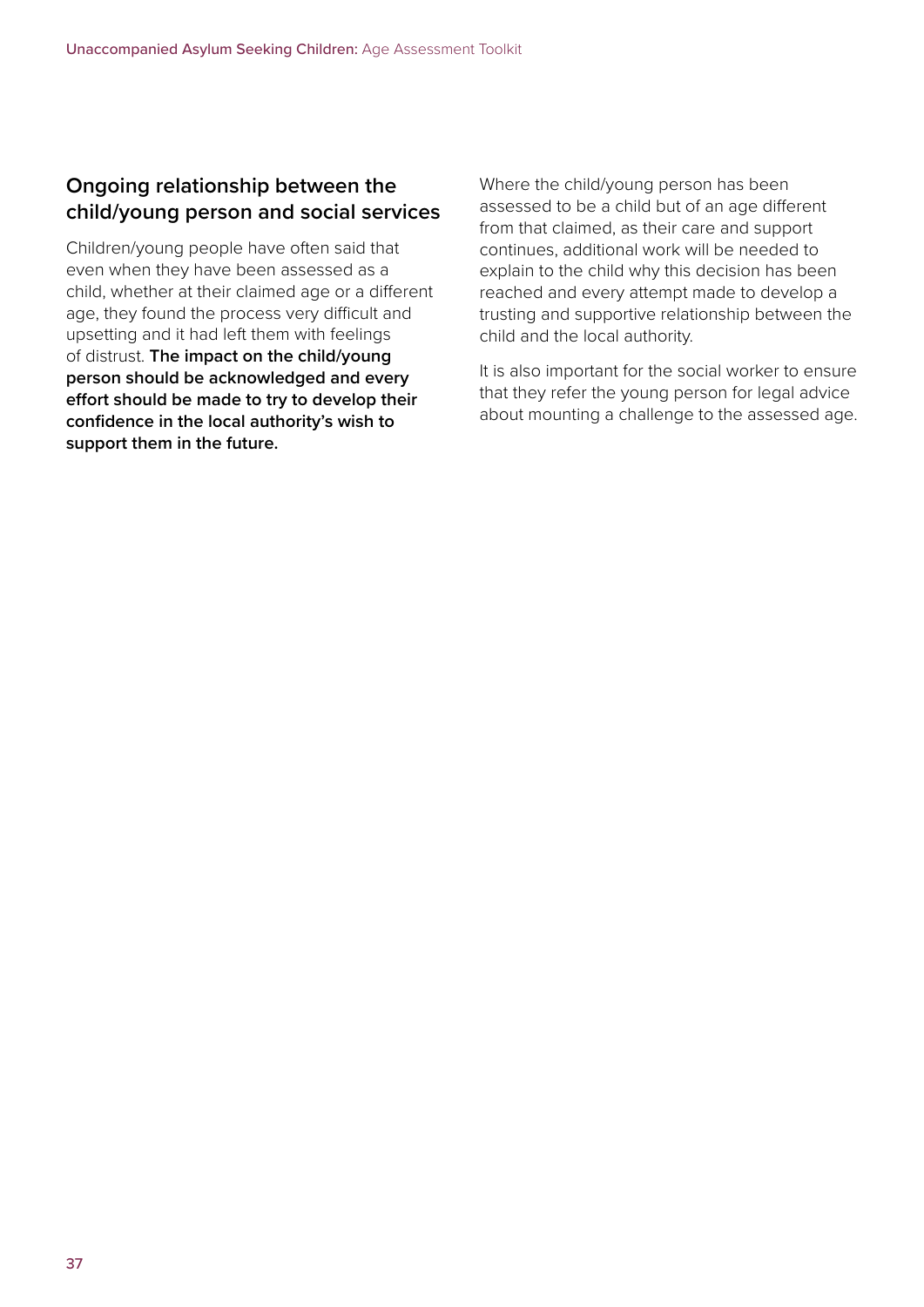## **Annex 1a: Record of interview questions sheet**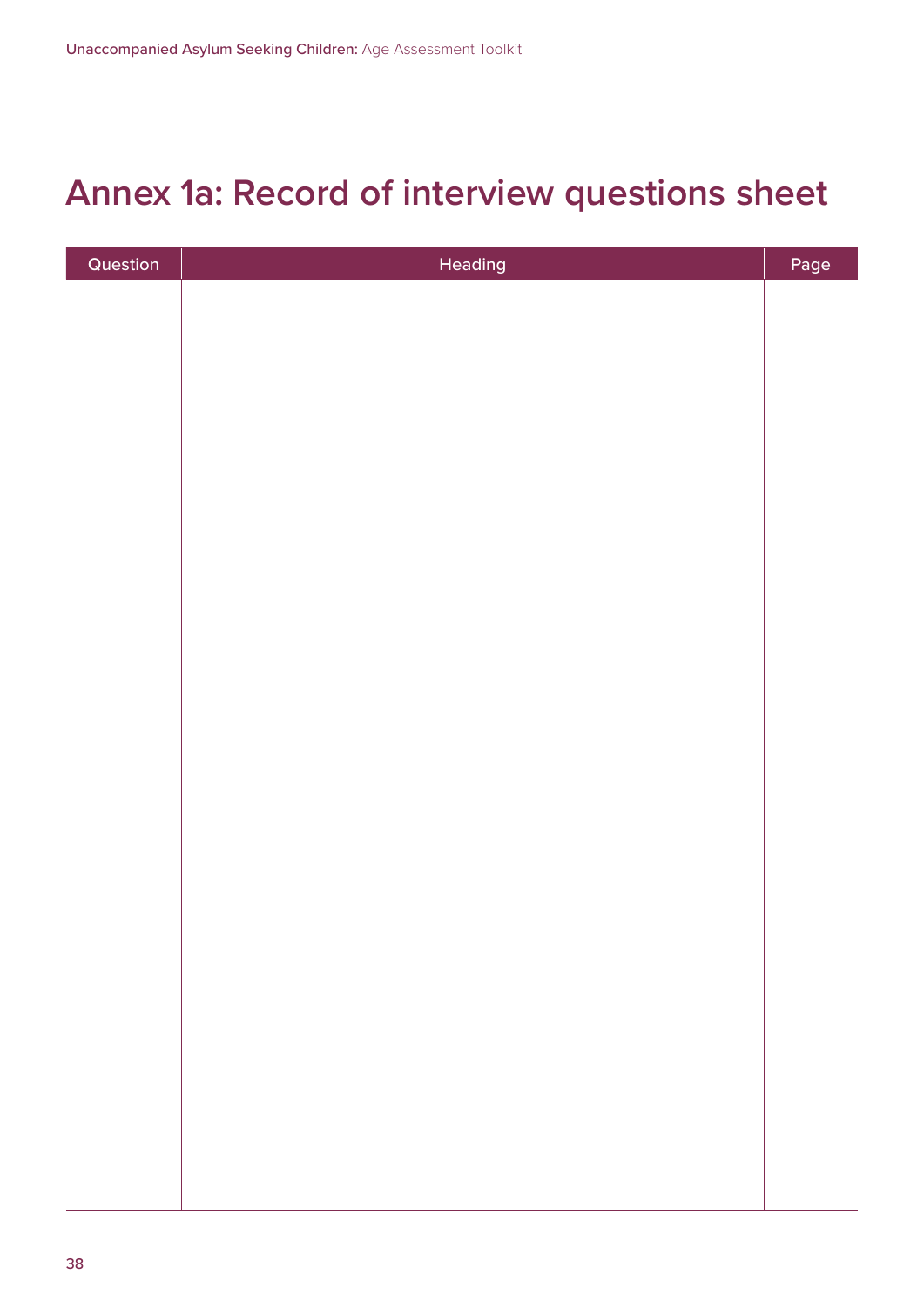## **1b. Questioning the child/young person**

You must take a child-friendly and sensitive approach, including checking that questions have been understood and offering breaks. **The child/young person should be asked their age and date of birth, and given the opportunity to explain how they know their age and date of birth.**

Simple, open-ended questions should generally be used, and you should ensure that questions are not confusing, repetitive or oppressive. There is also a place for closed questions where a child/young person, because of cultural or linguistic differences, does not understand what kind of information is being sought. Building trust and developing rapport with the child/young person is important to enable him or her to speak freely and provide a more detailed narrative to inform the assessment.

#### **1c. Model purpose of interview statement by social workers**

*"The purpose of this interview is to assess your age and to establish who will support you in the future. We will be asking you questions about your life before you came to the UK. Sometimes it can be upsetting for people to talk about their experiences, so if you need to take a break, please just tell us. We will be taking notes during the interview to help us remember what you tell us. If you tell us anything we don't understand or doesn't make sense to us, then we might ask you for a bit more information.*  We do not make the decision about whether you will be granted permission to stay in the UK; that *decision is made by a different organisation called the Home Office. When the assessment is finished, we will explain our decision about your age, and if we assess you as under 18 years old, you will be supported as a child by this local authority. If you are assessed to be an adult, then another agency will support you. If you disagree with our decision, you may be able to challenge this decision with the help of a solicitor. We will share a summary of this assessment with the Home Office."*

## **1d. The child/young person's journey (it is recommended you consider these questions as a guide at the beginning of the interview)**

When did you first know that plans were being made for you to leave your home?

What were you told about this and by whom?

What did you think about what was happening?

Who made the arrangements for your journey?

Were there any preparations that you or your family had to make leading up to the journey? money, food, clothes etc.

What advice were you given about your journey? i.e. about staying safe.

What do you think most worried your mother/ father about you having to leave?

What arrangements did you make to let them know you had arrived safely?

What documents or ID would you normally have? Where are they now?

How did your journey begin?

When did you leave your home? How do you know this was the date?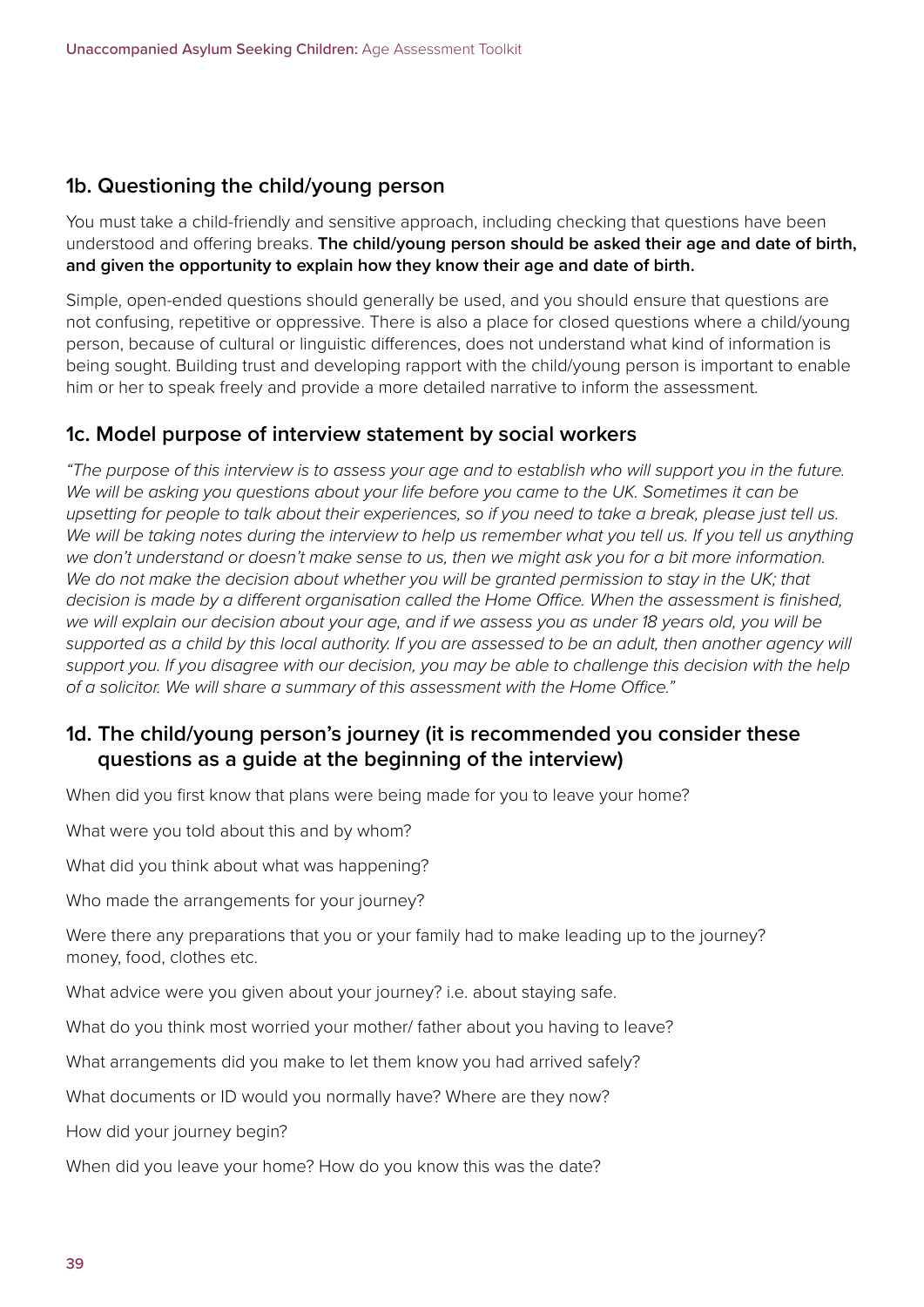After leaving home, what happened next?

How did you travel? (by car, lorry, boat? when did you travel? in the night in the day?) What happened next?

How did you eat, drink, sleep go to the toilet? who provided support with this?

Who else was travelling with you? adults, other children or young people?

Where are they now?

What countries did you travel through? How did you know you travelled through a different country?

When was the last contact that you had with anyone from your family since leaving home?

If so whom? (social workers have a duty to maintain family links between unaccompanied children and their families).

How did you know you'd arrived in the UK?

What happened next?

What reason did you give the police/Immigration officers for being in the UK? What happened next? ... And so on, until you arrive at the present time.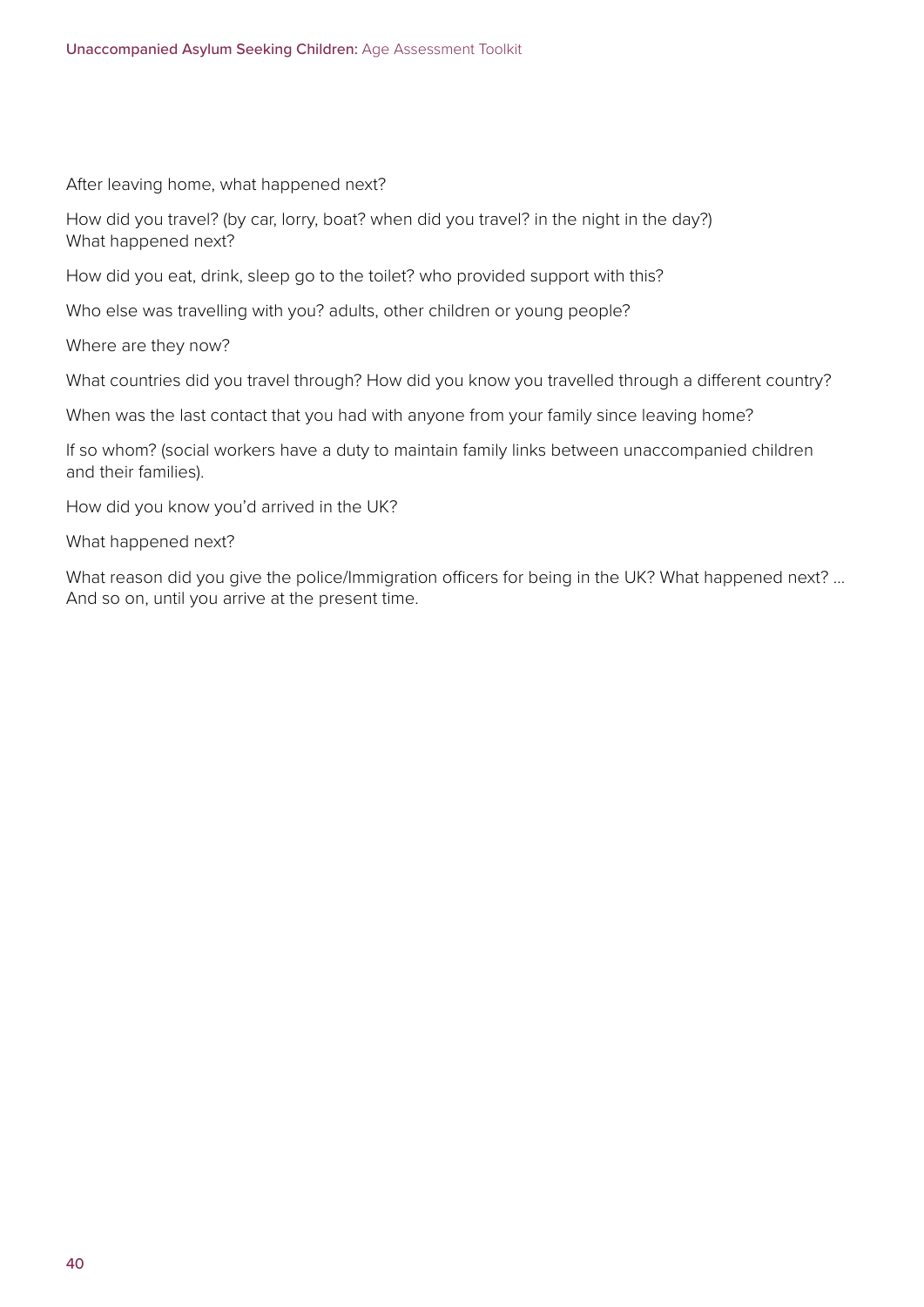## **Annex 2: Age assessment proforma**

**Name of assessing social worker 1:** 

**Name of assessing social worker 2:**

**Name of child/young person: DOB child/young person is claiming:**

**Date(s) of assessment:**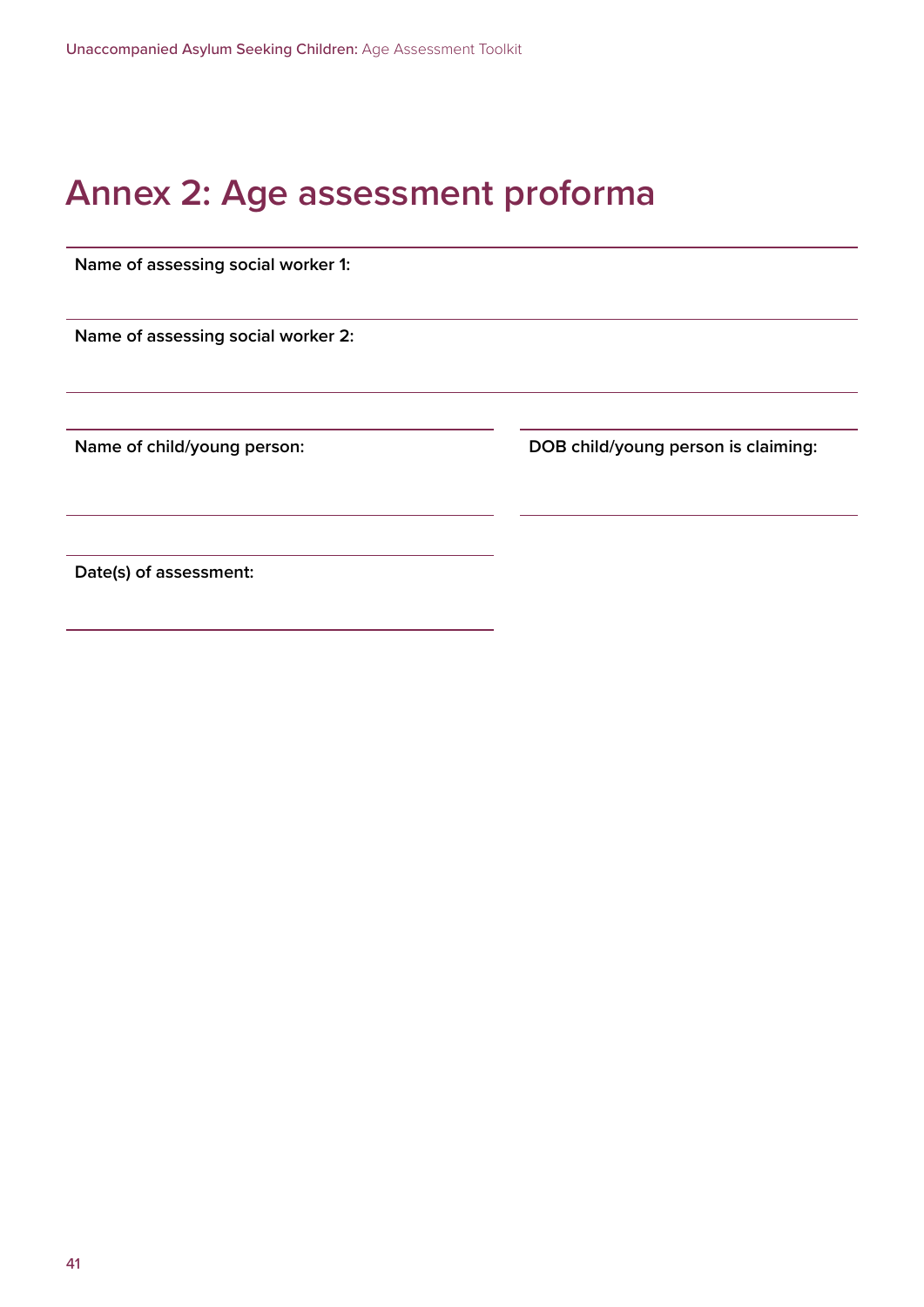#### **1. Physical appearance and demeanour**

All assessments begin with initial impressions, made from visual presentation. An initial hypothesis of age range is formed based on height, facial features (facial hair, skin lines/folds, etc.), voice tone, and general impression.

It is essential to consider the physiological differences associated with ethnicity e.g. It is normal in some cultures for boys to have facial hair at an early age and for girls to develop at different ages. Bear in mind that life experiences and trauma impact on the ageing process.

It is essential to consider demeanour. How the child/young person presents and relate this to the culture of the country of origin and events preceding the interview, journey experiences and so on.

It is important to establish the length of time that the person has taken to arrive in the UK from the time they left their country of origin and include this into the age calculation.

#### **2. Interaction of the child/young person during assessment**

The manner in which the person interacts with the assessing social worker conducting the assessment, will provide some indication of whether or not the person is responding in an age appropriate manner.

It is important to note both the verbal and non-verbal (body language) behaviour of the person. The practitioners conducting the assessment should be observing factors such as the manner in which the person copes with the assessment, does he or she appear confident or overwhelmed?

The assessment of their demeanour may include the following observations, although when determining the weight to be applied to these, subsequent information on the limitations on using them must be fully considered:

- mannerisms
- body posture
- body language
- eye contact
- attitude towards and interaction with the assessing officers and other officials
- how the claimant copes with the assessment for example, the level of confidence or nervousness displayed

Take account of differing cultural terms, e.g. some people may believe it impolite to make direct eye contact.

Remember to be aware of cultural variations in attitudes to elders.

Does the person appear to be uncomfortable with speaking to an adult?

Keep in mind that your position will be seen as one of power/authority which may influence the way the person interacts with you. **Your role needs to be clarified and the differences in the roles of social services and UKVI.**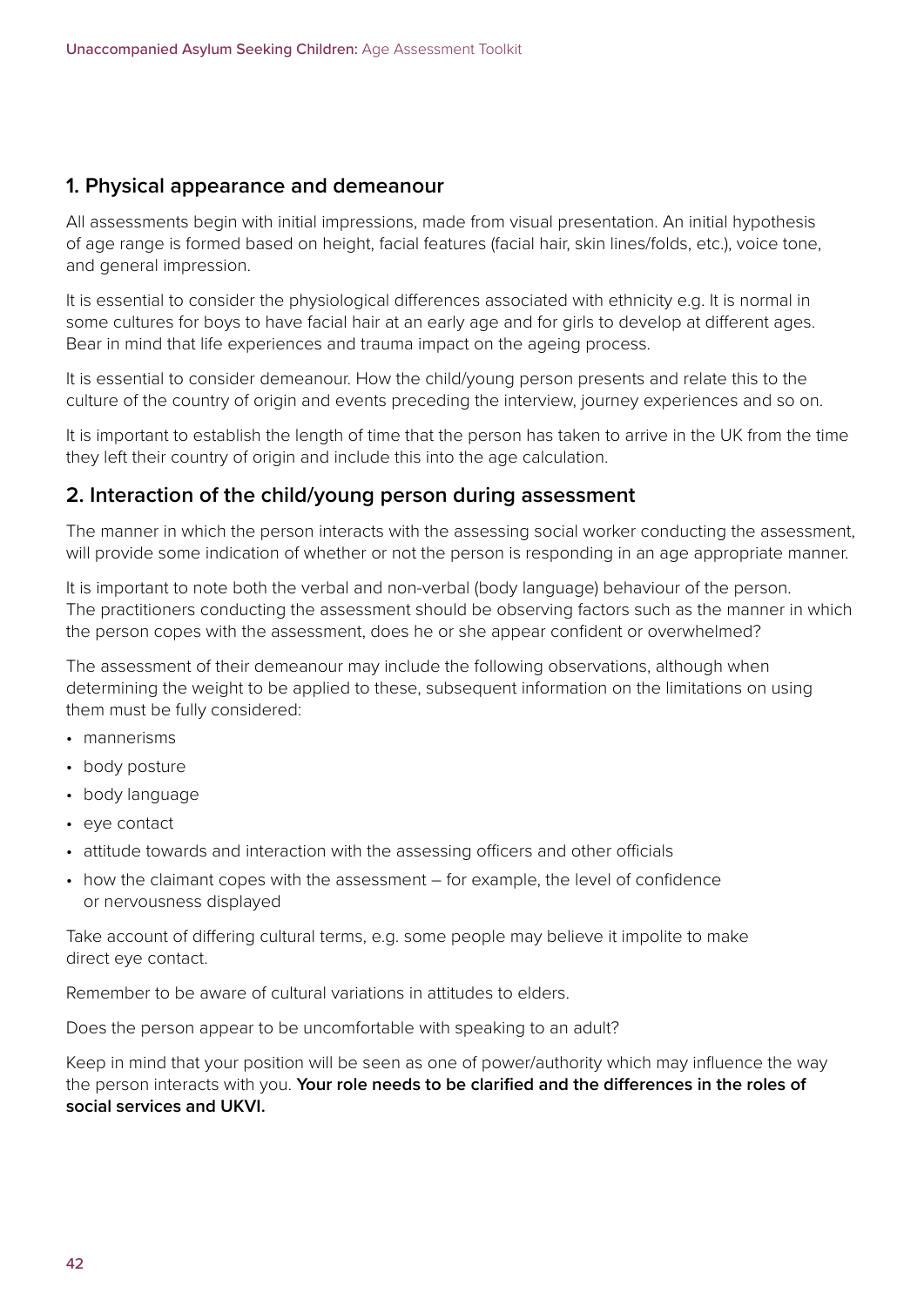#### **3. Social history and family composition**

Please indicate to the child/young person that you are aware that talking about their family may be very painful and difficult for them; for some, it may be too painful to open up at this time. This must be understood and respected.

It is important to clarify the nature of their parent and sibling relationships as some cultures for example, call a half-brother their brother, or stepmother their mother.

#### **Suggested questions:**

- Where were you born? Name village, region, province, country? How long did you live there?
- Who lived with you? Parents, extended family members? (Record the names and known ages of parents on genogram) Also, ask if either parent had more than one wife/husband and check how many wives the young person's father has.
- Record names of all known blood relatives, siblings, aunts, uncles and cousins; their ages and where they live. (Non-blood relatives are often known as 'brother or uncle').
- How well did you get on with different members of your family?
- What did your father do for work?
- What did your mother do?
- Would you describe your family as having less than, the same as, or more than most people in your village?
- Describe your house; the layout, who slept where, was there a garden? Did they keep animals? etc.
- Tell me about your village so that I can imagine what it's like.
- Did you and your family mix socially with extended family, neighbours etc?
- Who were your friends? How old were they?
- How did you spend your spare time?
- Did you have TV, Internet, telephone? If so what did you like to spend time watching?
- Who did you talk to if you were worried about something?
- What sort of things might be considered 'bad behaviour' by your parents?
- Were you ever punished? And if so how and by whom would you be punished?
- Did your family celebrate special occasions? If so, which occasions did they celebrate? (If they observe Ramadan, were you expected to fast? for how many days?)
- What other villages/towns were nearby?
- If you wanted to get somewhere how would you travel?
- Where did you attend Mosque, Church etc.
- Who did you attend with? Did you have a regular role?
- How many times a week/day did you attend?
- What religious or cultural celebrations can you remember taking part in? (Eid is twice a year around October and after Ramadan in March).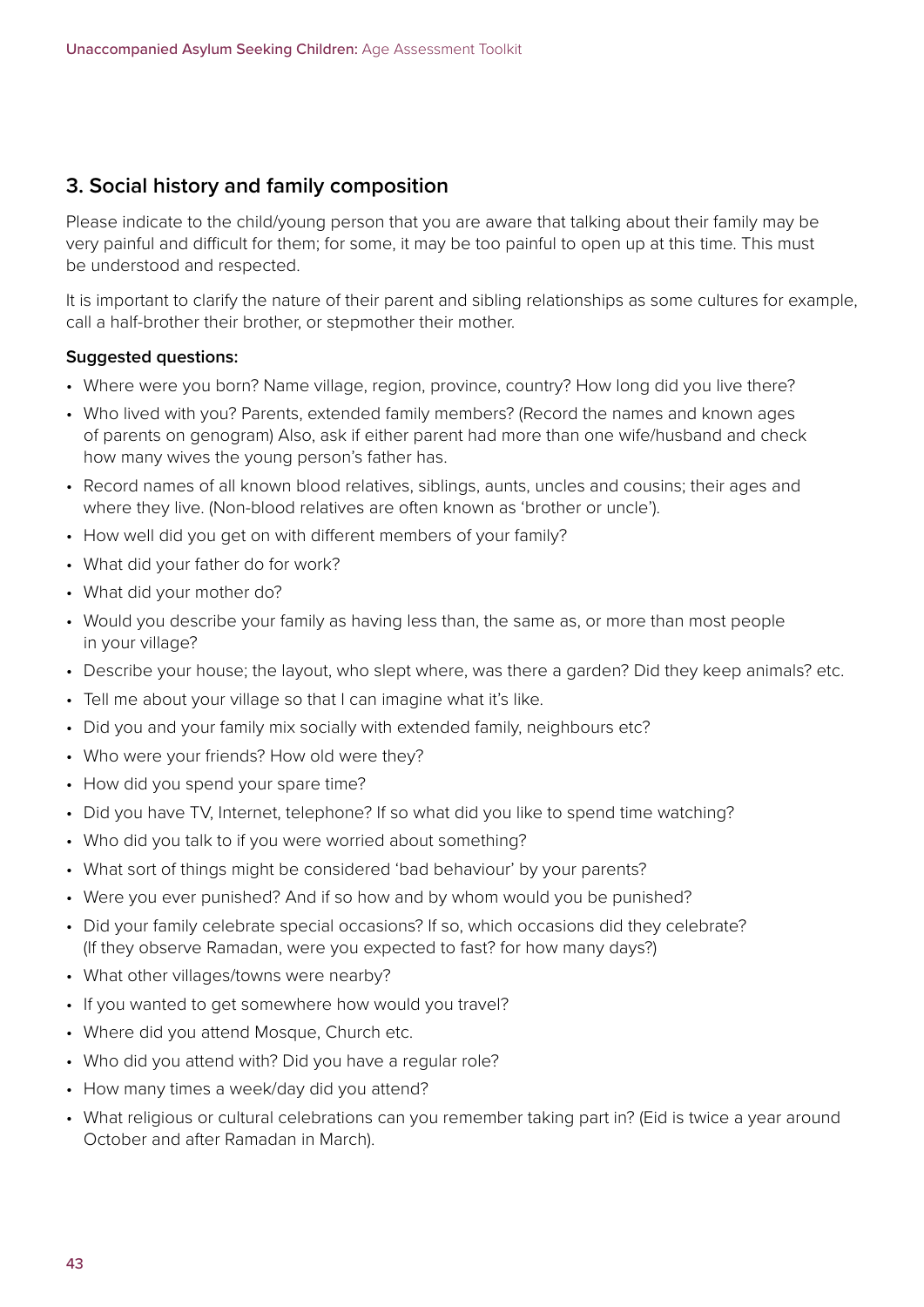## **4. Developmental considerations**

The child/young person's view of how they 'know' their stated age.

Questions about the types of activities and roles that the person was involved in prior to arriving in the UK can often give an indication of age. Remember to use open-ended questions, as this will allow for the child/young person to disclose information without prompting.

- Cultural considerations need to be remembered as in some cultures it could be normal for a young teenager to be working full-time. A person may appear to answer a question about alcohol in a shy manner because their religion does not allow alcohol.
- "Tell me what you did in your spare time" is the sort of question that can give an idea of the age appropriate interests and activities. Remember to relate answers to what would be appropriate in the young person's country of origin and culture.
- Ask about peer relationships at school/work/neighbourhood.
- Questions about age-related rituals could be asked; including forced marriage, and any sexual relationships.
- Does what the person is describing seem age appropriate?
- Remember that some young people may possibly have been involved in armed conflict, have been child soldiers, involved in sexual exploitation and may have experienced a number of traumatic situations.
- Answering questions related to many of the above may be too difficult and painful until a relationship of trust has been established.
- Arranging for a person to be involved in social situations with other young people of the age claimed, and observing how this person interacts and is accepted, can be useful.

#### **5. Education**

Obtaining a detailed account of the person's educational history is a valuable source in the age assessment process. Listed below are important facts that need to be gained.

#### **Suggested questions:**

- Where did you go to school? Record name and address of school.
- How old were you when you started school?
- How long did you attend?
- Were there any gaps when you couldn't attend school?
- When was the last time that you went to school?
- What sort of school did you attend i.e. was it a state school, a mosque school etc.
- How many children were there in your class?
- What were their ages? How did you know their ages?
- Were there boys and girls in your class/school?
- What subjects did you study?
- What did you enjoy learning about the most?
- What would your parents say you were best at?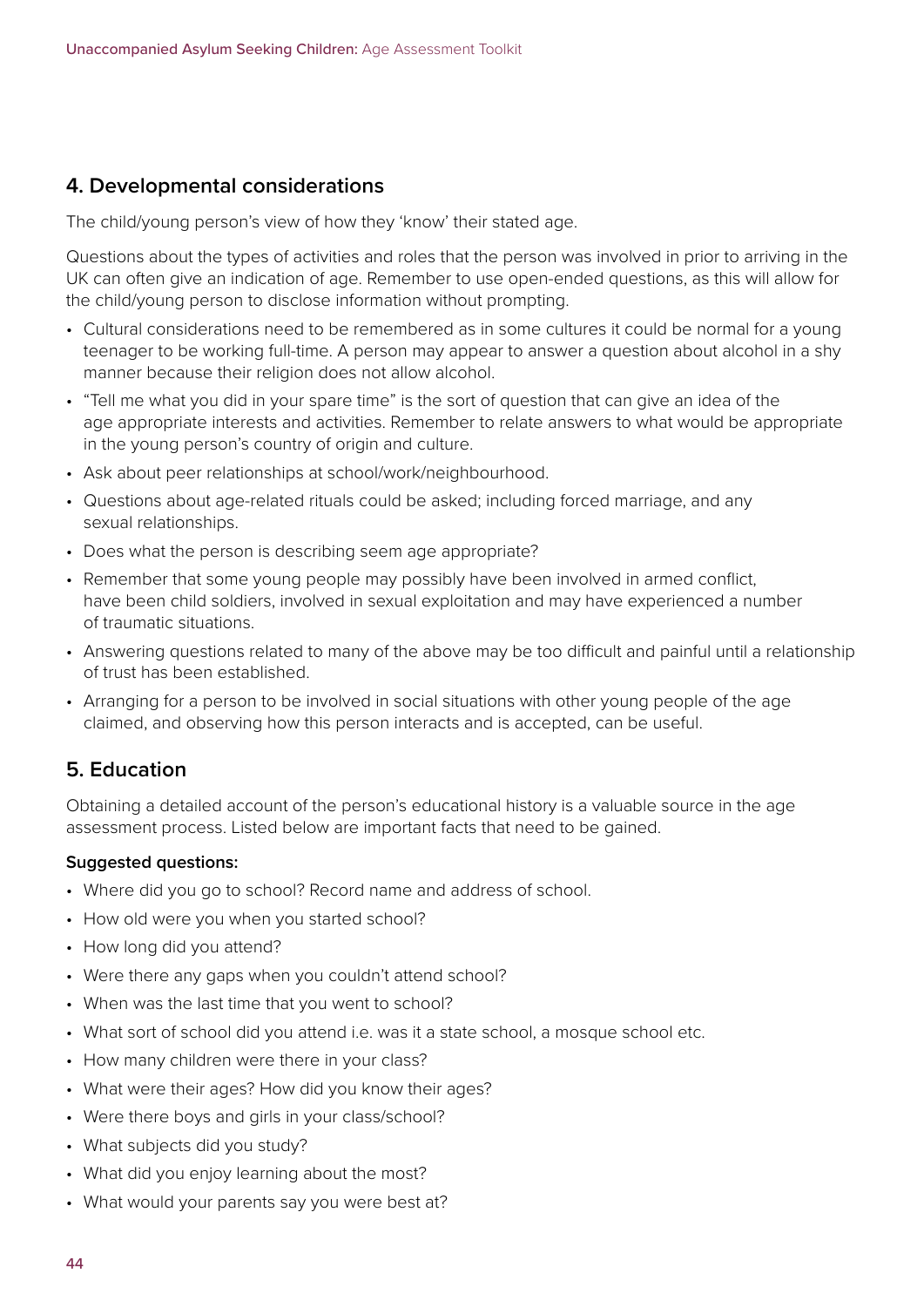- Who were your friends at school? What would your friends say that you were good at?
- What do you think your parents would have told your teacher about your absence?
- What was your teacher's name? Head teacher? Favourite teacher?
- Describe a typical day at school…
- What happened if you did something against the school rules?
- What do you hope to achieve from your education?
- If the child/young person has not attended school:
- Why didn't you attend school?
- Do you work?
- Can you read or write? If so, in what language?
- Who taught you to read/write?
- Did other children in your village attend school?
- Did any of your siblings attend school?
- What did you do during the day?
- What skills do you have? e.g. carpentry? tailoring? animal husbandry? shop work?
- Were you paid money for the work you did?
- If so, by whom?
- If you worked, who were your friends?
- What activities did you share with them socially?
- Did you contribute towards your family financially?
- If not, who bought you the things that you need?
- What do you hope to do now that they have arrived in the UK?

#### **6. Independence/self-care skills**

Understanding the level of ability, experience and confidence that a person has in being able to care for themselves can be an indicator of age. Their confidence and identity sense of self, knowing their mind and overall sense of maturity may also indicate age. As can expressions of deference, hyper vigilance and naivety.

The assessing social worker may wish to ask the person directly how they feel about living in an independent setting and observe their reaction. They may wish to pose a scenario to the child/young person at this point or at the end of the assessment; that if the child/young person is believed to be under 16 he or she will be placed in foster care where certain house rules will have to be followed, and will be expected to be home at a certain time, etc. The reaction to this may provide valuable information.

#### **Suggested questions:**

- Describe a typical day in your family life from when you wake up i.e. who wakes you up, makes you breakfast, launders your clothes?
- When was the last time you went to see a doctor?
- When was the last time you saw a dentist?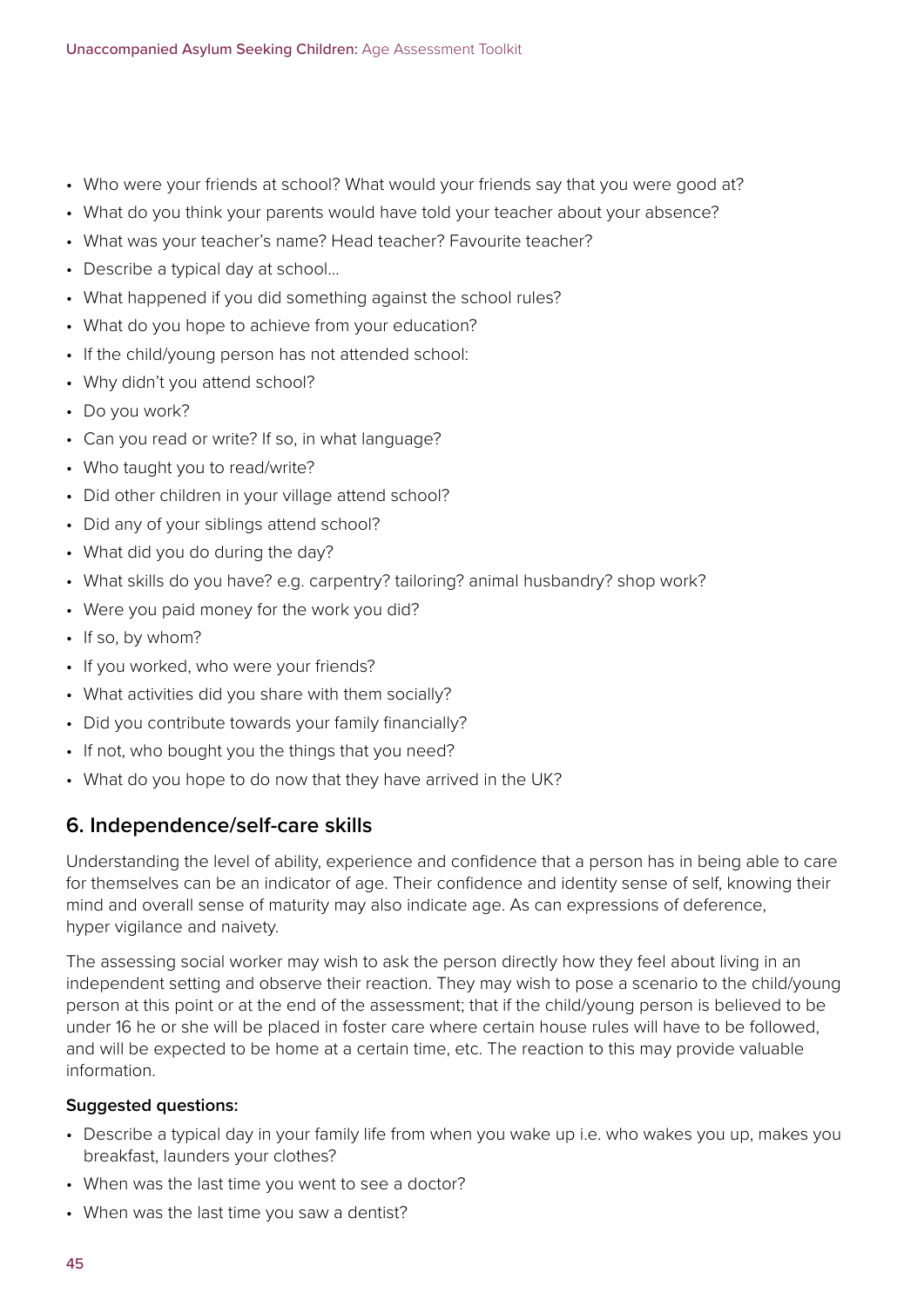- Who buys/chooses your clothes?
- Who looks after the house, feeds the animals, supervises the younger children etc?
- Were you expected to undertake any regular tasks, inside or outside the home?
- How far had you been allowed to travel alone before your journey to the UK?
- Tell me about your health (take a history of any stays in hospital, broken bones vaccinations etc.).
- What are you able to do for yourself? Are you able to launder your own clothes? Cook a simple meal? shop? use money?
- What types of foods would you say are important to eat regularly?
- Tell me about your diet?
- Have you needed to see a doctor or dentist while you've been in the UK?
- Are you on any medication?
- What sort of things have you had to do for yourself since coming to the UK?
- What have you found hardest since arriving?
- What sort of things do you worry about?
- Is there anything that you are worried about now?
- Who can you talk to if something is bothering you?
- What would you do if you needed the doctor?

#### **7. Information from documentation and other sources**

Documentation when available should always be carefully checked; authenticating documents however, is a specialist task. If the assessment is an ongoing process, it is important to obtain the views of other significant figures involved with the young person.

Other sources may include foster carers, residential care workers, school teachers, doctors, solicitors and other young people, third or community sector or other support organisations. Observations of how the person interacts in different social situations can provide useful age indicators.

## **8. Analysis of information gained**

Key indicators of the analysis:

#### **The assessing social worker should:**

- draw together the information obtained
- the weight placed on each piece of information and why
- which country information has been read both in relation to when the child/young person was living in the country and since their departure and arrival in the UK/Wales and
- set out the information gathered by the assessing social workers in respect of information obtained from other sources.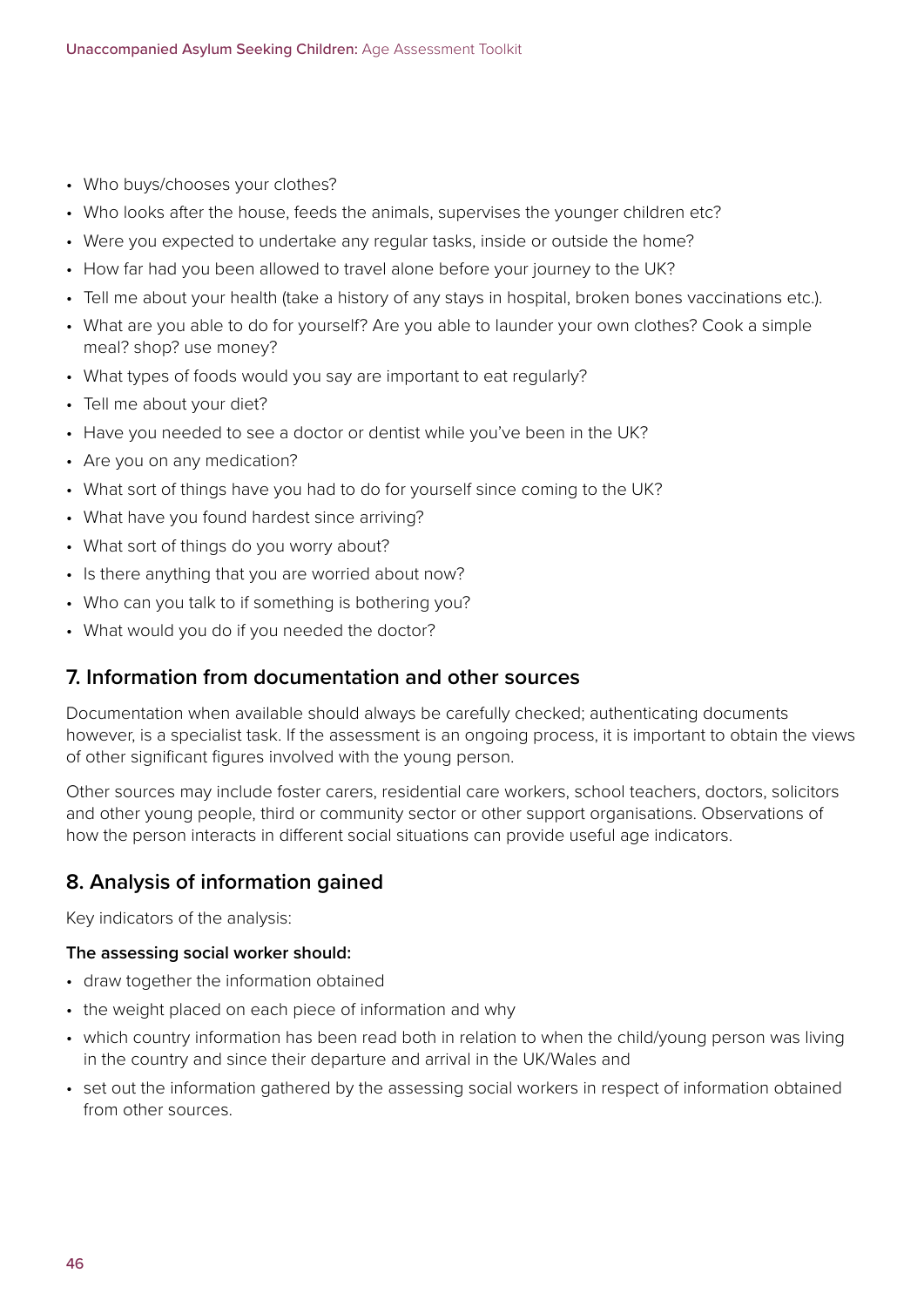## **10. Decision**

The assessing social worker should present his/her views and judgement on the age of the person being assessed, giving clear reasons for the conclusion. If this differs from the claimed age, clear reasons should be given.

Please remember this process is not an exact science and that **conclusions should always give the benefit of doubt to the young person being a child**.

**Based on the Assessment, the child/young person's assessed age is:**

**DoB is estimated to be:**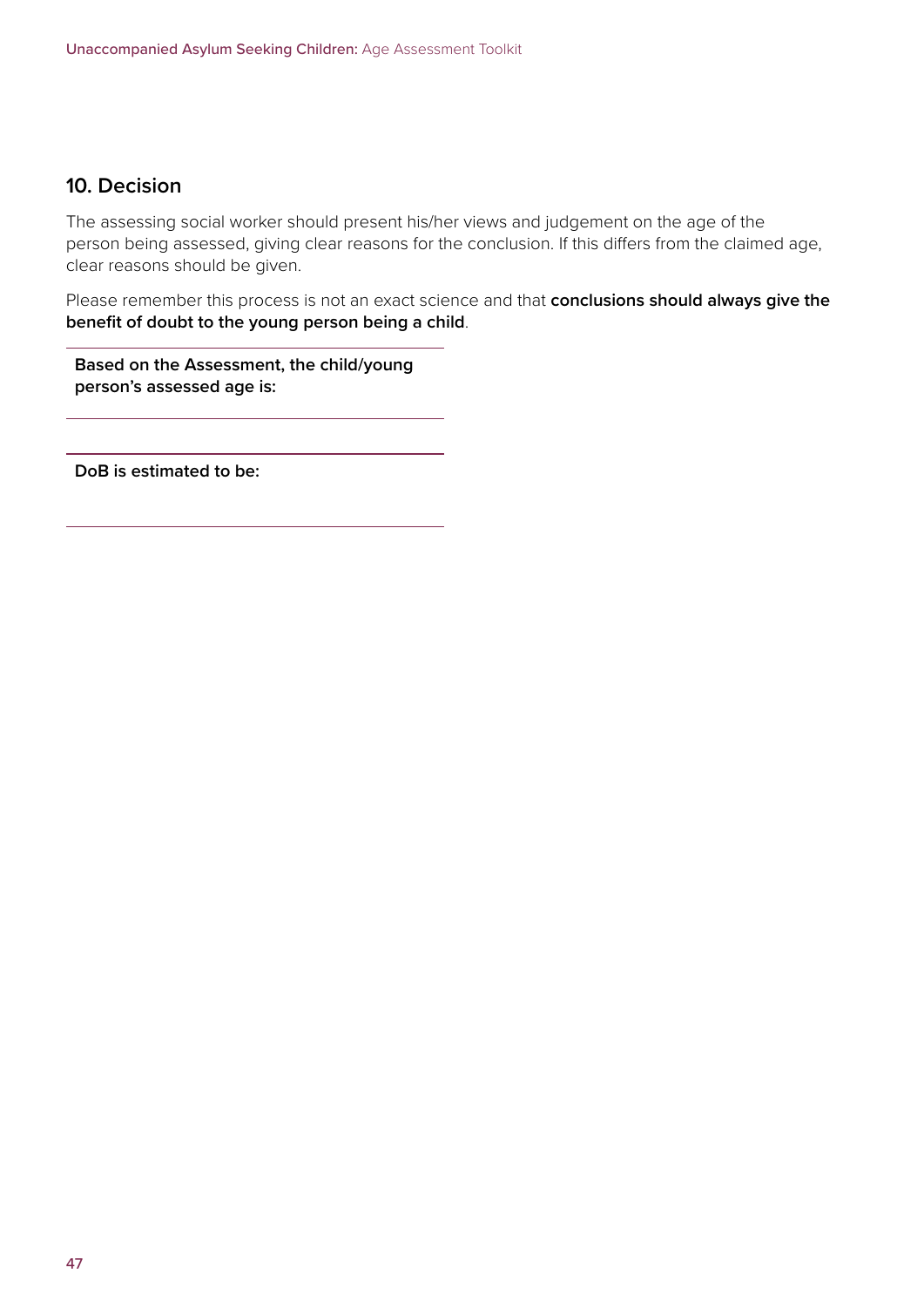## **Annex 3: Age assessment decision form – for the child/young person**

| Name:                                                           |                                           |
|-----------------------------------------------------------------|-------------------------------------------|
| <b>Nationality:</b>                                             | <b>Port Ref No:</b>                       |
| Claimed age/DOB:                                                | <b>UK Visas &amp; Immigration Ref No:</b> |
| Name and address of local authority undertaking the assessment: |                                           |
| Names of the assessing social workers:                          | Date(s) of assessment:                    |
| You have been assessed to be over 18:                           |                                           |
| You have been assessed to be a child, age: years                | DoB:                                      |
| Your assessment is inconclusive and further work is necessary:  |                                           |
| Conclusions and reasons for the decision reached:               |                                           |

**It was explained to you that at the end of your interview you have the right to disagree with the outcome of the assessment and to challenge our decision.** 

**You may do so by contacting a manager at the xxxx Council, telephone xxxx or by requesting the** *'Complaints Procedure for Children and Young People'* **on the same number.**

**You can also seek the advice of a solicitor to challenge this decision.**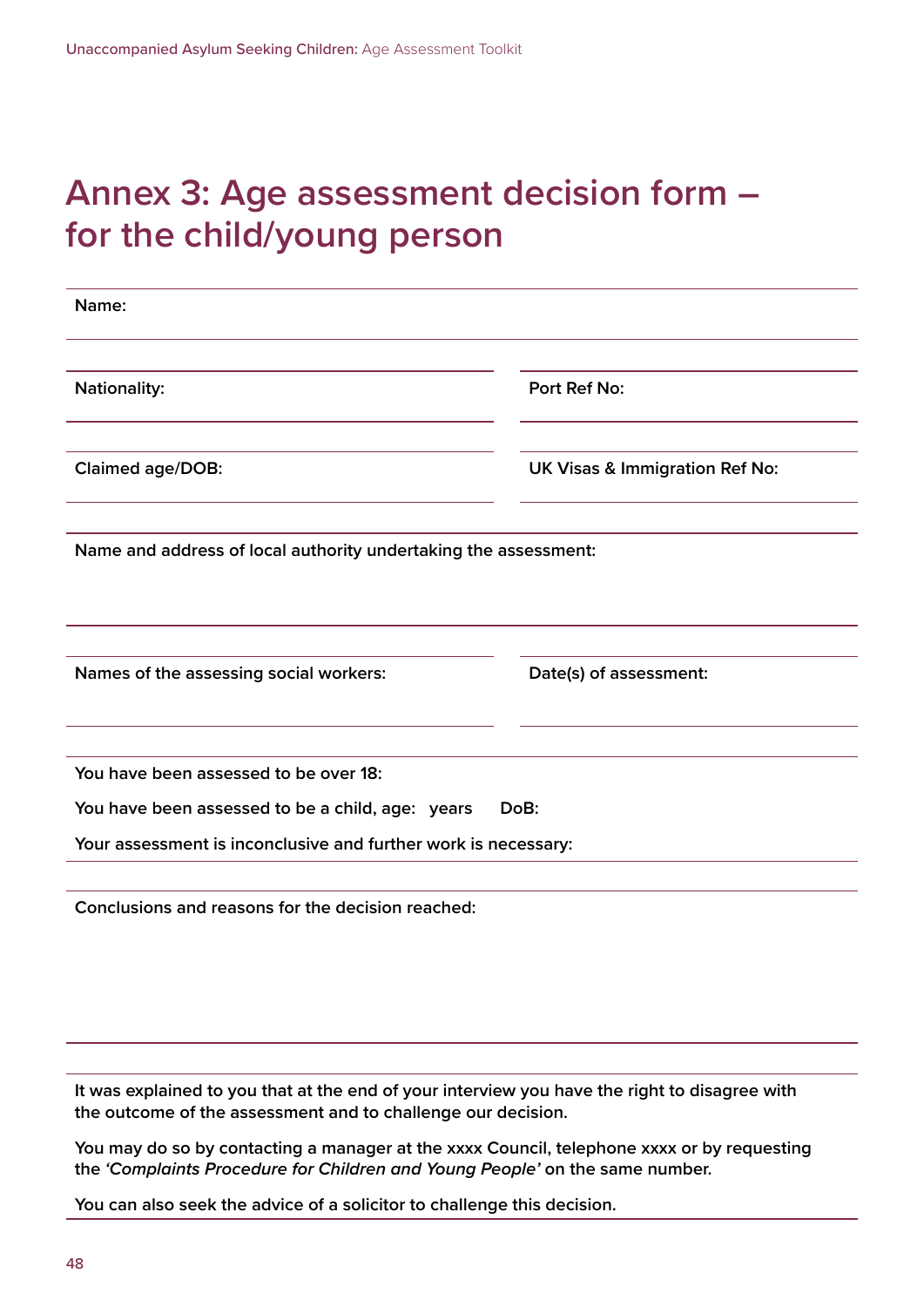## **Annex 4: Model information sharing proforma for social services and the Home Office/UKVI**

**XXXX local authority and the Home Office regarding the outcome of the age assessment for: Name of child/young person: Country of origin: Claimed date of birth: Date assessment completed:**

**The assessment was undertaken by:**

Social worker A – position, qualifications, experience – state if differential roles assigned e.g. lead social worker

Social worker B- position, qualifications, experience

**Outline of dates of interviews, venue, who present: including interpreter and any independent person such as an Appropriate Adult or advocate.**

#### **Summary of process.** Should include the following evidence: Informed of reasons for interview Any advocacy provided Demonstrate that it has been conducted in a way that conforms to Merton and other relevant case law/guidance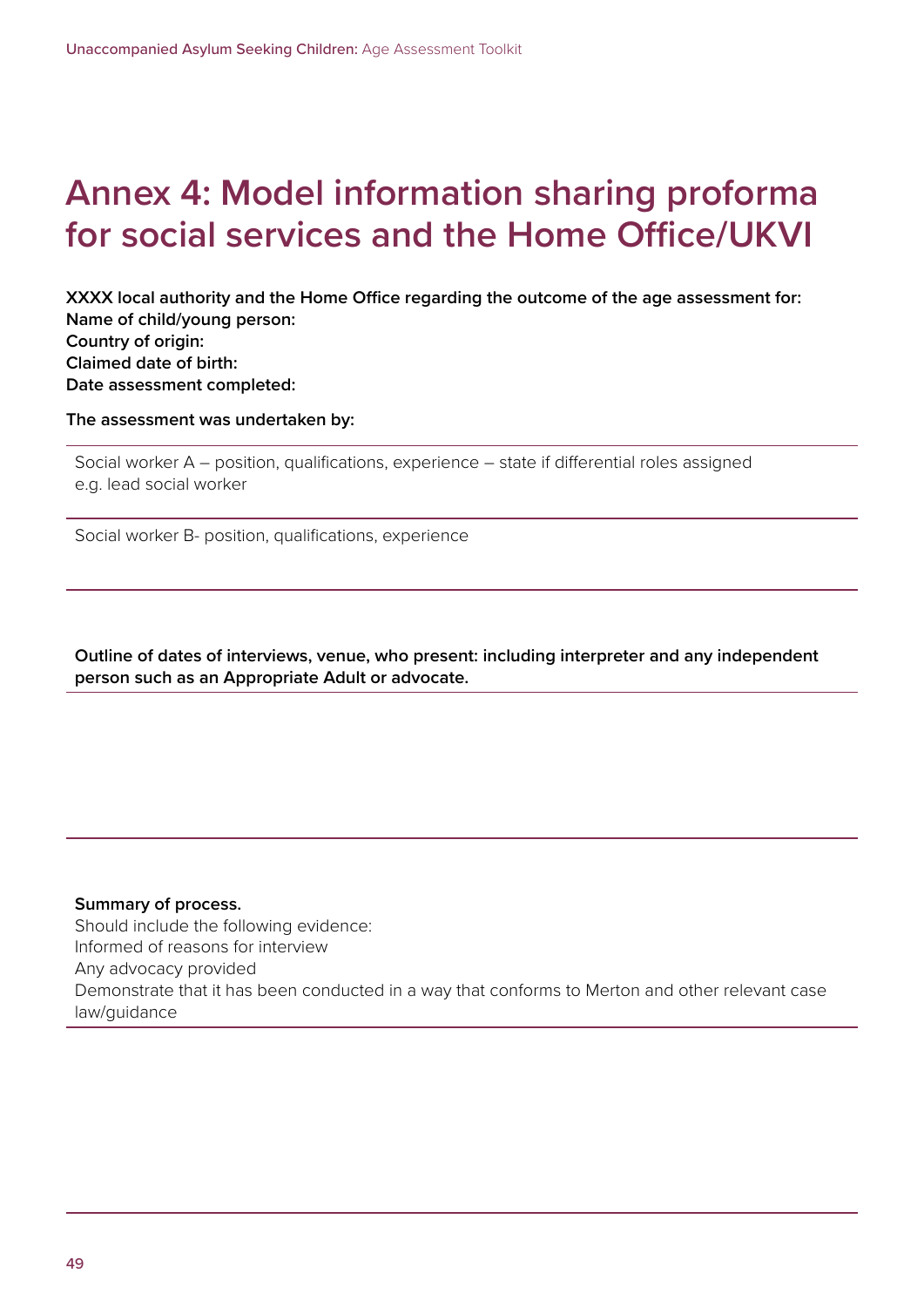**Other sources of information, including other age assessments that have been taken into consideration.**

#### **Conclusion on age issue (summary of substantive report)**

#### **Outcome.**

Has the decision been shared with the child/young person including providing a copy of the assessment document?

Has the opportunity been provided to check and challenge information included?

Has a copy of the assessment document and decision been provided to the child/young person's solicitor and advocate?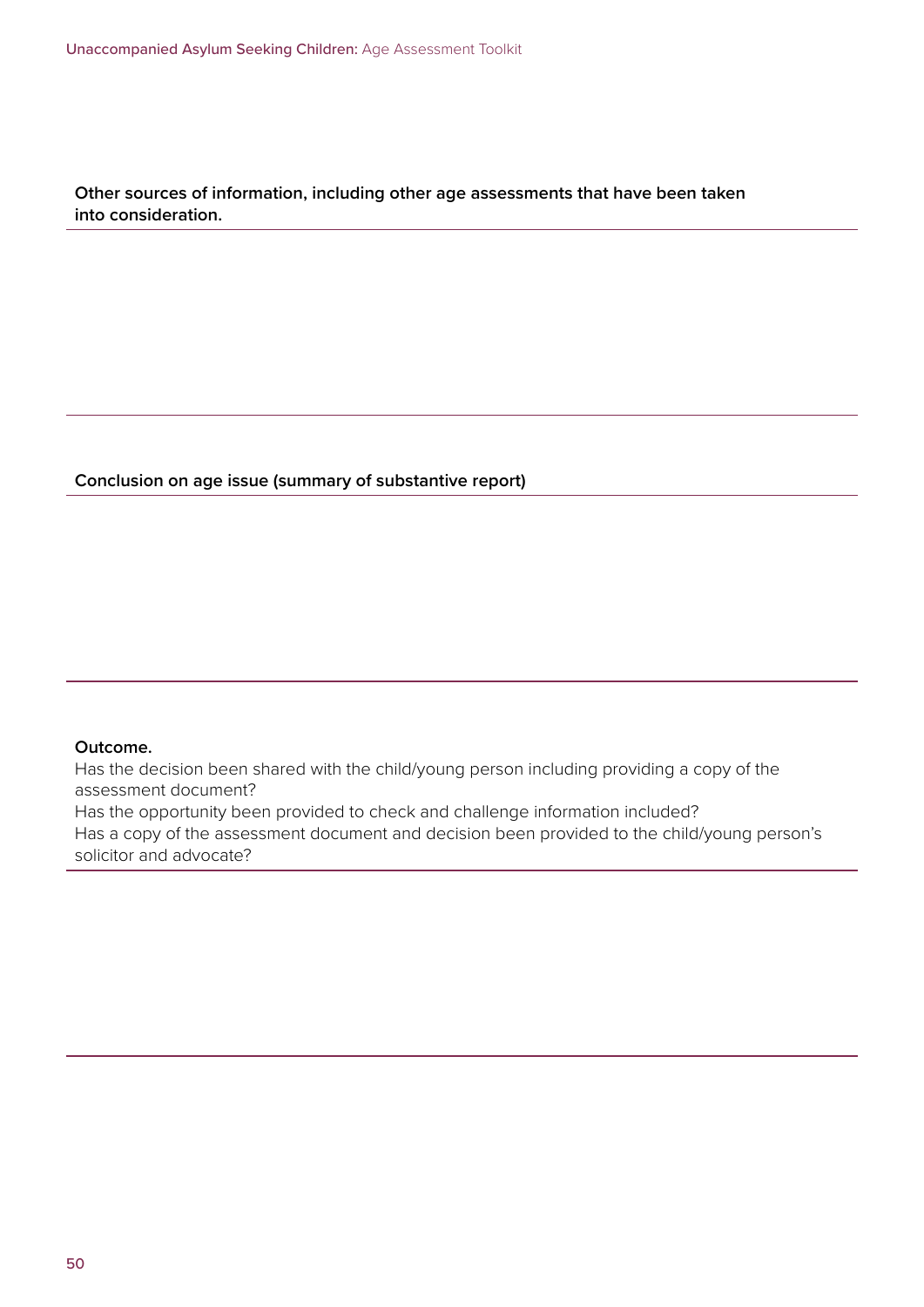#### **Assessed Date of Birth: Date new age/DoB effective from: Signed by both assessing social workers: Endorsement of Manager or Independent Reviewing Officer:**

I am in agreement with the outcome of the assessment and confirm that the assessment process has been lawfully conducted and complies with guidance arising from the Merton Judgement and subsequent case law.

**Name: Organisation Status: Signed: Date:**

**Manager/Independent Reviewing Officer comments:**

#### **PRIVATE AND CONFIDENTIAL – INSERT YOUR OWN LOCAL AUTHORITY STATEMENT HERE**

e.g. This document and the information contained in it is the property of xxxx Council and should not be copied, distributed or in any other way disseminated to any other person or bodies, without the prior (written) consent of xxxx Council.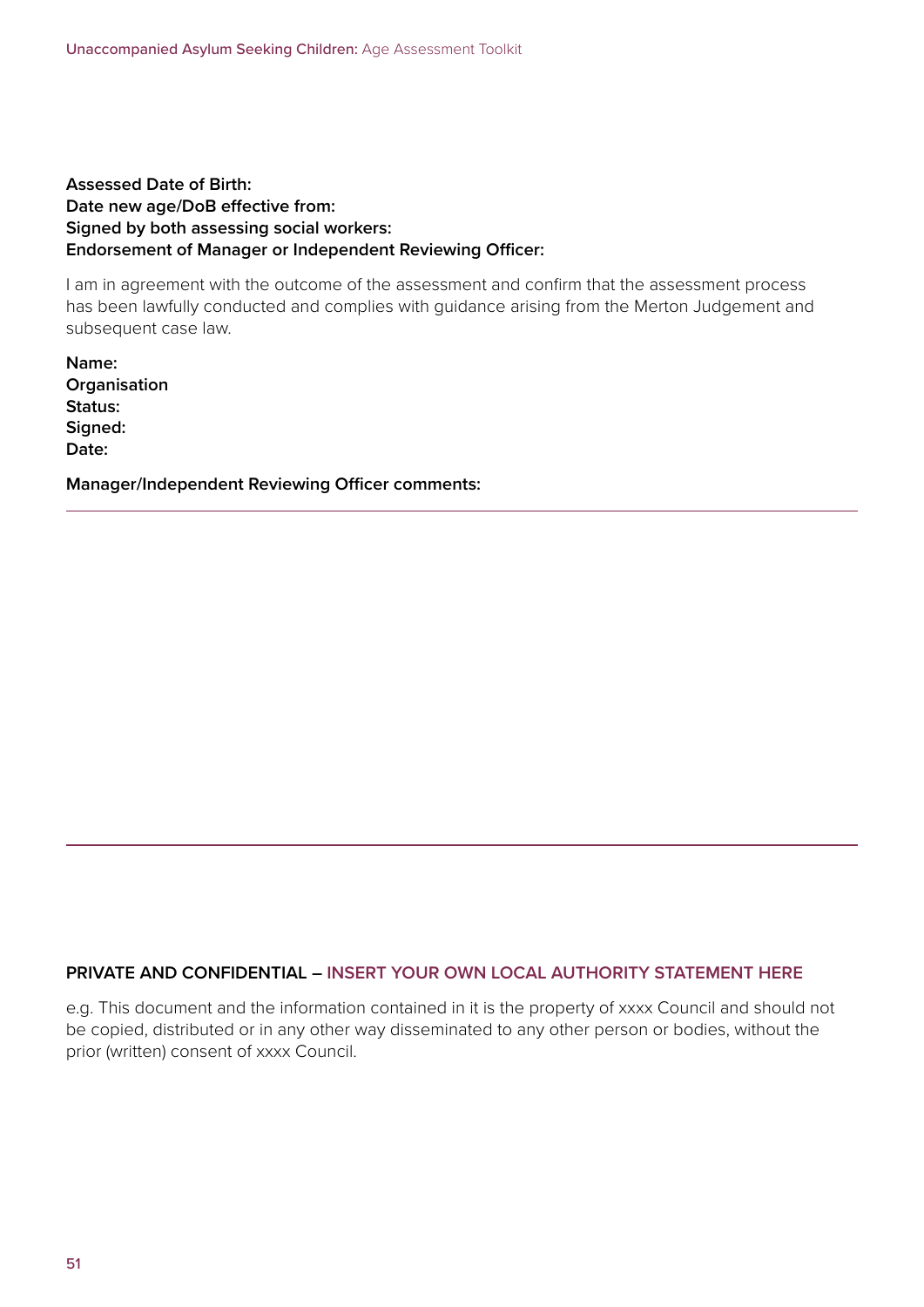## **Annex 5: Adverse Childhood Experiences and a trauma informed approach to age assessment**

The principles of trauma informed practice should be applied to the age assessment process, to support the child/young person to take part in the process, and to minimise further trauma from that participation. A trauma informed approach recognises the need for the individual to feel **safe** both from physical risk from people how have harmed them in the past such as traffickers, but also in the room or environment the interview is taking place. Relevant support should be available in case of distress and asking them to restate traumatic events provided in other interviews should be avoided. **Trust** should be established with a clear and transparent approach that is understood by the child or young person, consent is maintained and there are no unexpected events. Trauma informed practice is a children's rights led approach that enables **empowerment** through listening to the young person and explaining the process. **Choice** can be provided within this process such as the gender of the interviewer or interpreter, and **collaboration** on how the interview is conducted.

The age assessment should from part of an overall process that supports positive development of strengths and personal resilience, the ability to overcome serious hardship, that many children and young people will already have not contribute to the trauma that undermines this.

Many of the children/young people being assessing will have needs and vulnerabilities beyond being a child/young person on their own in a new country and you should bear this in mind when planning their assessment. Some assessing social workers will not be able to diagnose physical, mental or emotional health difficulties or learning difficulties, or the effects of trauma, but should be alert to the fact that the child/young person in front of them

has by definition undergone experiences which are likely to have a serious impact on their development and on their ability to clearly answer all questions put to them. Grief, observance of or participation in violence, cultural dislocation, the type and expression of feelings, i.e. withheld, vocalised and level of emotional control are just some examples of traumatic experiences and behaviours.

At the time of assessment, the child/young person may have made a recent claim for asylum. They may have been questioned several times in recent days about their history, for example by immigration officers and other Home Office officials, or legal representatives. Some children/young people may never have been questioned about their lives in this way before and may be confused, stressed or distressed by what they perceive to be repeated questioning and disbelief about their lives, for reasons which they do not understand.

Much of the assessment is likely to rely on what the child/young person tells the assessing social workers. There is a significant body of research casting doubt on the accuracy of 'normal' memory, and most people have difficulties in accurately and repeatedly recalling some things in their lives. Children/young people are likely to find it even harder to clearly recall and recount distressing memories. Further, post- traumatic stress and depression are the most common psychiatric diagnoses in asylum seekers of all ages and these illnesses impact on memory. There is also the difficulty of telling and being understood across widely divergent cultures.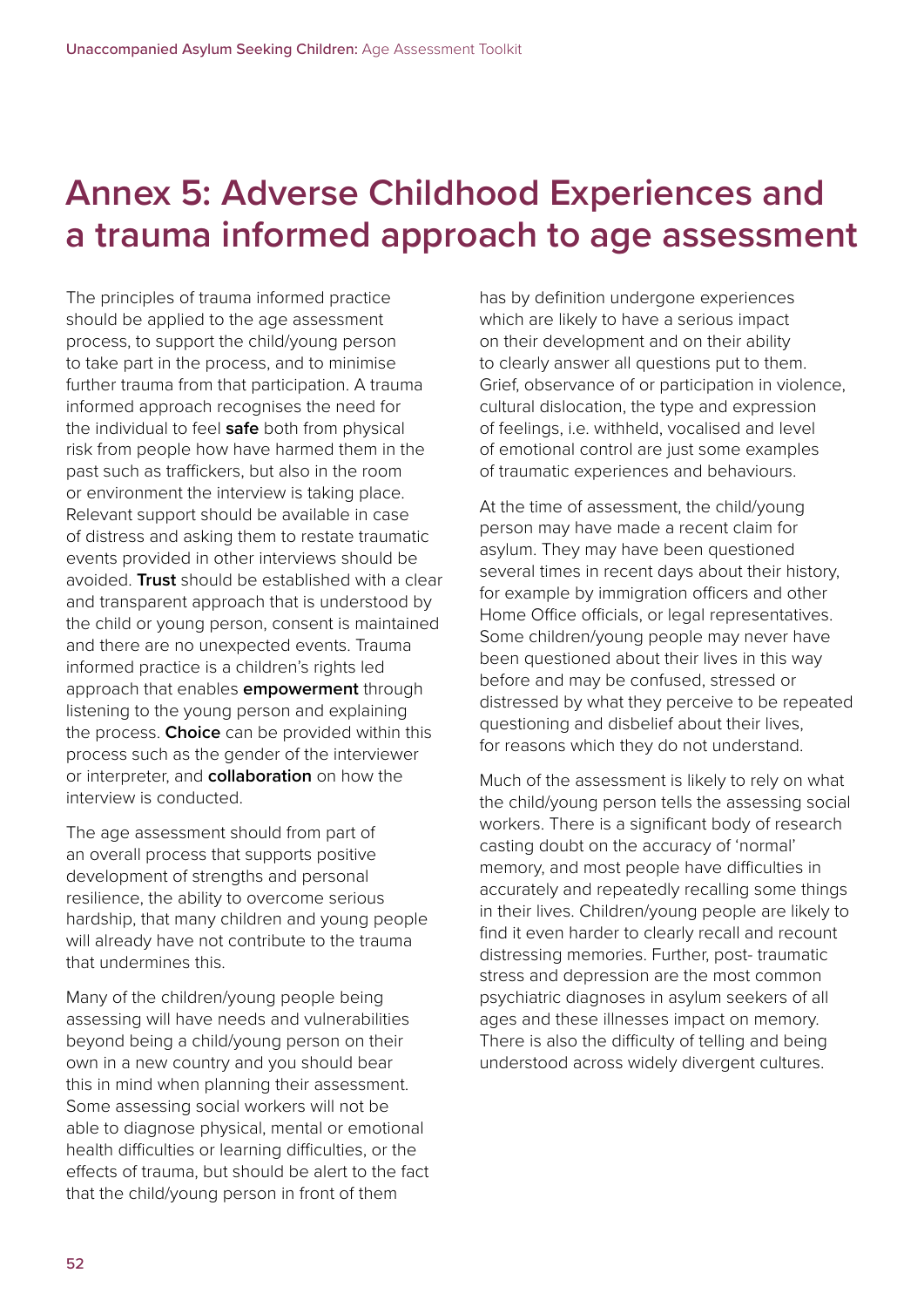## **Annex 6: Case law – what is meant by a 'Merton compliant' age assessment?**

## **R (B) v London Borough of Merton 2003**

There is no statutory guidance on how to conduct an age assessment, and a body of case law has developed which gives guidance on the process required. The leading case in this area is **R (B) v Merton 2003** in which the Judge set down broad guidelines as to how age ought to be assessed in respect of unaccompanied minors who arrive in the UK without documentary evidence to prove their age. The Judge confirmed that the local authority **"cannot simply adopt a decision made by UK Visas and Immigration"** and outlined the following points, many of which have been reiterated in subsequent legal cases:

- an assessment cannot be made solely on the basis of appearance or demeanour, and should be a holistic one taking account of the young person's appearance, demeanour, background and credibility
- any assessment should take-into-account relevant factors which form the child's medical, family and social history and decision-makers should seek to elicit the general background of the application, including family circumstances and history, educational background and activities during the previous few years. Cultural and country of origin information is also important. General credibility of child as to their journey or past is not necessarily determinative of general credibility on age
- there is a duty on the decision-makers to give reasons for a decision that the applicant claiming to be a child is not a child
- the young person should be given an opportunity during the assessment to answer any adverse points the decision-makers concluded
- age assessments must be conducted by two workers acting together. One worker should be a qualified social worker and the qualified social worker should assume the lead role in planning the overall assessments, and ensure that all the safeguards to ensure fairness are in place
- where decision-makers are in doubt about the age of the claimant, the claimant should receive the benefit of that doubt.

An appropriate 'Merton-compliant' age assessment is crucial to both the outcome of the asylum application, and the appropriate provision of services to meet the individual's needs. The judgement established a vital baseline for age assessment, but this judgement should not be utilised in isolation from the growing body of emerging case law. A 'Merton compliant' assessment will be in accordance with both with the Merton judgment and subsequent case law addressing age disputes.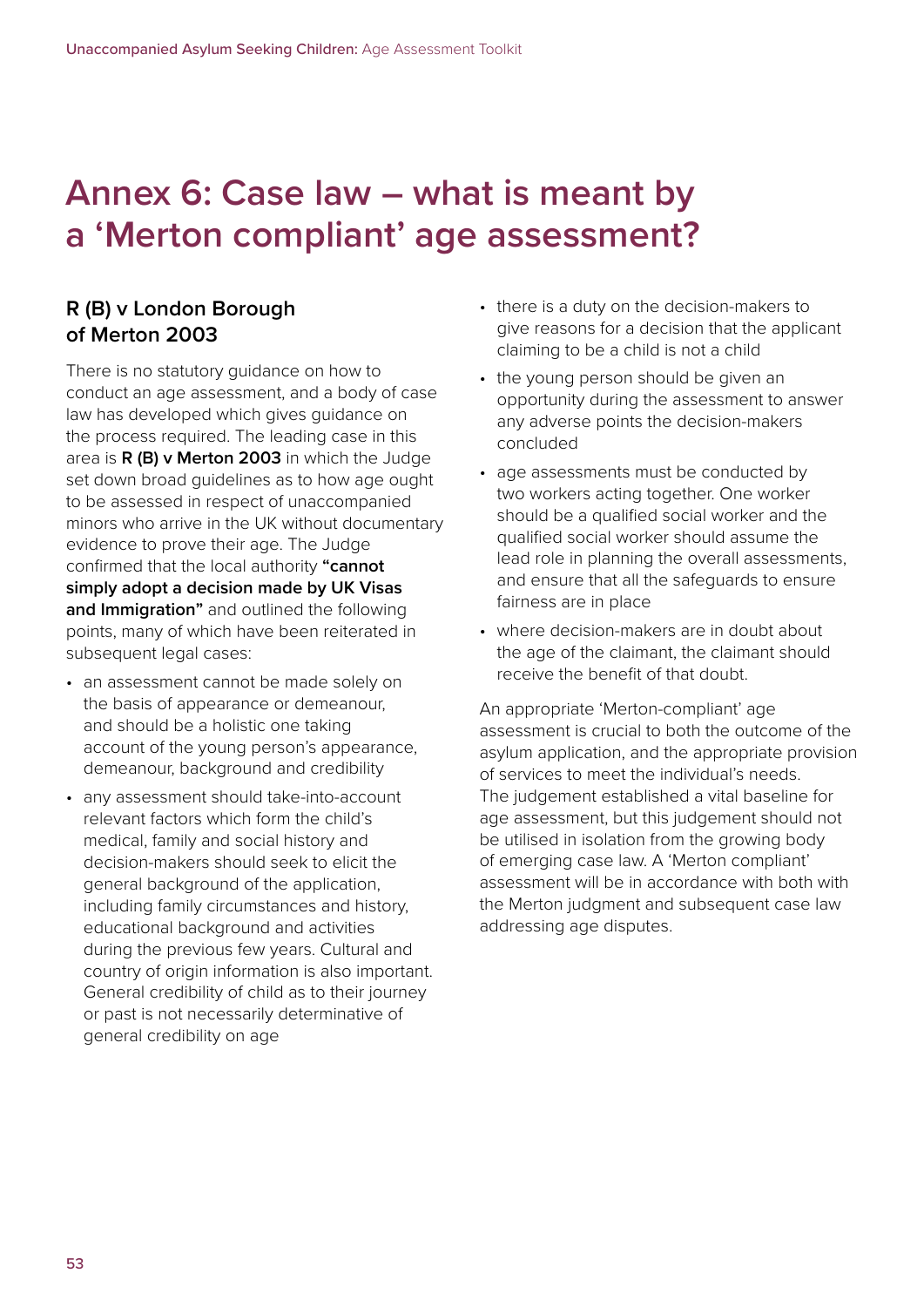## **Annex 7: Key legal judgements since Merton**

Case law is regularly updated. It is worth checking the websites of Coram Children's Legal Centre, Free Movement, and the High Court, Court of Appeal and Supreme Court for new judgements.

#### **R (A) v Croydon, R (M) v Lambeth**

This judgement found that local authorities have to decide if a person presenting to it for care and support, is a child and if that decision remains disputed, the courts may have to decide: **[www.supremecourt.uk/cases/docs/uksc-2009-](https://www.supremecourt.uk/cases/docs/uksc-2009-0106-press-summary.pdf) [0106-press-summary.pdf](https://www.supremecourt.uk/cases/docs/uksc-2009-0106-press-summary.pdf)**

**BF (Eritrea) v SSHD and EHRC ('Significantly** 

**over' judgement) (May 2019)** This judgement brings in case law that refers to the UK Government's guidance on age assessment. The guidance in criterion C permitting the Secretary of State to refuse to accept an individual's assertion that he is 18 if "their physical appearance/ demeanour very strongly suggests that they are significantly over 18 years of age" is unlawful: **[www.matrixlaw.co.uk/judgments/](https://www.matrixlaw.co.uk/judgments/immigration-guidance-on-assessing-age-of-asylum-seekers-found-to-be-unlawful/) [immigration-guidance-on-assessing-age-of](https://www.matrixlaw.co.uk/judgments/immigration-guidance-on-assessing-age-of-asylum-seekers-found-to-be-unlawful/)[asylum-seekers-found-to-be-unlawful/](https://www.matrixlaw.co.uk/judgments/immigration-guidance-on-assessing-age-of-asylum-seekers-found-to-be-unlawful/)**

#### **R (K) v Milton Keynes Council [2019] 4**

**WLUK 180** found that Merton recognised that no full assessment was required in clear cases. It was lawful for the authority to proceed in this manner without a full assessment. A full detailed age assessment was reserved for cases of doubt. There was no evidence in this case with which to challenge the authority's decision that it was a clear and obvious case: **[https://communitycare11kbw.com/2019/04/12/](https://communitycare11kbw.com/2019/04/12/age-assessments-short-form-assessments-in-obvious-cases/) [age-assessments-short-form-assessments-in](https://communitycare11kbw.com/2019/04/12/age-assessments-short-form-assessments-in-obvious-cases/)[obvious-cases/](https://communitycare11kbw.com/2019/04/12/age-assessments-short-form-assessments-in-obvious-cases/)**

#### **AB v Kent County Council [2020] EWHC**

**109 (Admin)** found that the abbreviated age assessment carried out by the local authority was unlawful, and a full Merton assessment was ordered to be carried out by independent social workers. In relation to the original assessment, the Judge said that providing its limitations as set out in her judgement were recognised, she accepted it provided relevant material for the local authority to build upon. The Judge confirmed that the case should be transferred to the Upper Tribunal if a dispute remains following the full Merton assessment: **[www.publiclawtoday.co.uk/](https://www.publiclawtoday.co.uk/child-protection/392-children-protection-news/42427-abbreviated-age-assessment-of-afghan-national-carried-out-by-council-was-unlawful-high-court-rules) [child-protection/392-children-protection](https://www.publiclawtoday.co.uk/child-protection/392-children-protection-news/42427-abbreviated-age-assessment-of-afghan-national-carried-out-by-council-was-unlawful-high-court-rules)[news/42427-abbreviated-age-assessment-of](https://www.publiclawtoday.co.uk/child-protection/392-children-protection-news/42427-abbreviated-age-assessment-of-afghan-national-carried-out-by-council-was-unlawful-high-court-rules)[afghan-national-carried-out-by-council-was](https://www.publiclawtoday.co.uk/child-protection/392-children-protection-news/42427-abbreviated-age-assessment-of-afghan-national-carried-out-by-council-was-unlawful-high-court-rules)[unlawful-high-court-rules](https://www.publiclawtoday.co.uk/child-protection/392-children-protection-news/42427-abbreviated-age-assessment-of-afghan-national-carried-out-by-council-was-unlawful-high-court-rules)**

The Judge's summary is here: **AB v Kent County Council [2020] EWHC 109 (Admin)**

#### **Purpose of the assessment**

• the purpose of an age assessment is to establish the chronological age of a young person.

#### **Burden of proof and the 'benefit of the doubt'**

- there should be no predisposition, divorced from the information and evidence available to the local authority, to assume that an applicant is an adult, or conversely that he is a child
- the decision needs to be based on particular facts concerning the particular person and is made on the balance of probabilities
- there is no burden of proof imposed on the applicant to prove his or her age
- the benefit of any doubt is always given to the unaccompanied asylum-seeking child since it is recognised that age assessment is not a scientific process.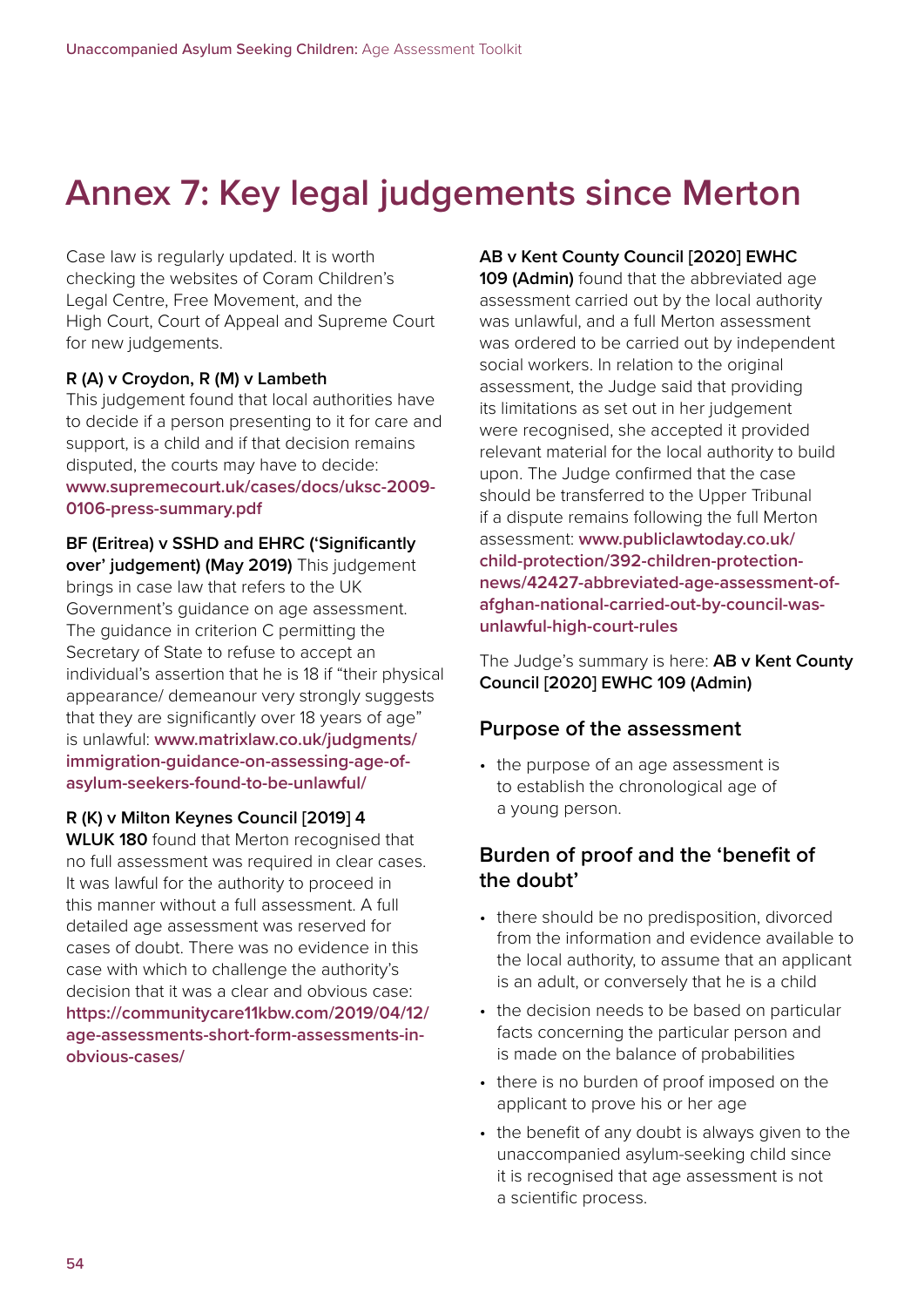#### **Physical appearance and demeanour**

- the decision maker cannot determine age solely on the basis of the appearance of the applicant, except in clear cases
- physical appearance is a notoriously unreliable basis for assessment of chronological age
- demeanour can also be notoriously unreliable and by itself constitutes only 'somewhat fragile material'. Demeanour will generally need to be viewed together with other things including inconsistencies in his account of how the applicant knew his/her age
- the finding that little weight can be attached to physical appearance applies even more so to photographs which are not three-dimensional and where the appearance of the subject can be significantly affected by how photographs are lit, the type of the exposure, the quality of the camera and other factors, not least including the clothing worn.

## **Conduct of the assessment**

- the assessment must be done by two social workers who should be properly trained and experienced
- the applicant should be told the purpose of the assessment
- an interpreter must be provided if necessary
- the applicant should have an appropriate adult, and should be informed of the right to have one, with the purpose of having an appropriate adult also being explained to the applicant
- the approach of the assessors must involve trying to establish a rapport with the applicant and any questioning, while recognising the possibility of coaching, should be by means of open-ended and not leading questions. Assessors should be aware of the customs and practices and any particular difficulties faced by the applicant in his home society
- the interview must seek to obtain the general background of the applicant including his family circumstances and history, educational background and his activities during the previous few years
- an assessment of the applicant's credibility must be made if there is reason to doubt his/her statement as to his/her age
- the applicant should be given the opportunity to explain any inconsistencies in his/her account or anything which is likely to result in adverse credibility findings.

## **Preliminary decision**

• an applicant should be given a fair and proper opportunity, at a stage when a possible adverse decision is no more than provisional, to deal with important points adverse to his age case which may weigh against him. It is not sufficient that the interviewing social workers withdraw to consider their decision, and then return to present the applicant with their conclusions without first giving him the opportunity to deal with the adverse points.

## **The decision and reasons**

- in reaching a conclusion, the local authority must have adequate information to reach a decision independent of the Home Office's decision
- adequate reasons must be given
- the interview must be written up promptly.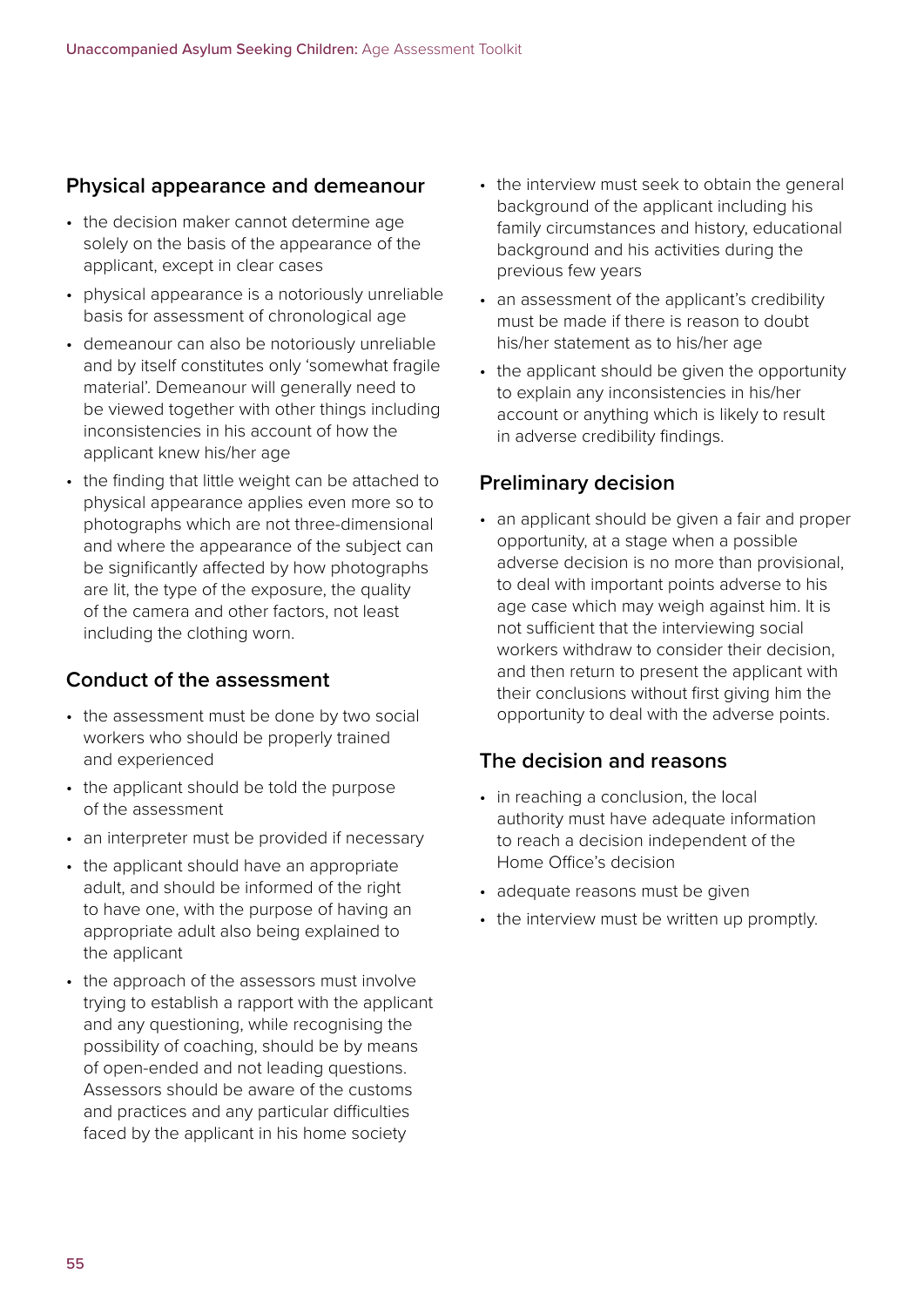## **Annex 8: Resources to support the age assessment process**

#### **Relevant Organisations**

#### **The Association of Directors of Social Services**

**Cymru** (ADSSC) is the national leadership organisation for social services in Wales which represents the collective voice of Directors of Social Services, Heads of Adult Services, Heads of Children's Services and Heads of Business Services on a range of national and regional issues of social care policy, practice and resourcing.

#### **[www.adss.cymru/](https://www.adss.cymru/)**

#### **All Wales Heads of Children's Services**

(AWHoCS) are responsible for leading on all aspects of children's services, formulating the ADSS Cymru responses to policy consultations and articulating the voice of those local authority professional leaders who deliver care and support to children and families across Wales. From this group, seven Regional Leads for UASC are drawn.

#### **[www.adss.cymru/en/page/awhocs-members](https://www.adss.cymru/en/page/awhocs-members)**

**The Wales Strategic Migration Partnership** (WSMP) is hosted by the **Welsh Local Government Association** (WLGA) to reflect the Partnership's all Wales role around migration in all its forms and to help foster closer working with the 22 local authorities in Wales improving links with local government's political structures and local priorities.

#### **[www.wlga.wales/wales-strategic-migration](https://www.wlga.wales/wales-strategic-migration-partnership)[partnership](https://www.wlga.wales/wales-strategic-migration-partnership)**

#### **Barnardo's** provides the **Independent Child Trafficking Guardian Service** in Wales and advice on child trafficking: **[www.barnardos.org.uk/what-we-do/protecting](https://www.barnardos.org.uk/what-we-do/protecting-children/trafficked-children)[children/trafficked-children](https://www.barnardos.org.uk/what-we-do/protecting-children/trafficked-children)**

NSPCC Cymru also provides advice on child trafficking:

**[www.nspcc.org.uk/what-is-child-abuse/types](https://www.nspcc.org.uk/what-is-child-abuse/types-of-abuse/child-trafficking/)[of-abuse/child-trafficking/](https://www.nspcc.org.uk/what-is-child-abuse/types-of-abuse/child-trafficking/)**

#### **The National Youth Advocacy Service Cymru**

(NYAS Cymru) provides statutory advocacy services in: Cardiff, Newport, Caerphilly, Torfaen, Blaenau Gwent, Monmouthshire and the Vale of Glamorgan. NYAS Cymru provides an Appropriate Adult Service for independent representation to children/young people subject to a full age assessment. It can also provide an Appropriate Adult Service to other local authorities in Wales on a spot purchase basis. **[www.nyas.net/](https://www.nyas.net/)**

**Tros Gynnal Plant** (TGP Cymru) offers a range of services including Advocacy, a Participation Group, consultation work, accessing volunteering opportunities, training and service policy development affecting young asylum seekers and refugees up to the age of 25. Their services cover the whole of Wales. Their advocacy casework criteria are:

- UASC not receiving statutory advocacy services
- age assessment disputed cases where a young person is assessed as over 18
- asylum seekers with specific issues about education aged 15 to 23
- asylum seekers under 25 with multiple and complex issues.

#### **[www.tgpcymru.org.uk/](https://www.tgpcymru.org.uk/)**

**The Welsh Refugee Council** provides a range of support including coordination of Welsh Government's Asylum Rights Programme: **[www.welshrefugeecouncil.org.uk/](https://www.welshrefugeecouncil.org.uk/)**

**Ethnic Youth Support Team** provides support to children and young people and their families including refugees and asylum seekers aged 11-25 by providing a targeted, culturally sensitive and holistic support service to meet their needs: **<http://eyst.org.uk/support-bme-children.php>**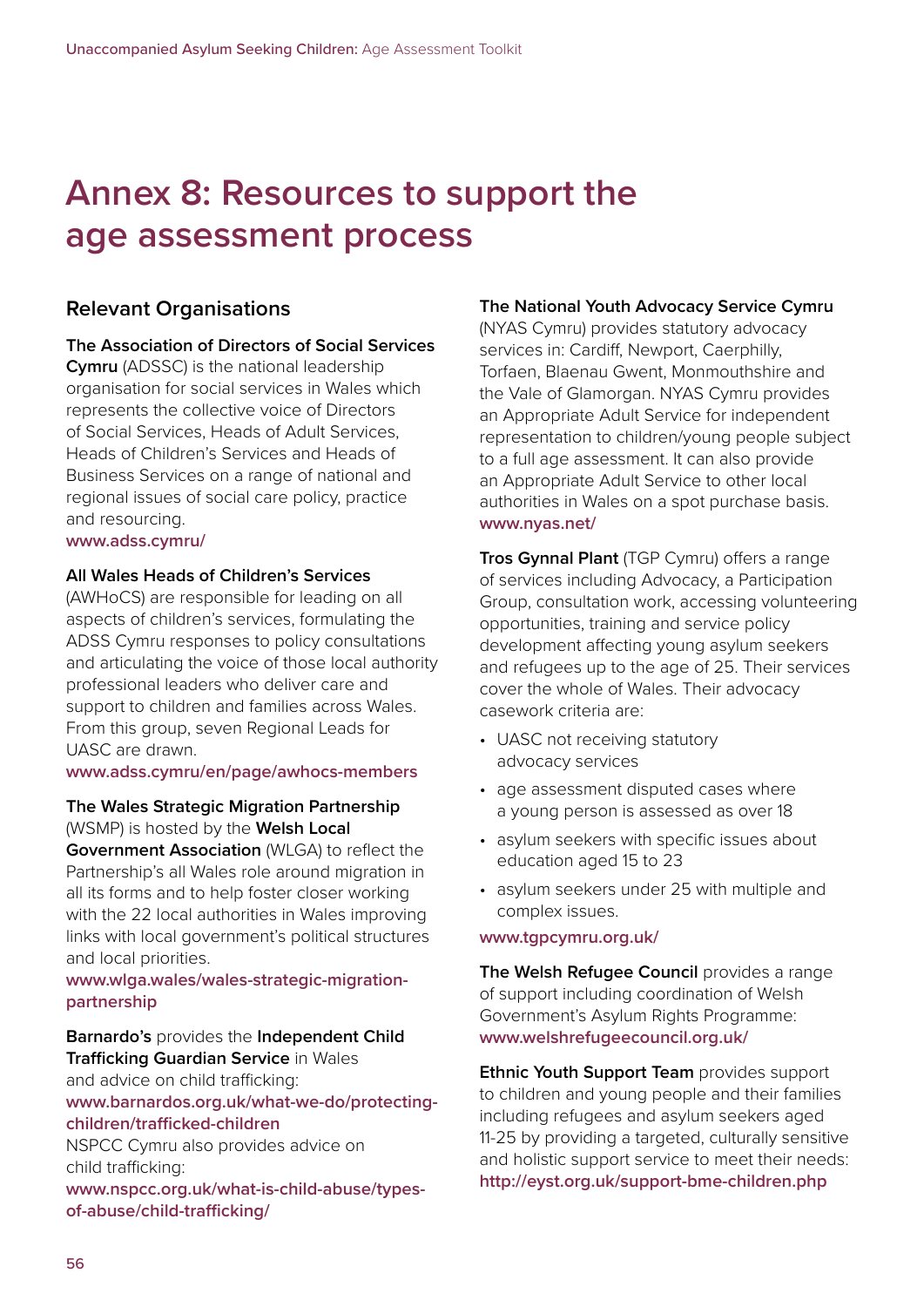#### **The Children's Commissioner for Wales**

supports children and young people to find out about their rights under the United Nations Convention on the Rights of the Child (UNCRC); listens to children and young people to find out what's important to them; advises children, young people and those who care for them if they think they've been treated unfairly; influences government and other organisations who say they're going to make a difference to children's lives, making sure they keep their promises to children and young people; and speaks up for children and young people in Wales on important issues:

**[www.childcomwales.org.uk/](https://www.childcomwales.org.uk/)**

**The Wales Interpretation and Translation Service** (WITS) sources and allocates professional interpreters and translators for the public sector: 02920 537555 and **[www.wits.wales/](https://www.wits.wales/)**

**UK Visas and Immigration (UKVI)** is part of the Home Office. It is responsible for making millions of decisions every year about who has the right to visit or stay in the country, with a firm emphasis on national security and a culture of customer satisfaction for people who come here legally. Guidance on asylum policy is available on its website.

#### **[www.gov.uk/topic/immigration-operational](https://www.gov.uk/topic/immigration-operational-guidance/asylum policy)[guidance/asylum policy](https://www.gov.uk/topic/immigration-operational-guidance/asylum policy)**

The Cardiff Service and Support Centre for UK Visas and Immigration is located at General Buildings, Ground floor, 31-33 Newport Road, Cardiff, CF24 0AB. **[www.gov.uk/visas-and-immigration-service](https://www.gov.uk/visas-and-immigration-service-and-support-centres/locations)[and-support-centres/locations](https://www.gov.uk/visas-and-immigration-service-and-support-centres/locations)**

**Children's Legal Centre Wales** is a bilingual Wales-wide service providing information and access to legal advice for children and young people:

**<https://Childrenslegalcentre.wales>**

#### **Coram Children's Legal Centre** has a **Migrant**

**Children's Project** (MCP) which offers one-to-one legal advice on issues affecting children subject to immigration control through email advice, an outreach program and a range of free resources. It provides training to practitioners working with young refugees and migrants. The MCP also undertakes research and policy advocacy, combining specialist technical knowledge about the domestic and international law with evidence from front-line work, to ensure children's rights are embedded in law and in practice. **[www.childrenslegalcentre.com/get-legal](https://www.childrenslegalcentre.com/get-legal-advice/immigration-asylum-nationality/)[advice/immigration-asylum-nationality/](https://www.childrenslegalcentre.com/get-legal-advice/immigration-asylum-nationality/) [www.childrenslegalcentre.com/about-us/what](https://www.childrenslegalcentre.com/about-us/what-we-do/migrant-childrens-project/)[we-do/migrant-childrens-project/](https://www.childrenslegalcentre.com/about-us/what-we-do/migrant-childrens-project/)**

#### **The Immigration Law Practitioners Association** (ILPA) works to promote and improve how immigrants are advised and represented and to provide information on domestic and European immigration, asylum and nationality law: **[www.ilpa.org.uk/](http://www.ilpa.org.uk/)**

**Social Workers Without Borders** provides independent social work assessments for UASC children and young people: **[www.socialworkerswithoutborders.org/](https://www.socialworkerswithoutborders.org/)**

## **Legislation**

**The Social Services and Well-Being (Wales) Act 2014 (SSWBA)** is the relevant legislation around children and social care and support in Wales: **[www.legislation.gov.uk/anaw/2014/4/contents](https://www.legislation.gov.uk/anaw/2014/4/contents)**

It has associated statutory guidance in the form of Codes of Practice: **[https://gweddill.gov.wales/topics/health/](https://gweddill.gov.wales/topics/health/socialcare/act/code-of-practice/?lang=en) [socialcare/act/code-of-practice/?lang=en](https://gweddill.gov.wales/topics/health/socialcare/act/code-of-practice/?lang=en)**

**The Rights of Children and Young Persons (Wales) Measure 2011** places Welsh Ministers under a duty to have due regard to the UN Convention on the Rights of the Child (UNCRC). **[www.legislation.gov.uk/mwa/2011/2/contents](http://www.legislation.gov.uk/mwa/2011/2/contents)**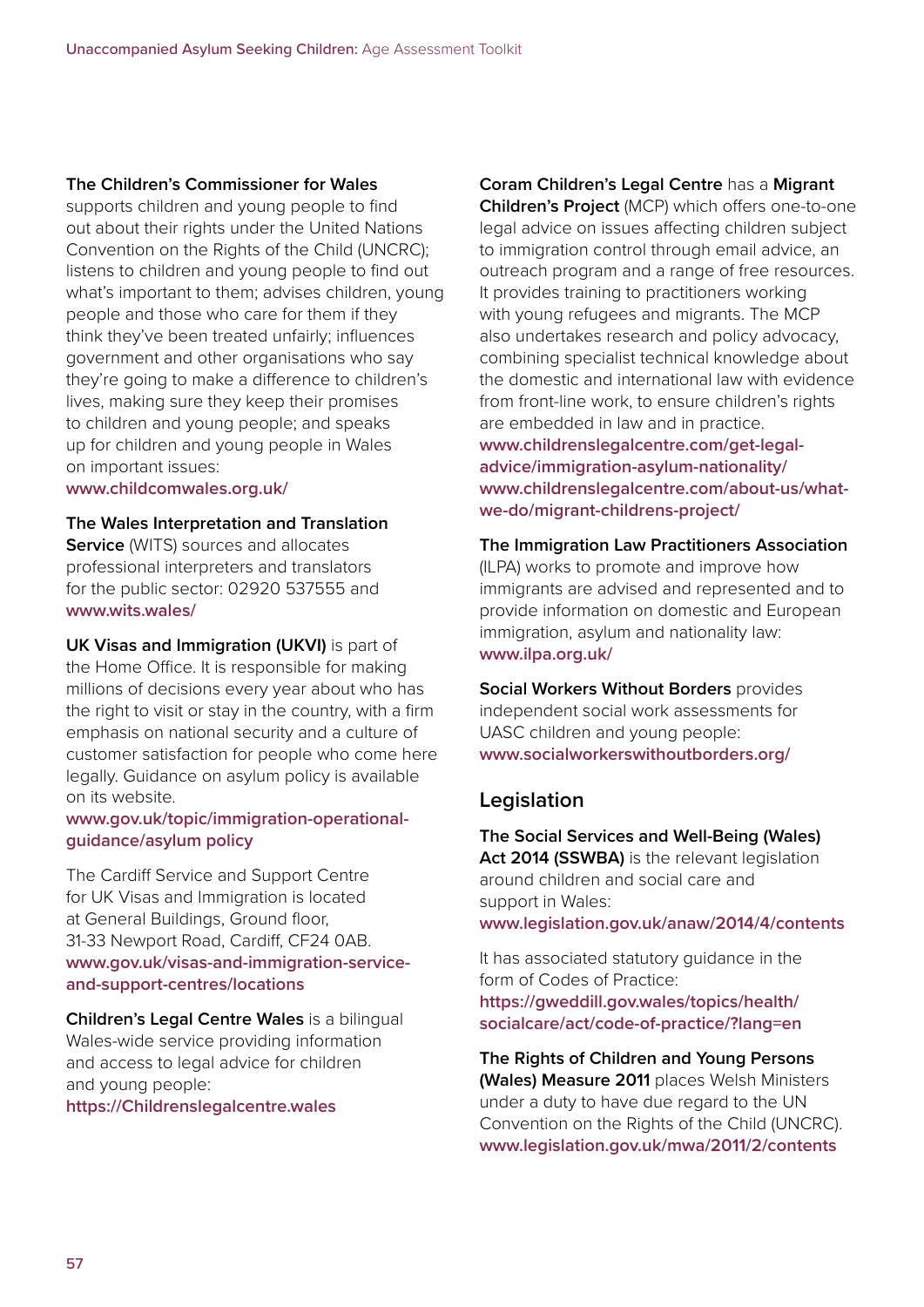**The Immigration Rules** make up the UK's immigration law. They are updated on a regular basis and all changes can be found in the Immigration Rules: statement of changes. The rules are divided into different documents, the index page will help locate what is needed and archived copies of the consolidated Immigration Rules as they were on the date before each statement of changes came into effect, are also available.

#### **[www.gov.uk/guidance/immigration-rules](https://www.gov.uk/guidance/immigration-rules)**

**The Borders, Citizenship and Immigration** 

**Act 2009, Section 55** requires the Home Office to carry out its existing functions in a way that takes-into-account the need to safeguard and promote the welfare of children in the UK. It does not impose any new functions, or override existing functions:

#### **[www.legislation.gov.uk/ukpga/2009/11/](http://www.legislation.gov.uk/ukpga/2009/11/section/55) [section/55](http://www.legislation.gov.uk/ukpga/2009/11/section/55)**

**The Modern Slavery Act 2015** makes

provision about slavery, servitude and forced or compulsory labour and about human trafficking, including provision for the protection of victims; it makes provision for an Independent Anti-slavery Commissioner and for connected purposes.

**[www.legislation.gov.uk/ukpga/2015/30/](http://www.legislation.gov.uk/ukpga/2015/30/contents/enacted) [contents/enacted](http://www.legislation.gov.uk/ukpga/2015/30/contents/enacted)**

#### **Guidance and best practice**

The Children's Legal Centre Wales, Swansea University (2019) has produced a series of guides for social workers and foster carers supporting children/young people and for children/young people themselves, the latter in ten community languages. The guides for children/young people are about their rights and entitlements, being looked after and applying to stay in Wales: **[https://gov.wales/unaccompanied-asylum](https://gov.wales/unaccompanied-asylum-seeking-children-guidance-professionals)[seeking-children-guidance-professionals](https://gov.wales/unaccompanied-asylum-seeking-children-guidance-professionals)**

Welsh Government has published a briefing about the rights and entitlements of UASC/ young people in respect of the Social Services and Well-being (Wales) Act 2014: **[https://gov.wales/law-care-and-support](https://gov.wales/law-care-and-support-unaccompanied-asylum-seeking-children)[unaccompanied-asylum-seeking-children](https://gov.wales/law-care-and-support-unaccompanied-asylum-seeking-children)**

The Refugee Council (2020) has produced a guide for children/young people about claiming asylum in the UK. It is more Englandfocused than the Children's Legal Centre guide linked above but is still a useful resource: **[www.refugeecouncil.org.uk/information/](https://www.refugeecouncil.org.uk/information/resources/separated-childguide-to-claiming-asylum-in-the-uk/) [resources/separated-childguide-to-claiming](https://www.refugeecouncil.org.uk/information/resources/separated-childguide-to-claiming-asylum-in-the-uk/)[asylum-in-the-uk/](https://www.refugeecouncil.org.uk/information/resources/separated-childguide-to-claiming-asylum-in-the-uk/)**

Right to Remain Toolkit – Young Asylum Guide (2021) is again an England-focused resource but does helpfully set out the stages of claiming asylum in the UK: **<https://youngasylumguide.org.uk/>**

Coram Children's Legal Centre (2017) information and fact sheet about the age assessment process: **[www.childrenslegalcentre.com/resources/age](https://www.childrenslegalcentre.com/resources/age-assessment/)[assessment/](https://www.childrenslegalcentre.com/resources/age-assessment/)**

The Wales Safeguarding Procedures (2019) provides practice guidance for social workers in relation to child and adult safeguarding: **[www.safeguarding.wales](http://www.safeguarding.wales)**

The Wales Safeguarding Procedures All Wales Practice Guides (2019) which are relevant to caring for children/young people:

Safeguarding children from Child Criminal Exploitation **[www.myguideapps.com/projects/wales\\_](http://www.myguideapps.com/projects/wales_safeguarding_procedures/default/chi/c6/c6.p1.html?nocache=0.39108947487036216) [safeguarding\\_procedures/default/chi/c6/c6.p1.](http://www.myguideapps.com/projects/wales_safeguarding_procedures/default/chi/c6/c6.p1.html?nocache=0.39108947487036216) [html?nocache=0.39108947487036216](http://www.myguideapps.com/projects/wales_safeguarding_procedures/default/chi/c6/c6.p1.html?nocache=0.39108947487036216)**

Safeguarding children from harmful practices related to tradition, culture, religion or superstition

**[www.myguideapps.com/projects/wales\\_](http://www.myguideapps.com/projects/wales_safeguarding_procedures/default/chi/c6/c6.p2.html?nocache=0.8857640899634944) [safeguarding\\_procedures/default/chi/c6/c6.p2.](http://www.myguideapps.com/projects/wales_safeguarding_procedures/default/chi/c6/c6.p2.html?nocache=0.8857640899634944) [html?nocache=0.8857640899634944](http://www.myguideapps.com/projects/wales_safeguarding_procedures/default/chi/c6/c6.p2.html?nocache=0.8857640899634944)**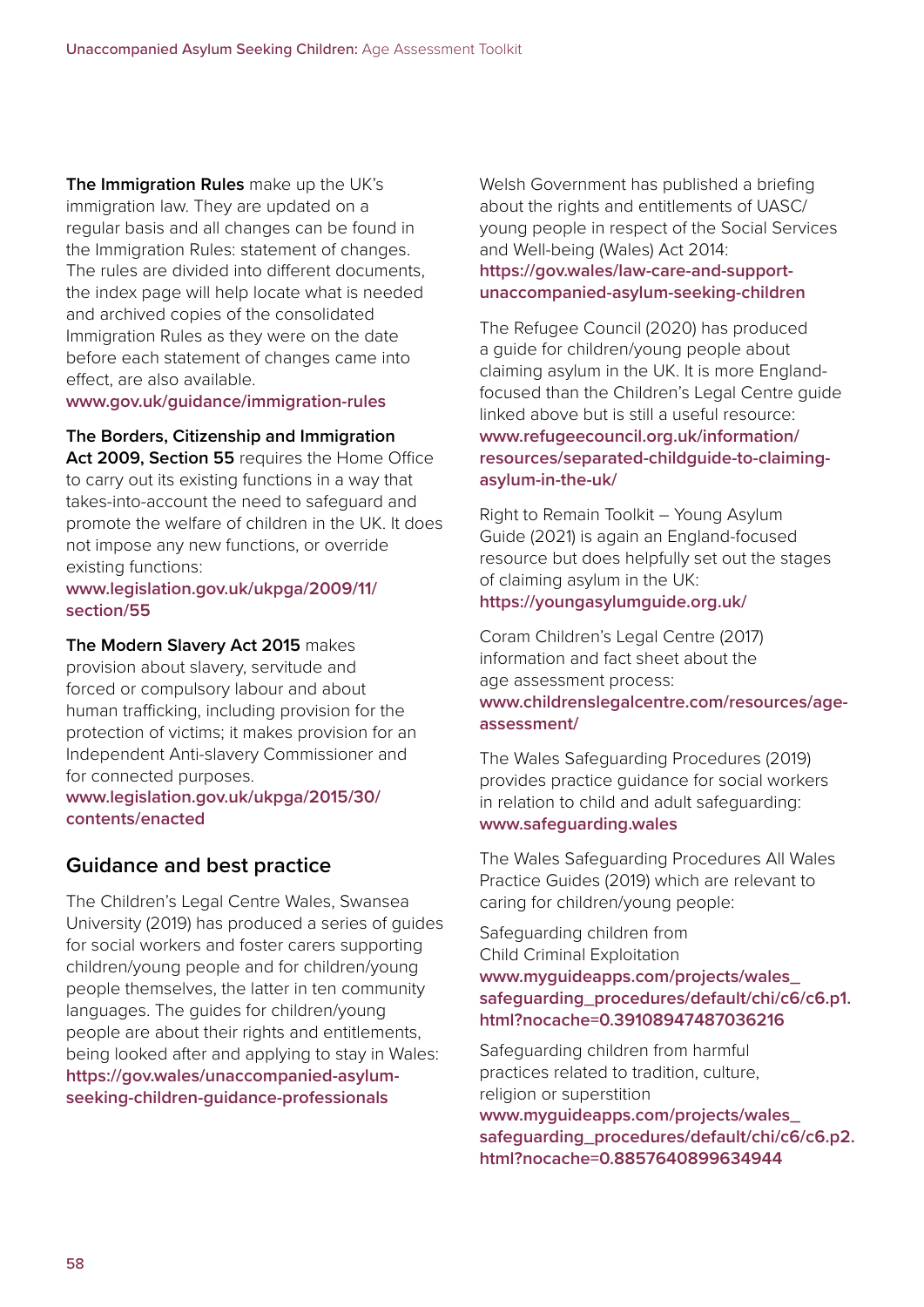Safeguarding children who may be trafficked **[www.myguideapps.com/projects/wales\\_](http://www.myguideapps.com/projects/wales_safeguarding_procedures/default/chi/c6/c6.p3.html?nocache=0.7407025730595814) [safeguarding\\_procedures/default/chi/c6/c6.p3.](http://www.myguideapps.com/projects/wales_safeguarding_procedures/default/chi/c6/c6.p3.html?nocache=0.7407025730595814) [html?nocache=0.7407025730595814](http://www.myguideapps.com/projects/wales_safeguarding_procedures/default/chi/c6/c6.p3.html?nocache=0.7407025730595814)**

Safeguarding children from Child Sexual Exploitation **[www.myguideapps.com/projects/wales\\_](http://www.myguideapps.com/projects/wales_safeguarding_procedures/default/chi/c6/c6.p10.html?nocache=0.4799422536669225) [safeguarding\\_procedures/default/chi/c6/](http://www.myguideapps.com/projects/wales_safeguarding_procedures/default/chi/c6/c6.p10.html?nocache=0.4799422536669225) [c6.p10.html?nocache=0.4799422536669225](http://www.myguideapps.com/projects/wales_safeguarding_procedures/default/chi/c6/c6.p10.html?nocache=0.4799422536669225)**

Safeguarding children affected by Domestic Abuse **[www.myguideapps.com/projects/wales\\_](http://www.myguideapps.com/projects/wales_safeguarding_procedures/default/chi/c6/c6.p4.html?nocache=0.49734502341203884) [safeguarding\\_procedures/default/chi/c6/c6.p4.](http://www.myguideapps.com/projects/wales_safeguarding_procedures/default/chi/c6/c6.p4.html?nocache=0.49734502341203884) [html?nocache=0.49734502341203884](http://www.myguideapps.com/projects/wales_safeguarding_procedures/default/chi/c6/c6.p4.html?nocache=0.49734502341203884)**

Safeguarding children where there are concerns about harmful sexual behaviour

**[www.myguideapps.com/projects/wales\\_](http://www.myguideapps.com/projects/wales_safeguarding_procedures/default/chi/c6/c6.p7.html?nocache=0.8692464955966421) [safeguarding\\_procedures/default/chi/c6/c6.p7.](http://www.myguideapps.com/projects/wales_safeguarding_procedures/default/chi/c6/c6.p7.html?nocache=0.8692464955966421) [html?nocache=0.8692464955966421](http://www.myguideapps.com/projects/wales_safeguarding_procedures/default/chi/c6/c6.p7.html?nocache=0.8692464955966421)**

Health and wellbeing provision for refugees and asylum seekers, Welsh Government (2018) provides guidance on primary and secondary healthcare services to refugees and asylum seekers.

**[https://gov.wales/sites/default/files/](https://gov.wales/sites/default/files/publications/2019-03/ health-and-wellbeing-provision-for-refugees-and-asylum-seekers_0.pdf) [publications/2019-03/ health-and-wellbeing](https://gov.wales/sites/default/files/publications/2019-03/ health-and-wellbeing-provision-for-refugees-and-asylum-seekers_0.pdf)[provision-for-refugees-and-asylum-seekers\\_0.pdf](https://gov.wales/sites/default/files/publications/2019-03/ health-and-wellbeing-provision-for-refugees-and-asylum-seekers_0.pdf)**

The Royal College of Paediatrics and Child Health has published guidance for paediatricians including on age assessment (2018): **[www.rcpch.ac.uk/resources/refugee](https://www.rcpch.ac.uk/resources/refugee-unaccompanied-asylum-seeking-children-young-people-guidance-paediatricians)[unaccompanied-asylum-seeking-children](https://www.rcpch.ac.uk/resources/refugee-unaccompanied-asylum-seeking-children-young-people-guidance-paediatricians)[young-people-guidance-paediatricians](https://www.rcpch.ac.uk/resources/refugee-unaccompanied-asylum-seeking-children-young-people-guidance-paediatricians)**

Female genital mutilation: guidance for practitioners, Welsh Government (2019) **[https://gov.wales/female-genital-mutilation](https://gov.wales/female-genital-mutilation-guidance-professionals)[guidance-professionals](https://gov.wales/female-genital-mutilation-guidance-professionals)**

Free Movement offers commentary, training and advice to all those affected by immigration control: migrants themselves, their families, their lawyers and Judges:

#### **[www.freemovement.org.uk/about/](https://www.freemovement.org.uk/about/)**

A free, weekly email newsletter can be signed up to. For full access, your legal department may wish to subscribe.

The Right to Remain Toolkit is a guide to the UK immigration and asylum system. It gives an overview of the legal system and procedures, with detailed information on rights and options at key stages and actions which can be take in support of asylum claims:

#### **<https://righttoremain.org.uk/toolkit/>**

The ACEs Hub hosted by Public Health Wales published this important research about the extent to which asylum seeking and refugee children arriving and settling in Wales and the UK, are affected by ACEs (2020) **[www.wmsmp.org.uk/wp-content/uploads/ACEs](https://www.wmsmp.org.uk/wp-content/uploads/ACEs-in-Child-Refugee-and-Asylum-Seekers-Report-English-final.pdf)[in-Child-Refugee-and-Asylum-Seekers-Report-](https://www.wmsmp.org.uk/wp-content/uploads/ACEs-in-Child-Refugee-and-Asylum-Seekers-Report-English-final.pdf)[English-final.pdf](https://www.wmsmp.org.uk/wp-content/uploads/ACEs-in-Child-Refugee-and-Asylum-Seekers-Report-English-final.pdf)**

Aberystwyth University (2020) research in to the adverse childhood experiences of 1930s child refugees and learning to be gained in support of today's asylum seeking and refugee children: **[www.aber.ac.uk/en/news/archive/2020/06/](https://www.aber.ac.uk/en/news/archive/2020/06/title-232985-en.html) [title-232985-en.html](https://www.aber.ac.uk/en/news/archive/2020/06/title-232985-en.html)**

Age Assessment Guidance; Guidance to assist social workers in completing age assessments in the UK, BASW (2014): **[http://cdn.basw.co.uk/upload/basw\\_35330-3.pdf](http://cdn.basw.co.uk/upload/basw_35330-3.pdf)**

Social Care Institute for Excellence (SCIE) has a suite of resources (not updated since 2015) which are described as being valuable practice guidance. These include practice examples. **[www.scie.org.uk/publications/guides/guide37](https://www.scie.org.uk/publications/guides/guide37-good-practice-in-social-care-with-refugees-and-asylum-seekers/) [good-practice-in-social-care-with-refugees-and](https://www.scie.org.uk/publications/guides/guide37-good-practice-in-social-care-with-refugees-and-asylum-seekers/)[asylum-seekers/](https://www.scie.org.uk/publications/guides/guide37-good-practice-in-social-care-with-refugees-and-asylum-seekers/)**

Home Office (2020) Processing Children's Asylum Claims: **[www.gov.uk/government/publications/](https://www.gov.uk/government/publications/processing-an-asylum-application-from-a-child-instruction) [processing-an-asylum-application-from-a-child](https://www.gov.uk/government/publications/processing-an-asylum-application-from-a-child-instruction)[instruction](https://www.gov.uk/government/publications/processing-an-asylum-application-from-a-child-instruction)**